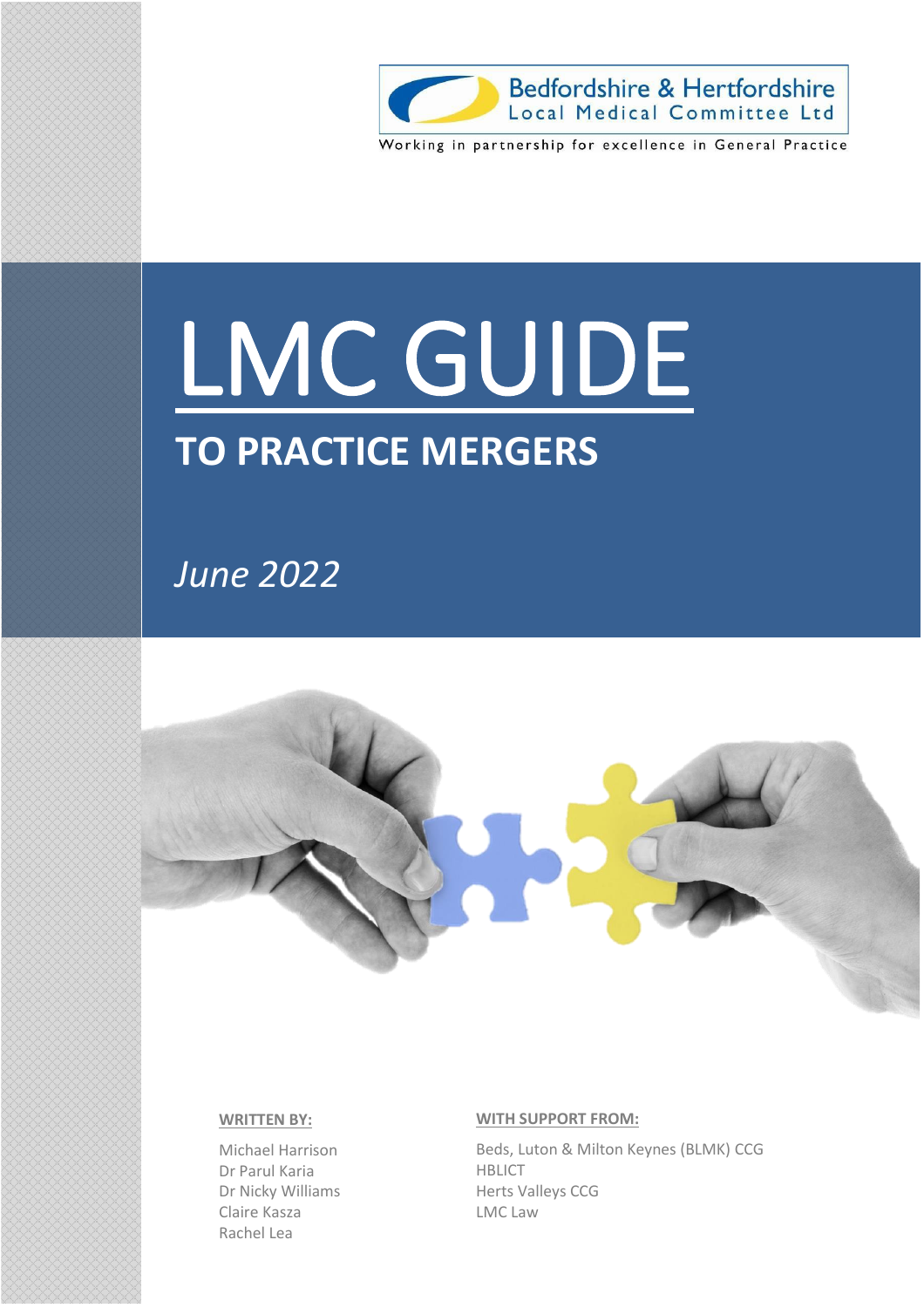<span id="page-1-0"></span>

| $\mathbf{1}$   |      |  |
|----------------|------|--|
| 2              |      |  |
| 3              |      |  |
|                | 3.1  |  |
|                | 3.2  |  |
|                | 3.3  |  |
|                | 3.4  |  |
|                | 3.5  |  |
| $\overline{4}$ |      |  |
|                |      |  |
| 5              |      |  |
|                | 5.1  |  |
|                | 5.2  |  |
|                | 5.3  |  |
|                | 5.4  |  |
|                | 5.5  |  |
|                | 5.6  |  |
|                | 5.7  |  |
|                | 5.8  |  |
|                | 5.9  |  |
|                | 5.10 |  |
| 6              |      |  |
|                | 6.1  |  |
|                | 6.2  |  |
|                | 6.3  |  |
|                | 6.4  |  |
|                | 6.5  |  |
|                | 6.6  |  |
|                | 6.7  |  |
|                | 6.8  |  |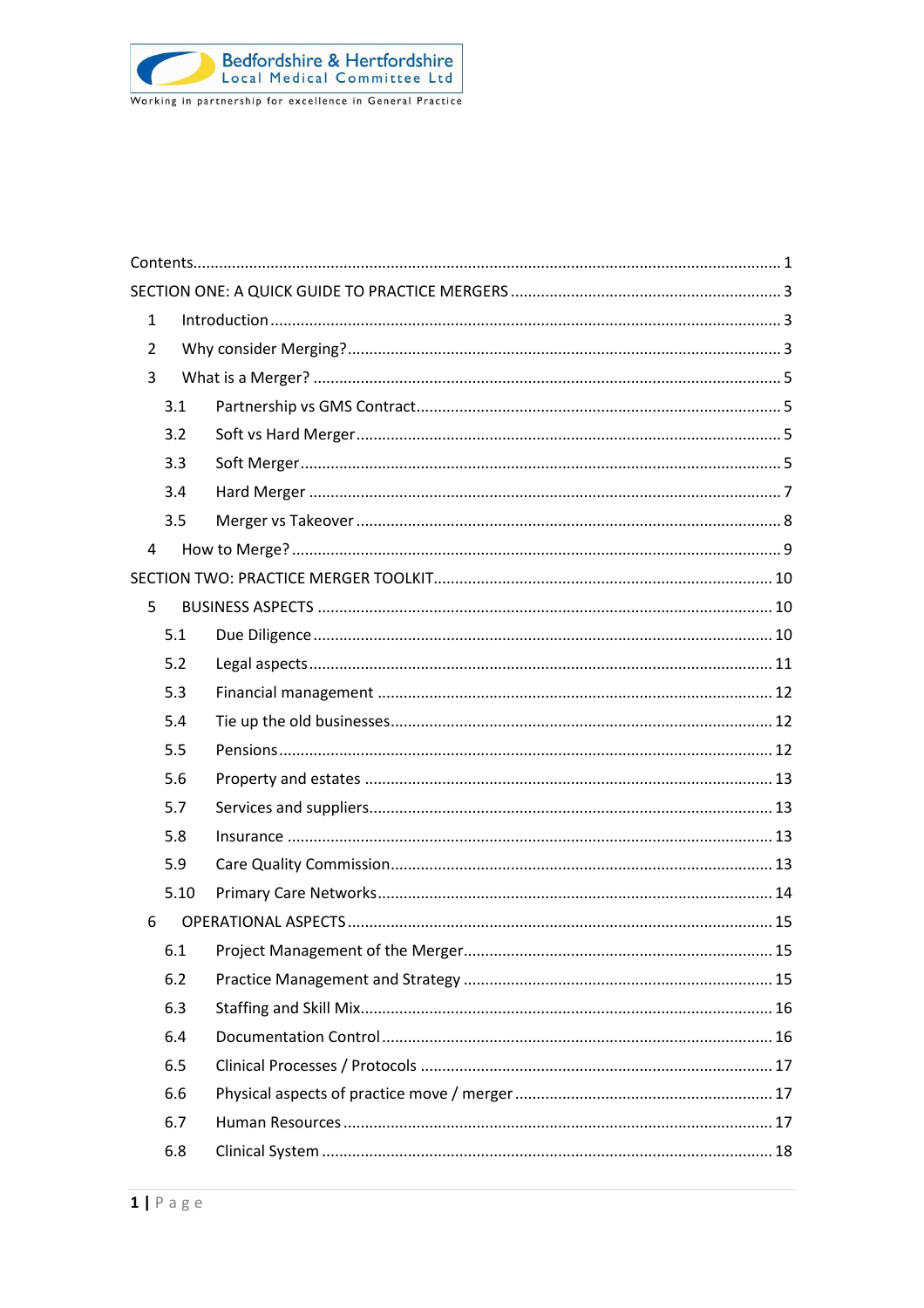

|             | 6.9  |  |
|-------------|------|--|
|             | 6.10 |  |
|             | 6.11 |  |
|             |      |  |
|             | 6.13 |  |
|             |      |  |
| $7^{\circ}$ |      |  |
|             |      |  |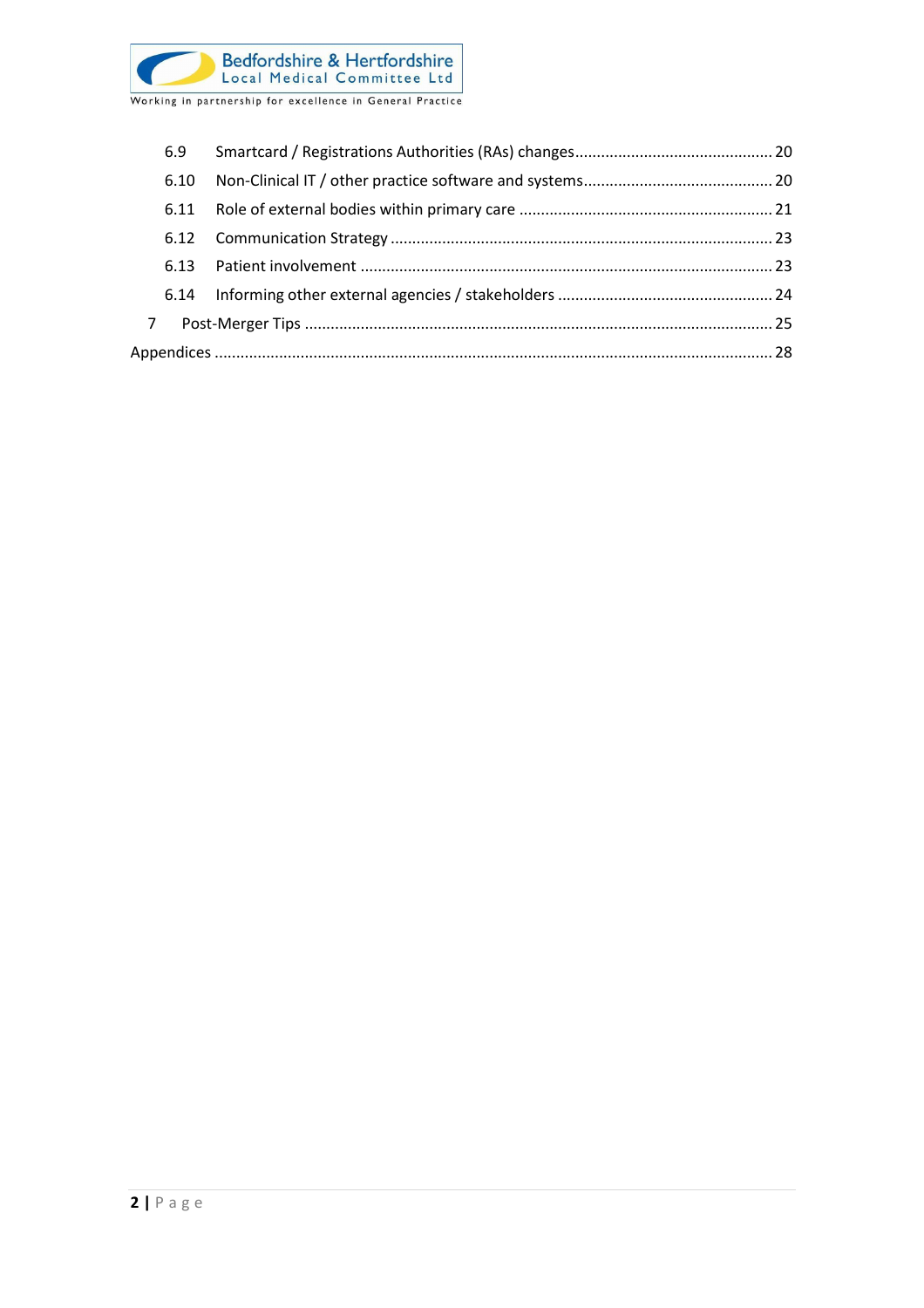

## **SECTION ONE: A QUICK GUIDE TO PRACTICE MERGERS**

#### <span id="page-3-1"></span>**1 Introduction**

<span id="page-3-0"></span>.

In simple terms a practice merger is when two or more practices join together to form a single practice. Ultimately, each practice wishing to merge will need to weigh up the potential advantages and disadvantages of merging to establish whether it is right for them.

This document is intended to act as a guide for practices that are considering merging and to give an overview of areas that need to be considered through the merger process.

This toolkit has been created with advice sought from organisations that are involved in the merger process as well as input from various practices within Bedfordshire & Hertfordshire that have merged. Please note this guide is not exhaustive but aims to highlight the main areas and concerns to be considered if merging and full support should be taken from relevant, professional advisors throughout the process. The document has been prepared with support from LMC Law, HBLICT, Herts Valleys CCG and BLMK CCG.

#### <span id="page-3-2"></span>**2 Why consider Merging?**

Embarking on, and completing a successful practice merger, is not an easy process. It is time consuming and expensive, requiring leadership skills and plenty of emotional energy. It is vital that each 'partner' organisation involved in the merger has a clear reason as to why a merger is the way forward for their business.

Regardless of the underlying causes for a merger, it is important for there to be a clear collective vision as to the 'end point' with respect to how the merged business will look and function.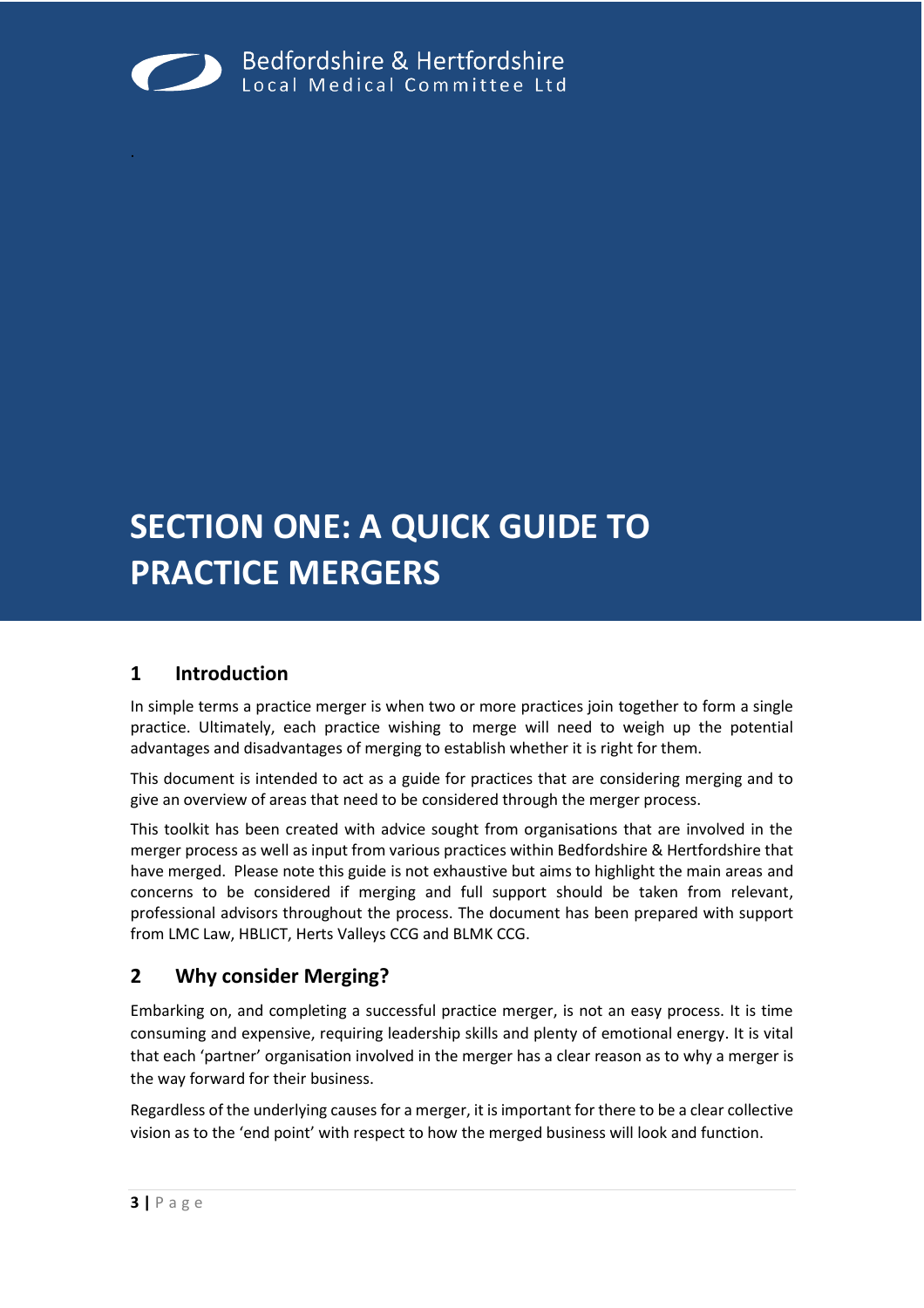

The table<sup>1</sup> below highlights some of the general pros and cons of merging.

| <b>Advantages</b>                            | <b>Disadvantages</b>                     |
|----------------------------------------------|------------------------------------------|
| Improved sustainability in providing         | A merger could put practices outside     |
| services                                     | of established primary care              |
|                                              | networks/neighbourhoods                  |
|                                              | geographically                           |
| The potential to reduce workload and         | Time constraints and costs may pose      |
| workforce pressures                          | difficulties during the infancy of a     |
|                                              | merger                                   |
| Economies of scale through the ability       | There could be a reduction in funding,   |
| to increase the volume and type of           | for example, a reduction in the value    |
| services offered to patients                 | of the core contract and impact on QOF   |
| The ability to attract, recruit and retain   | Some GPs may have less influence in      |
| more clinicians and senior                   | decision making within a large           |
| management staff                             | partnership                              |
| The ability to share facilities and          | Each practice will sacrifice an          |
| premises                                     | element of their independence            |
|                                              |                                          |
| Benefits of economies of scale, for example: | Any liabilities belonging to a specific  |
| The ability to bulk buy                      | practice may pose an issue unless        |
| The ability to reduce business<br>$\bullet$  | positive action is taken to mitigate the |
| costs/sharing back-office functions          | liabilities or ring-fence them           |
| A greater chance of successfully             |                                          |
| bidding for contracts                        |                                          |
| The ability to offer greater training        | GPs and staff could leave if the         |
| functions to develop a more skilled          | merger is not managed sensitively        |
| workforce                                    | and inclusively                          |
|                                              |                                          |
| The opportunity to become a                  | Poor preparation, communication and      |
| transformational, innovative practice.       | planning can lead to a breakdown in      |
|                                              | relationships pre-merger and post-merger |
| Attract more patients due to the             | Patients could leave the practices       |
| innovative and forward-thinking              | where they are unhappy with the          |
| culture of the practice                      | merger                                   |
| The ability to offer                         | Patients may have difficulty in          |
| increased/extended patient access            | accessing the services if the practice   |
|                                              | operates from more than one location     |

<sup>1</sup> *Table extract from 'NHS Doncaster Clinical Commissioning Group Practice Merger Guidance Manual' 15/03/2021*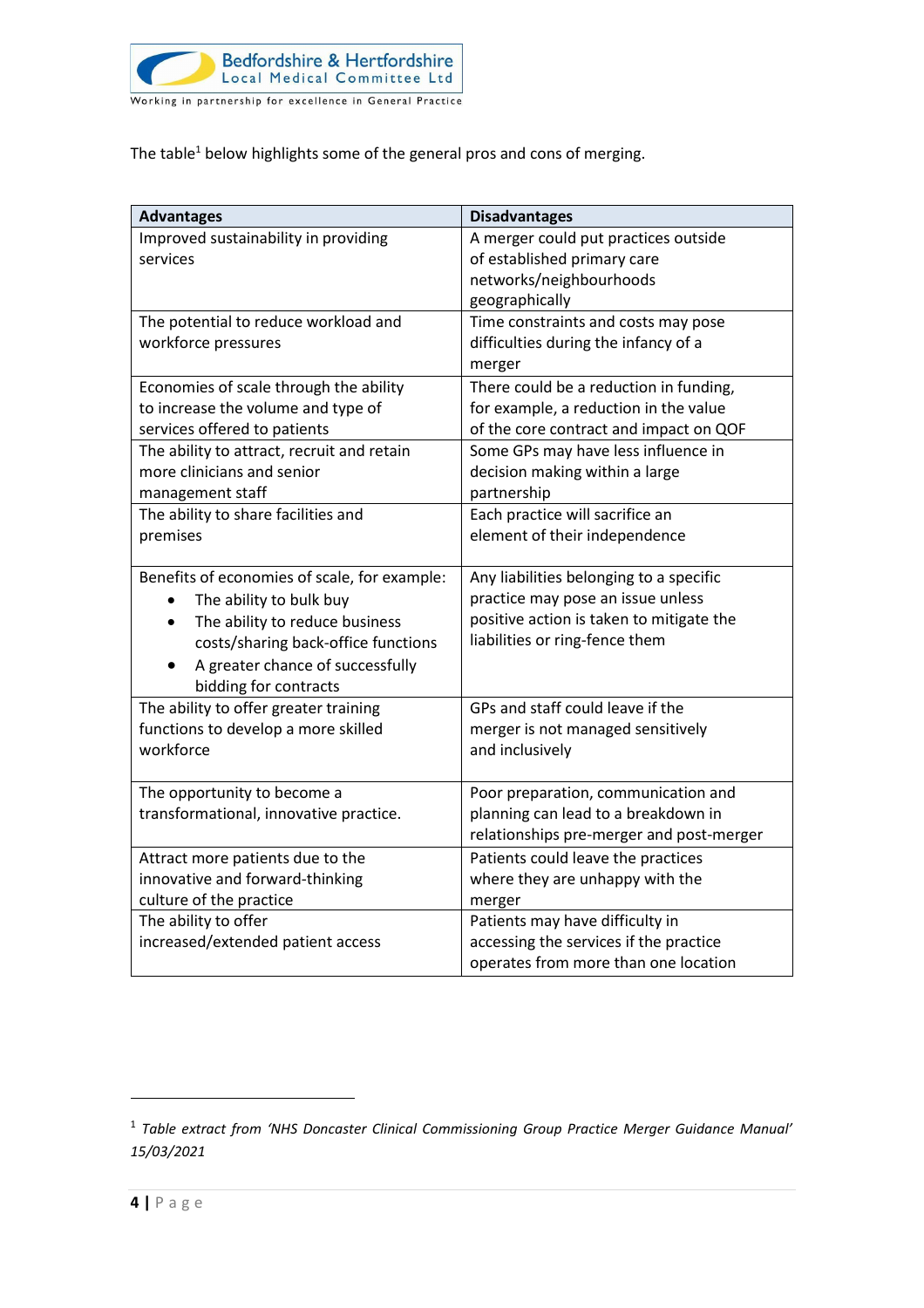

#### <span id="page-5-0"></span>**3 What is a Merger?**

#### **Key merger definitions**

There are a number of common terms used when talking about practices mergers, which can often be confused. In the section below we have tried to provide clear definitions of the most important terms you are likely to hear when discussing a merger.

#### <span id="page-5-1"></span>**3.1 Partnership vs GMS Contract**

GP practices run by partnerships have two types of formal contractual agreement. The first is the partnership deed which is a contract between the partners that governs how the partnership will operate, the expectations of the partners etc. Those partnerships without a partnership deed are termed as partnerships at will. The second is the contract the partnership has with the commissioner, which will be a General Medical Services (GMS) contract for the vast majority of partnerships.

These two legal agreements often get conflated or confused when talking about mergers. Consideration needs to be given to both when contemplating a merger.

#### <span id="page-5-2"></span>**3.2 Soft vs Hard Merger**

When people talk about merging practices, you often hear the use of the terms hard and soft merger. These terms refer to the extent to which two (or more) practices become merged and require different levels of change to the partnership deed and GMS contracts mentioned above.

For the purposes of illustrating the difference between a soft and a hard merger, let us consider a situation where two practices each holding a GMS contract with four partners, decide to merge. The diagram below shows the two practices, with their separate partnership deeds and GMS contracts with the commissioners.



#### <span id="page-5-3"></span>**3.3 Soft Merger**

A soft merger takes place when the individual practices merge their partnerships, forming one large partnership, but where they do not merge their GMS contracts. Each of the individual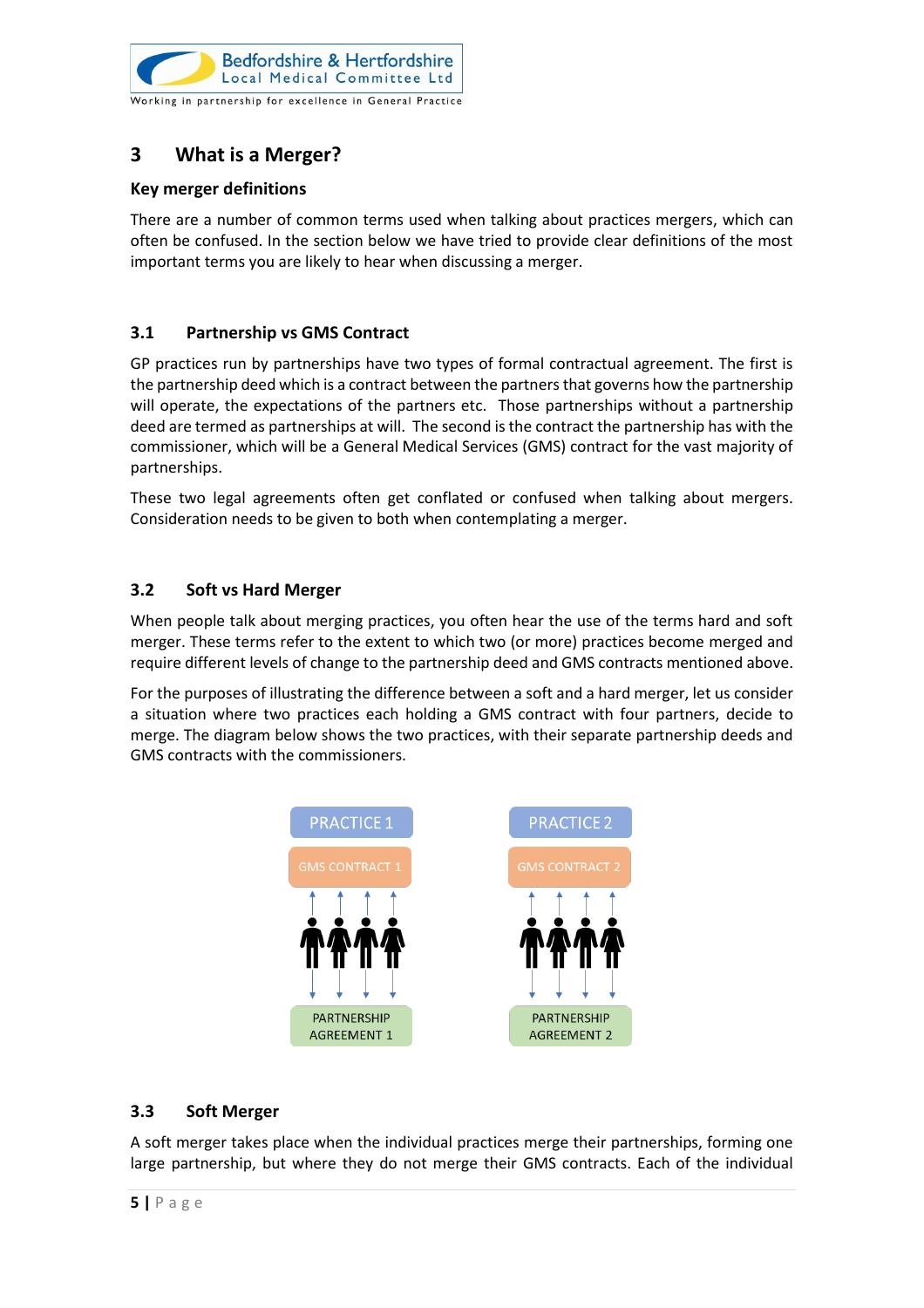

partners places their name on both of the GMS contracts, but the two GMS contracts remain separate.



#### **PROS of a Soft Merger**

- **Integration of Services**. The merger allows sharing and integration of services that are not contract specific across the two practices.
- **Economies of Scale**. There are a lot of operational activities and expenditures that can be brought together under the merged partnership (e.g. payroll, services contracts, phone systems etc.), saving time and money.
- **Contract Separation**. As the merged partnership holds two separate GMS contracts, the partnership retains the ability to hand any of the contracts back or split back to two partnerships if the merger arrangement is not working.
- **Dilution of Individual Risks**. Working under a single partnership agreement brings all the partners in line with each other, sharing the responsibility over a greater number of partners.
- **Culture and Identity**. As the two practices are still separate entities held under one partnership, it is possible to maintain the culture and identity of the individual practices.
- **CQC Independence**. Holding two GMS contracts means that both practices will be inspected by the Care Quality Commission (CQC) independently. This means that if one practice is judged as requires improvement or inadequate by the CQC, the other practices rating will not be affected.

#### **CONS of a Soft Merger**

- **Duplication of Work**. As the partnership holds two GMS contracts, there are many elements that cannot be done once across both practices, as the work is tied to the individual GMS contract. Examples of this include CQC, QOF, CCG & Public Health data reporting.
- **Partial Integration of Clinical System**. Soft merged practice cannot fully merge their clinical systems and patient lists. This acts as a barrier in terms of using staff flexibly across the two practices and the integration of clinical processes.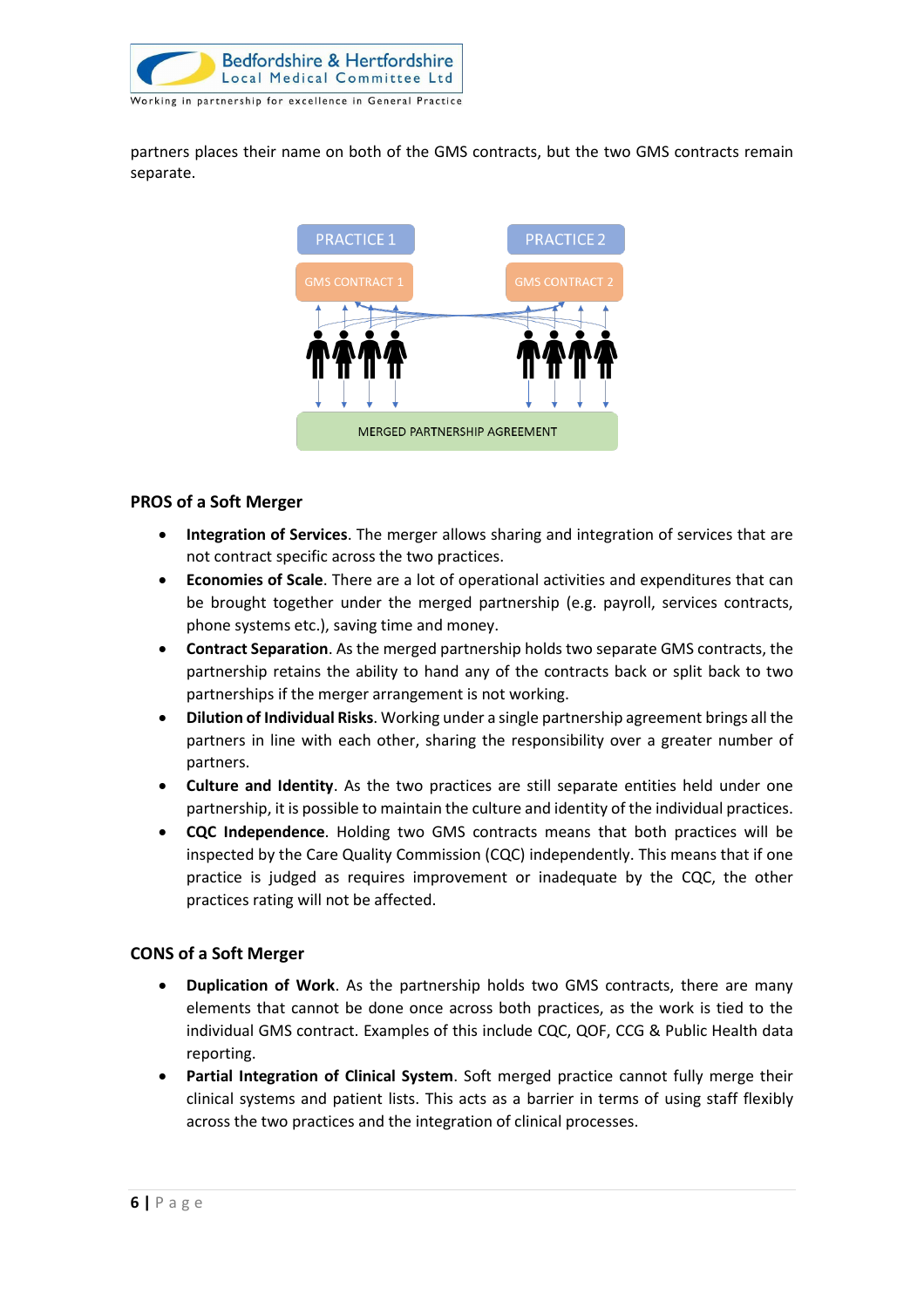

#### <span id="page-7-0"></span>**3.4 Hard Merger**

A hard merger mirrors the partnership changes in the soft merger, in that both the partnerships merge into a single partnership. However, a hard merger goes one step further, also merging the two GMS contracts into one single contract. When this happens, one of the practice lists is merged onto the others, creating one list. The merged practice will then have one main site, and the other practice premises will become a branch of the main site.



#### **PROS of a Hard Merger**

- **Full Integration of Services**. The merger allows sharing and integration of services as it is no longer limited by tasks that are contract specific.
- **Economies of Scale**. All operational activities and expenditures can be brought together under the merged partnership (e.g. payroll, services contracts, phone systems etc.), the practice can run as one large practice with multiple sites.
- **Flexibility in Operating Model**. Once the GMS contracts become merged, the practice is free to use its premises differently. Where previously services had to be offered at both practices as per the GMS contract, now different services can be offered across the multiple sites (e.g. some merged practices have one site for acute on the day work and another for chronic care).
- **Dilution of Individual Risks**. Working under a single partnership agreement with a single contract means that there are more partners named on the contract. This spreads the risk and responsibility over more partners and reduces the risk of any one partner becoming the "last man standing".
- **Full Integration of Clinical System**. Holding one merged list means the clinical systems can be merged, allowing flexibility across both sites and staff.
- **Removal of Duplication**. The merged GMS contract means that any work that is tied to the contract only has to be done once. Examples of this include CQC, QOF, CCG & Public Health data reporting.
- **Becoming too Big to Fail**. By the nature of merging two practices into one GMS list, you create a large(r) practice. Where smaller practices who struggle run the risk of their list being dispersed or their contract put out to tender as an APMS contract, commissioners are less willing to do this with larger practice.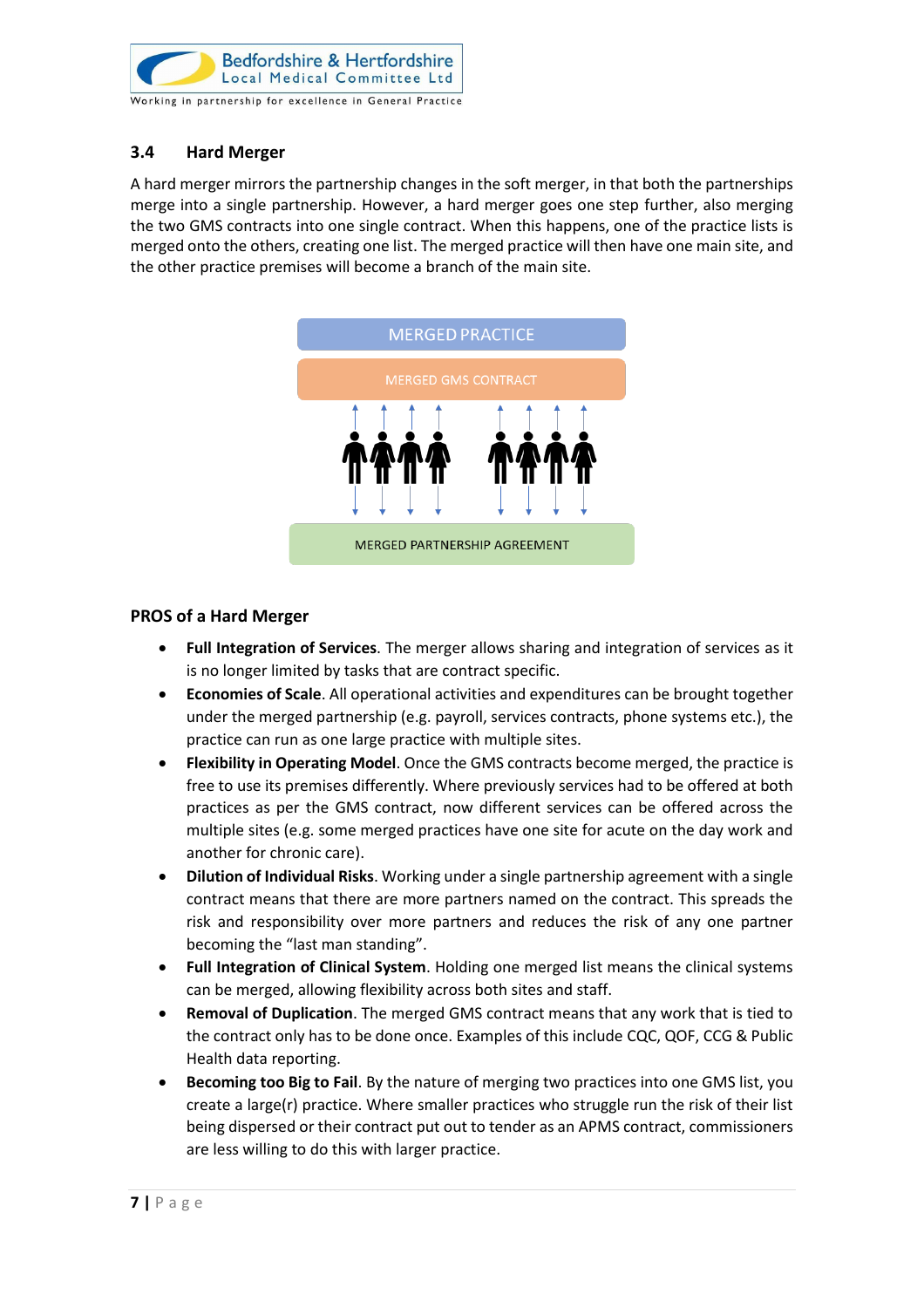

#### **CONS of a Hard Merger**

- Long-term commitment with no ability to separate contracts.
- Likely to lose individual practices culture and identity.
- Requirement to develop new management structures.

#### <span id="page-8-0"></span>**3.5 Merger vs Takeover**

When two practices merge (either via a soft or hard merger) there are several different ways the merger can take place, depending on the circumstances that have led to the merger. These are generally viewed as either a merger of equals or a takeover, explained further below.

#### **3.5.1 Merger of Equals**

A merger of equals is when two or more practices come together, usually both of a similar size in terms of patient list size and number of partners, to form one unified practice. Generally, both practices will share an equal burden of the merger with the staff from both practices having to develop new ways of working and the partners from both practices forming a new partnership.

#### **3.5.2 Takeover**

A takeover is where one practice subsumes another practice, taking on their list. This is often (but not always) a bigger practice taking over a smaller one. The practice doing the taking over will not change the way it works but will impose its processes on the practice being taken over. Staff from the dominant practice will be largely unaffected by the takeover, while staff from the practice being taken over will transfer across to the new employer. Partners from the practice being taken over may be offered a salaried role at the new practice, leave to work elsewhere, or retire.

The reality is that these two scenarios are the two extremes and are rarely seen. Most mergers fall somewhere on the line between a merger of equals and a takeover, depending on circumstances. That said, before entering any sort of merger talks, it is important to be clear on where your practice sits on the line between a merger of equals and a takeover. Mergers where one party believes they are undertaking a merger of equals, while the other views it as a takeover, rarely go well.

#### **3.5.3 NHS England definition of a Merger vs Takeover**

While we often use the term takeover, in terms of the GMS contract, takeovers are not allowed, only mergers. Even when all the partners from one practice leave on the day of a merger, it is still termed a merger in the eyes of NHSE, as a merger must take place before those partners can be removed from the contract.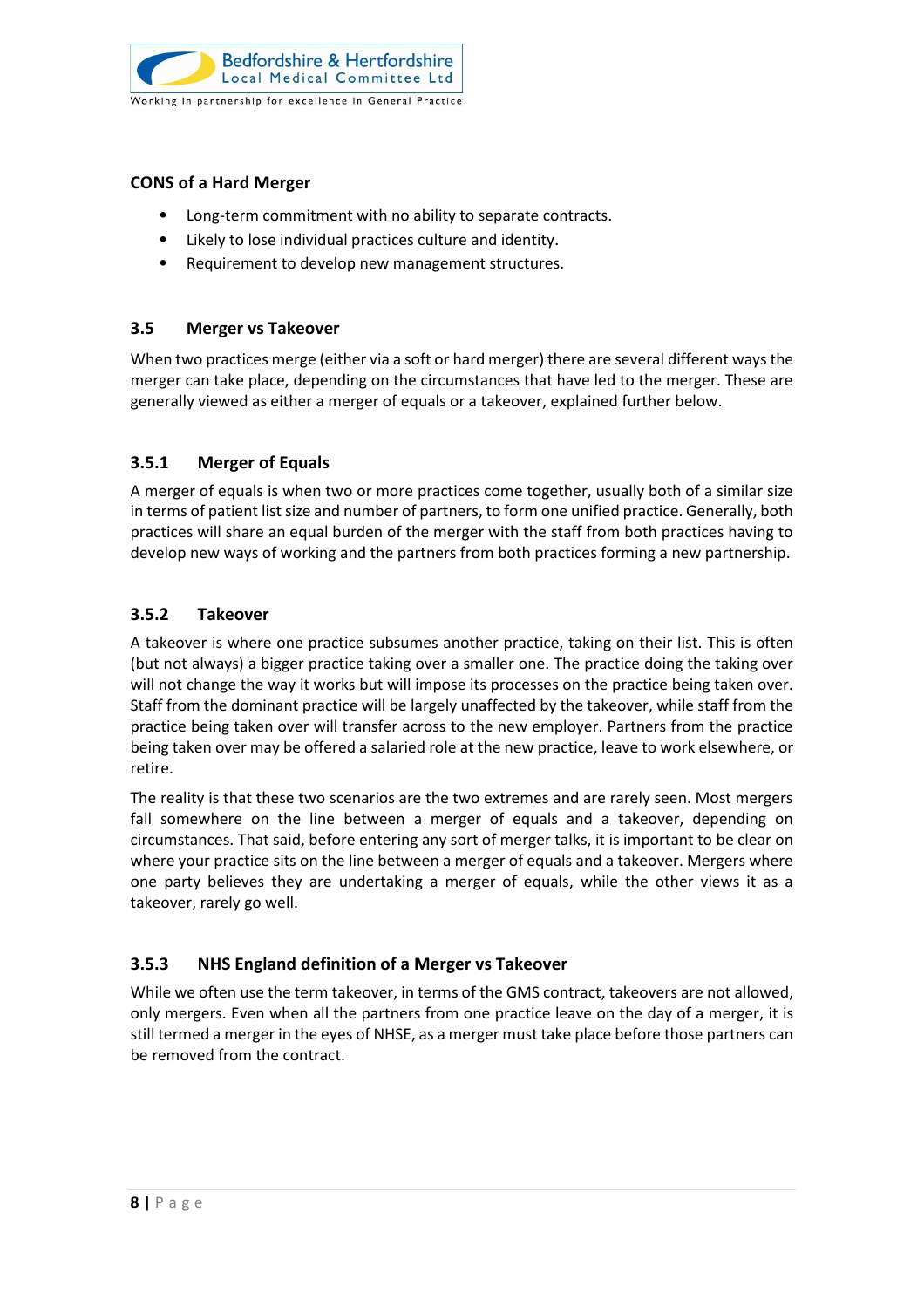

#### <span id="page-9-0"></span>**4 How to Merge?**

A practice merger is the process by which parties work towards the date at which GMS contracts are merged. In reality, this process can take between 6 months to 2 years to reach that point, with another 1-2 years after that merger date for the 'new' Practice to be operating as a single entity.

The merger process takes a large amount of resource in terms of time, energy and money. It is a large operational piece of work that many try to fit around their day job. The reality is that most people will only experience a merger once in their career, no two mergers are the same and there are very few 'experts' available to project manage the process. It is important to consider the resource implications, have an agreement early on between the parties as to how this will be managed/apportioned and consider the project management skills needed, whether sourced through external project management or internal backfill. Formation of a 'merger' team with authority to set meeting schedules and make financial decisions can be invaluable in keeping the project on track and enable timely decision making.

#### **Some pre-merger advice…**

- Be open and honest with each other.
- Maintain open channels of communication keep talking to each other throughout the process.
- Share information this is an opportunity to implement bestpractice wherever possible.
- Be willing to accept and embrace change.
- Be aware that the timescale of a merger can be a lengthy process.
- The merger process does not halt after the contracts and clinical systems are merged often the challenges/workload increases after the official merger date.
- The merger process will require input of a wide range of resources from staffing to financial input, so all parties involved need to be prepared to participate in the process.
- Some of the biggest risks to be aware of when merging property issues, core contract, staff, pensions, unresolved disputes, pending or threatened legal actions.
- Get professional accountancy advice early in the process, especially if there is a non-March year end or practices have different year ends.
- Remember that your GMS contract is separate to your Partnership agreement. Think about reviewing existing agreements and discussing what a 'new' agreement might look like. This will help expose possible contentious areas early on and prevent them de-railing a merger process later.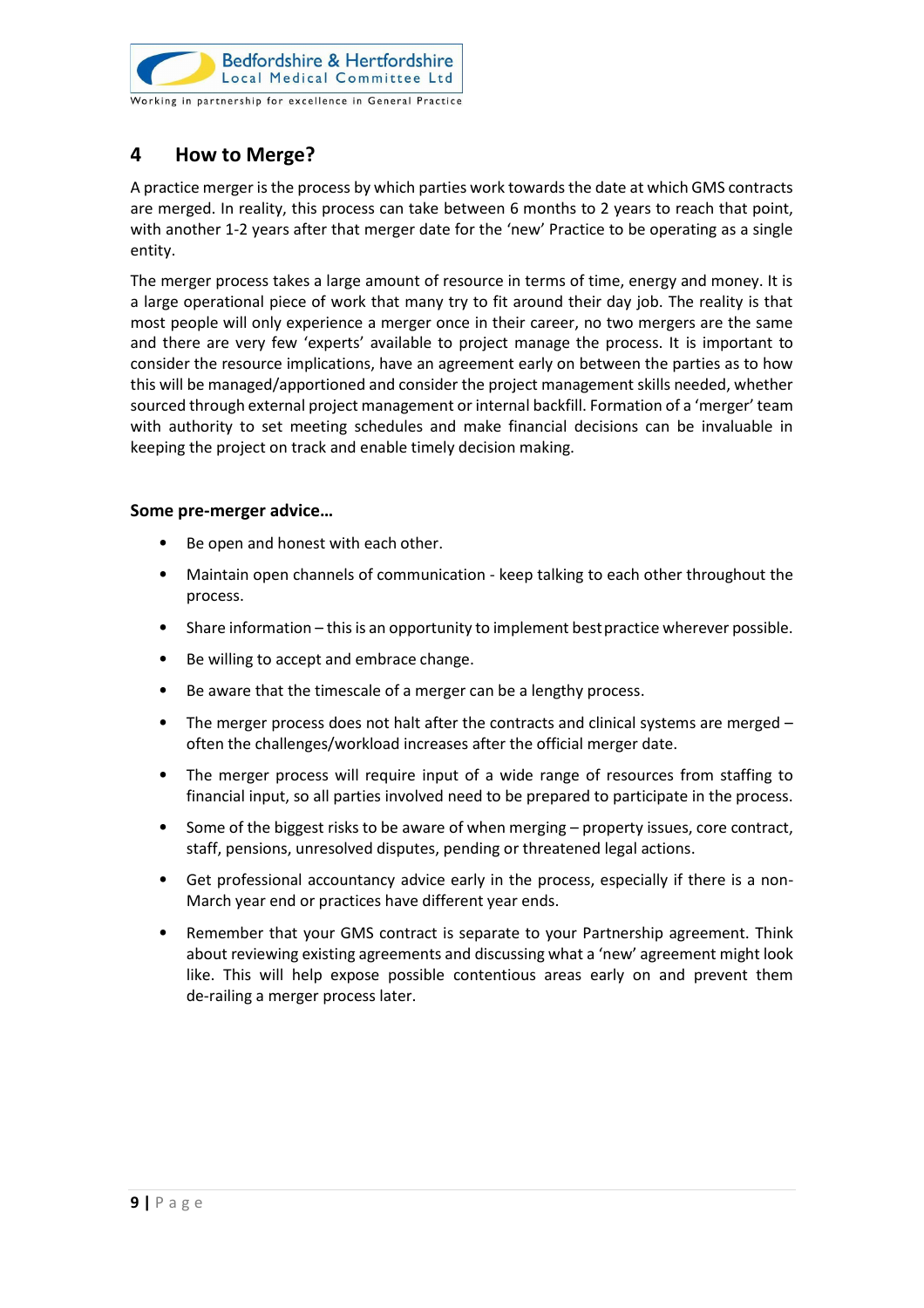<span id="page-10-0"></span>

## **SECTION TWO: PRACTICE MERGER TOOLKIT**

Once the decision to merge has been taken, various steps will need to take place that will affect all the practices involved in the merger. To help navigate this checklist, it has been divided into two sections: 'Business Aspects' and 'Operational Aspects', however many aspects will cross over into both sections.

#### <span id="page-10-1"></span>**5 BUSINESS ASPECTS**

#### <span id="page-10-2"></span>**5.1 Due Diligence**

This needs to be undertaken with each practice in the merger process, in particular with respect of the liabilities of all parties concerned. This should include:

- Contractual issues identify all contracts held
- Contact NHS England (NHSE) to inform them of the intended contract variations and ensure they agree to it. More details on the requirements can be found [here,](https://www.england.nhs.uk/commissioning/wp-content/uploads/sites/12/2016/01/policy-book-pms.pdf) in particular chapter 6, sections 4-9. A number of templates for notification of changes to practices can be found in the appendices of this document.
- Staff (see section on HR)
- Finances (see section on Financial management)
- Breach of contract issues
- Premises/lease issues (see section on 1e Property & Estates)
- Any practice issues
- Patient complaints of a significant nature in the past 18 months
- Any partnership issues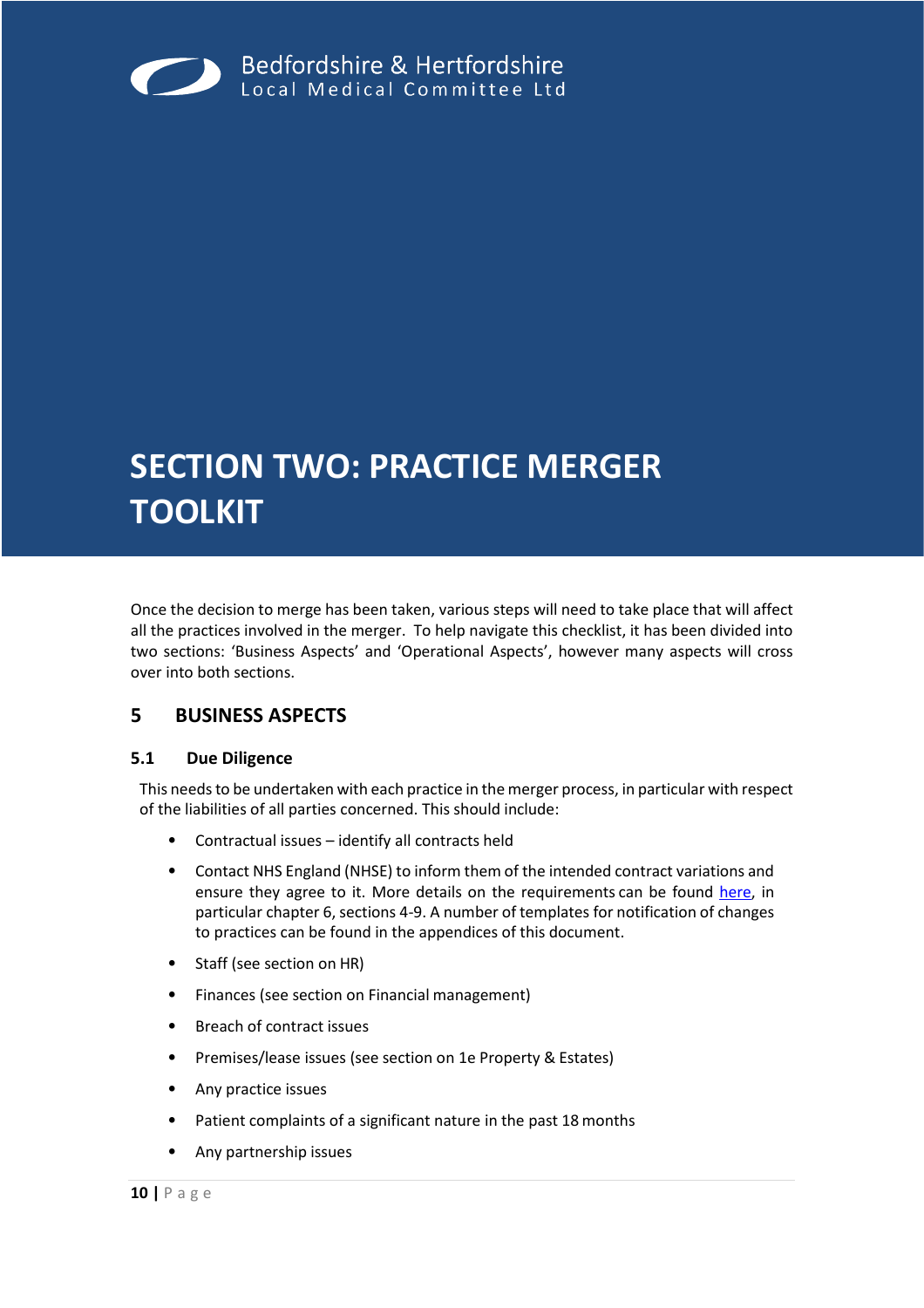

- Compliance with CQC
- Insurances in place (see section 1f)
- Check all relevant registrations & fitness to practice for staff and partnersare in place
- Clinical service delivery
- Practice lists will these be merged or remain separate?

Legal advice on due diligence should be taken from a mutually agreed source. It can be noted that Beds and Herts LMC have a retainer arrangement with [LMC Law.](http://www.lmclaw.co.uk/our-services/)

Once the due diligence process has been completed, a merger agreement should be signed, which commits the parties to the onward process of merging, including committing the individual parties to bear pre-merger costs.

#### <span id="page-11-0"></span>**5.2 Legal aspects**

- If any party has a PMS contract, then NHS England must give consent for the partners to be added to the contract. This is not applicable to GMScontracts.
- What format should the newly merged practice take? Partnership Agreement? Who will the partners be?
- Do both parties have different legal teams supporting individual interests or accept joint advice and support to move to a single unit?
- Heads of term agreement. Ensure this includes details of how partners can join and leave the partnership without causing disruption to the newly merged practices.
- What authorities have to be notified?
	- **■** Inform the CQC of the change in entity and ensure the registration is valid
	- CCG
	- NHS England Rent reimbursement
	- NHS England Agreement to the merger. Remember timescales on this, 6-9 months as a minimum.
	- PCSE
- Wherever possible, try to have the merge date to be the  $1<sup>st</sup>$  April, as this will make reporting (to NHSE, CCG etc.) for the new entity much more straight forward. However, the merger of the clinical systems may not be able to take place on the exact same date as the contractual merger (see 'Clinical System' section).
- Changes to PCN membership? Are the merged practices in the same PCN? If hard merging will the PCN schedules need to be changed to reflect the new practice? Will it affect the PCN membership in other ways, such as voting or service provision?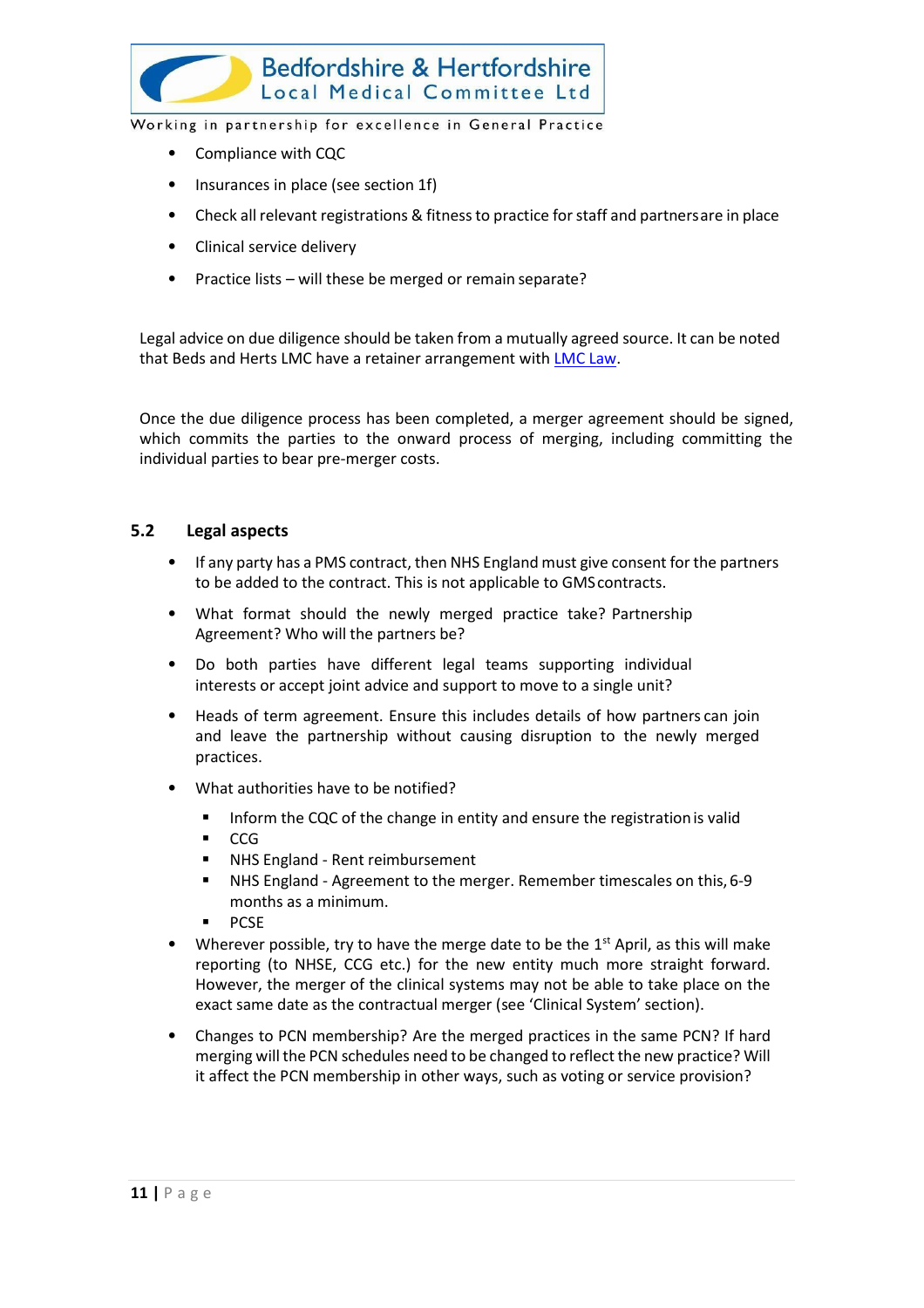

#### Bedfordshire & Hertfordshire Local Medical Committee Ltd

Working in partnership for excellence in General Practice

#### <span id="page-12-0"></span>**5.3 Financial management**

- Are there any loans and/or mortgages to be considered?
- Financial planning
- **Forecasting**
- View of the current picture
- Be open & honest share current and past information
- Inform the practice accountant of the proposed merger and theproposed merger date
- Consider impact if change in date for end of year accounts needed
- Chose and appoint an accountant to represent the newly merged practice
- Estimation of funds required to carry out merger Contacting local CCG to request funds – Transformation funds, Section 96 funds
- Additional staffing costs, HR support, Project Manager
- Sorting joint account early for merger funds changes to bank details, contact NHS Pensions

Financial advice should be taken from advisers who are experienced dealing with GP Practice matters.

#### <span id="page-12-1"></span>**5.4 Tie up the old businesses**

- Remember to budget for tying up the old businesses accounts, leases, bank accounts, loans, other financial obligations
- No debts at takeover and nothing that might come out of the woodwork later
- Stock take, an independent inventory
- Buildings costs, anything outstanding
- Practice bank account
- Accruals and credits
- Locum costs; IR35 issues?
- Align charges across sites e.g., Non-NHS Charges

#### <span id="page-12-2"></span>**5.5 Pensions**

- Contact NHS Pensions early in the merger process various forms required to complete such as 'NHS Pensions Estimate of GP and non-GP provider NHS Pensionable Profits/Pay' form.
- Process all the staff as leavers from the pension account that will no longer be in use and inform NHS Pension the account is closed to ensure the practice(s) are not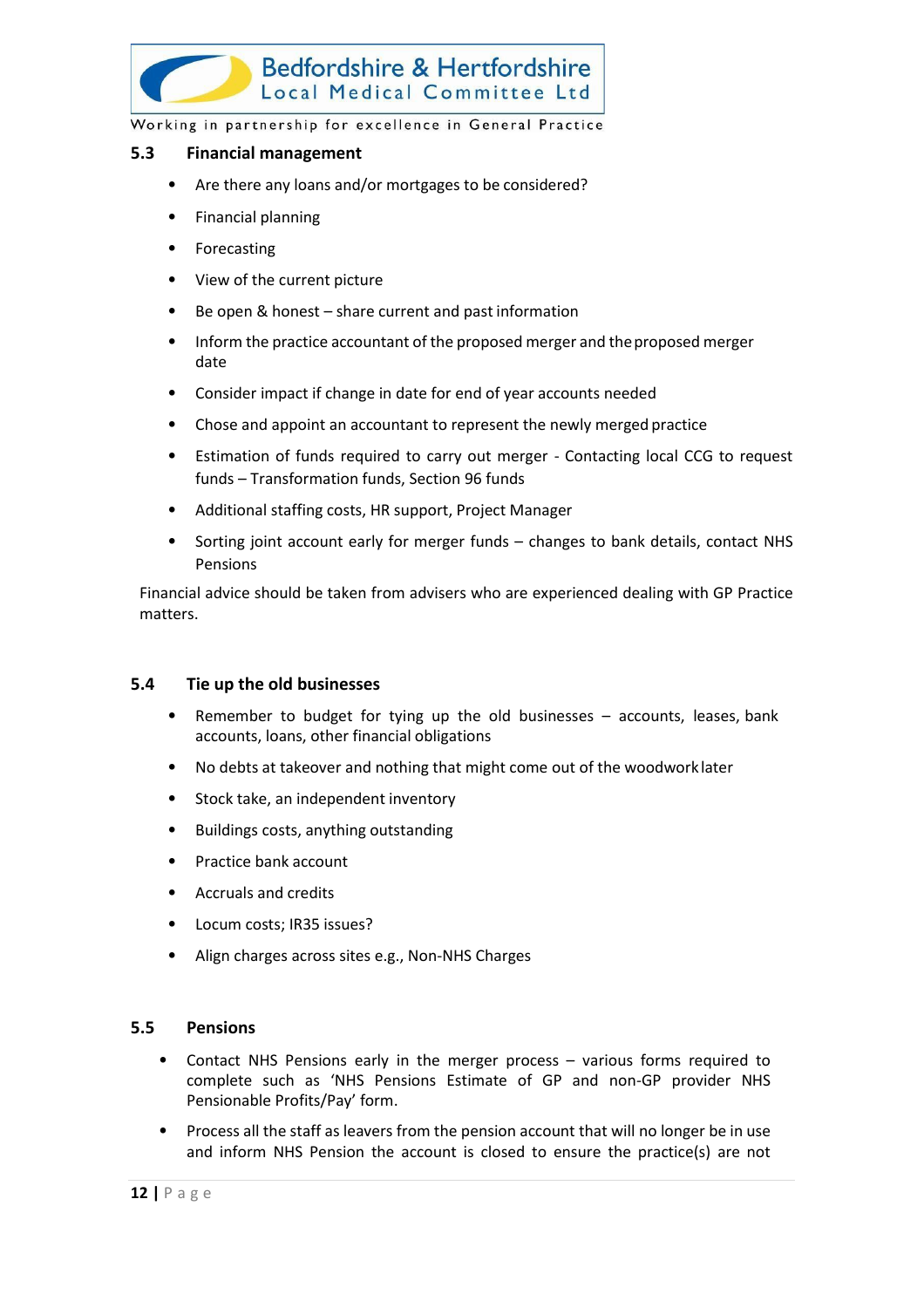

chased for monthly payments.

• Ensure all staff are processed onto the 'new' pensions account.

#### <span id="page-13-0"></span>**5.6 Property and estates**

- Are there any terms in the lease (e.g. minimum number of partners tobe signatories to the lease) that need to be adapted?
- Are the same buildings still being used post-merger?
- What lease amendments need to be made (if any)?
- What is the remaining term on the lease?
- How much rent is paid? What other charges are there?

#### <span id="page-13-1"></span>**5.7 Services and suppliers**

- Are there any economies of scale that might be available to the larger practice? Stationery, suppliers, etc.
- Are there any ongoing contracts in place with suppliers that might need to be considered?

See Appendix 1 produced by East & North Herts CCG Premises Team outlining points to consider with understanding the terms of the lease; understanding the land registry title and understanding any loan and ownership arrangements.

Further advice on premises can be given by the LMC preferred suppliers – click [here](http://www.bedshertslmcapprovedconsultants.co.uk/by-business-sector/) and scroll down to the Legal advisors section.

#### <span id="page-13-2"></span>**5.8 Insurance**

- Is all the correct indemnity insurance in place?
- Are all the buildings adequately insured?
- What other insurance might be required?

Advice on insurance can be given by the LMC preferred supplier MIAB  $-$  click [here](http://www.bedshertslmcapprovedconsultants.co.uk/wp-content/uploads/2016/02/MIAB-Flier-Beds-and-Herts-Final.pdf) for more details.

#### <span id="page-13-3"></span>**5.9 Care Quality Commission**

Ideally contact the CQC as soon as possible to start the process of any changes to registration(s) early. Action will be dependent on the type of merger taking place, including most likely updating the 'Statement of Purpose' and carrying out DBS checks of Partners through CQC.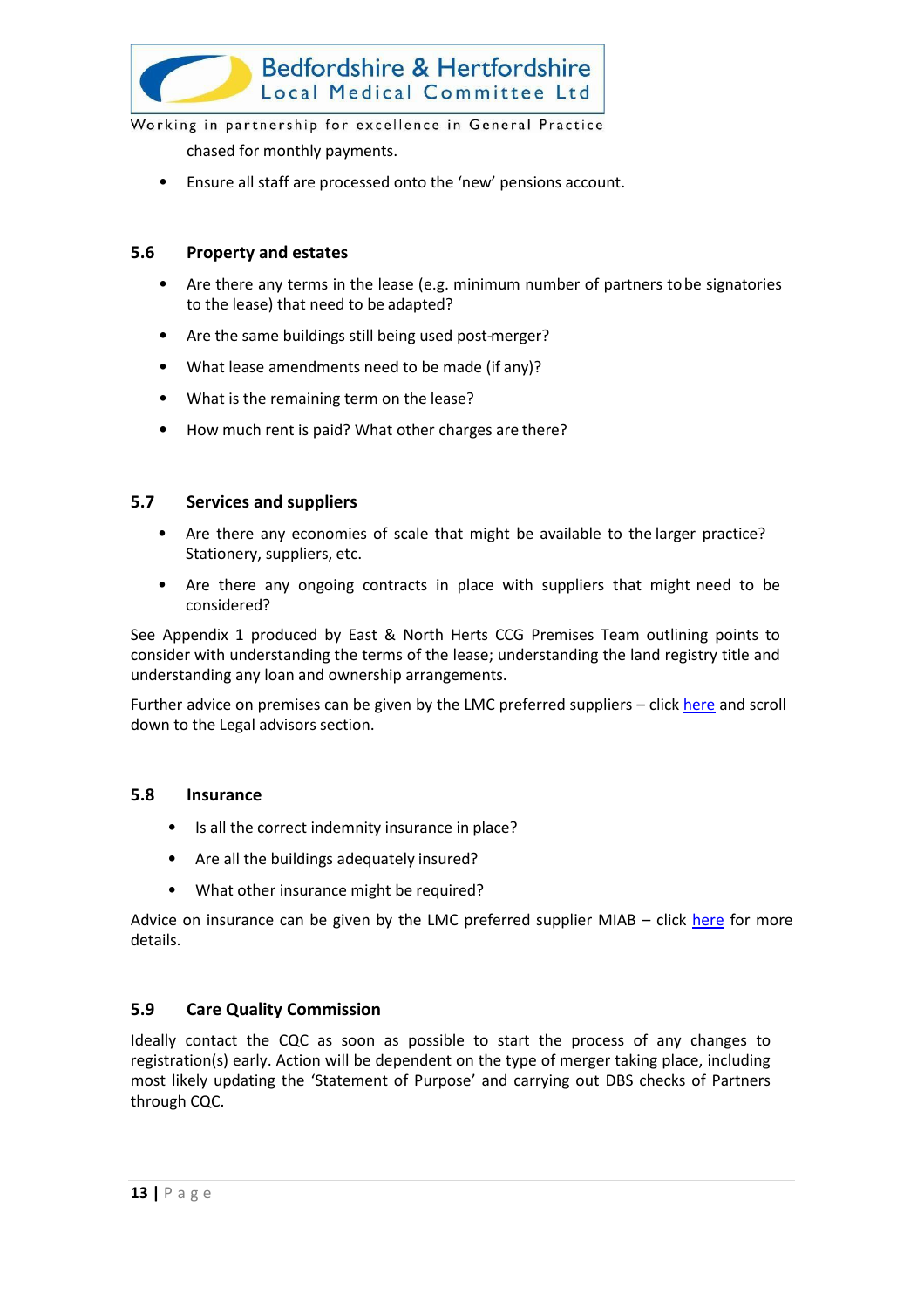

The following article from DR Solicitors gives an overview of the potential process involved with CQC.

"*This is often overlooked as an 'administrative matter', when in reality it can inform both the structure and the timing of the merger. The situation is further complicated because NHS England's processes don't align well with the CQC's.* 

#### *Merger scenarios*

*Below, we've run through some of the most common merger scenarios and what you need to do:*

- *1. If a partner, or partners, join an existing partnership (Practice A) and close their previous practice (Practice B), then Practice A's CQC registration will continue. The CQC will need to be notified of the names of the new partners in Practice A and an application made to terminate Practice B's registration.*
- *2. If a partner, or partners, join an existing partnership (Practice A) and their previous practice (Practice B) becomes a branch surgery of Practice A, then Practice A must apply to have their CQC registration varied BEFORE the merger, to include the new branch surgery and any new services which were previously provided by Practice B but not by Practice A. The merger should not take place until a decision notice has been received. Notification will also be required to terminate Practice B's registration.*
- *3. GPs from two separate practices may sometimes become partners in each other's practices, but continue to trade as two separate entities. This is more common among smaller practices, where it can help in managing 24-hour retirement and reduce risk. Whilst each practice will keep its own CQC registration, if a practice moves from a single hander to a partnership in this process, they must re-register first. If they are already a partnership, then they just need to notify the CQC of the change in partners.*
- *4. If two practices merge to form a new practice, then a new CQC registration will be required BEFORE the merger can take effect. After the merger, notification should then be sent to cancel the two old registrations"*

**Taken from DR Solicitors Blog (February 20th, 2017)** <https://www.drsolicitors.com/dealing-cqc-during-practice-merger>

#### <span id="page-14-0"></span>**5.10 Primary Care Networks**

PCNs have added a new layer of complexity to practice mergers. Where practices in the same PCN are merging the change may be minimal. If hard merging, then the schedules will need to be updated to reflect the change. Thought also needs to be given to how the merger will affect voting rights amongst the PCN members. Where voting rights are done based on list size this will be simple to calculate but may result in the merged practice dominating any votes in the PCN. Where voting is based on one vote per practice, it will depend on if the practices are hard or soft merging.

Where the practices are in different PCNs, a plan needs to be agreed with the PCNs and CCGs as to if the practices will remain in two PCNs (which is only possible with a soft merger) or move into one PCN. This will then have a knock-on effect on the PCN finances and ARRS staff, and depending on the list size of the remaining practice in the PCN, may mean that PCN is no longer viable.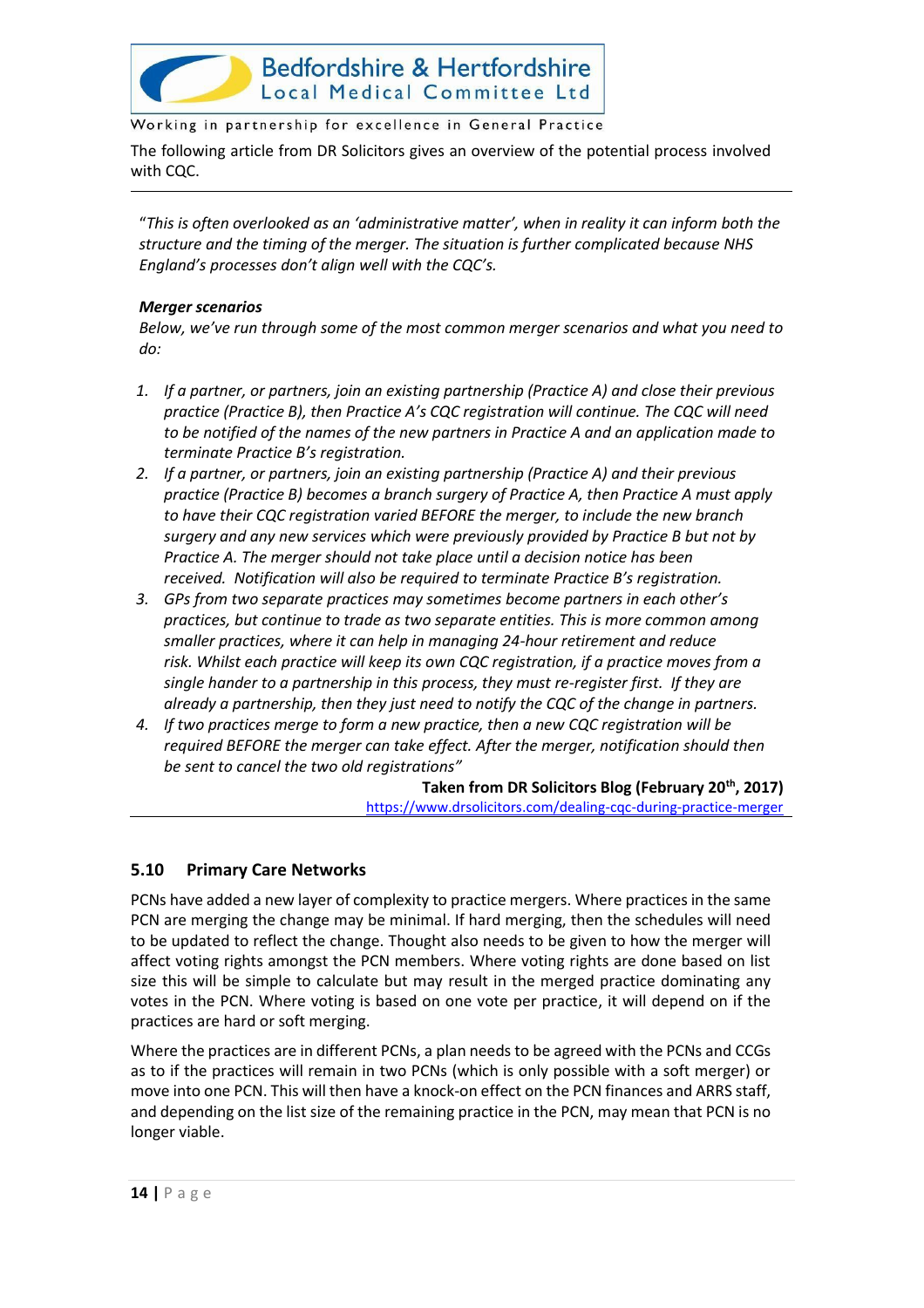

#### <span id="page-15-0"></span>**6 OPERATIONAL ASPECTS**

#### <span id="page-15-1"></span>**6.1 Project Management of the Merger**

- Who is doing what (roles & responsibilities) and when are they doing it?
- Set up a board made of partners to oversee the merger
- Explore option of recruiting a temporary project manager to oversee operational aspects of the project
- Risk register to be put in place and regularly updated during themerger
- Consider appointing a senior member of the operations team (e.g. Practice Manager) to the decision making group
- Set some objectives/milestones to enable the project management team to be able to measure the success of the project
- Be realistic  $-$  it will take time to implement the changes

*Managing a merger alongside the day to day running of two busy practices would be almost impossible, therefore using a project manager to guide us through was probably the best decision we made. She instigated a timeline for us to follow and made sure we kept on track. She liaised with all the public bodies such as the CCG, PCSE, CQC etc and acted as first port of call for our staff and patients. It wasn't easy but I believe her guidance and assistance throughout the process was invaluable and kept the stress levels to a minimum.*

#### **Practice Manager, East and North Herts**

#### <span id="page-15-2"></span>**6.2 Practice Management and Strategy**

- Consider the proposed new practice management structure the original or inherited structures may not be fit for purpose for your new organization.
- How will the merged practices be run?
- How will decisions be made?

It is important to be clear about who the decision makers are – justbecause someone was the decision maker at one practice does not automatically mean they will be part of the decisionmaking group in the merged practice.

- Roles and responsibilities in the merged practice
- Look outside of the merger to see if there are any other opportunities that could be incorporated at the same time. For example, is there another practice that might want to merge as well – bite the bullet and do it all at one time. Or, if they are not ready yet, let them know that the door may be open to them in the future.
- Goals and targets where does the practice want to be in 12 months,  $18$ months, 24 months?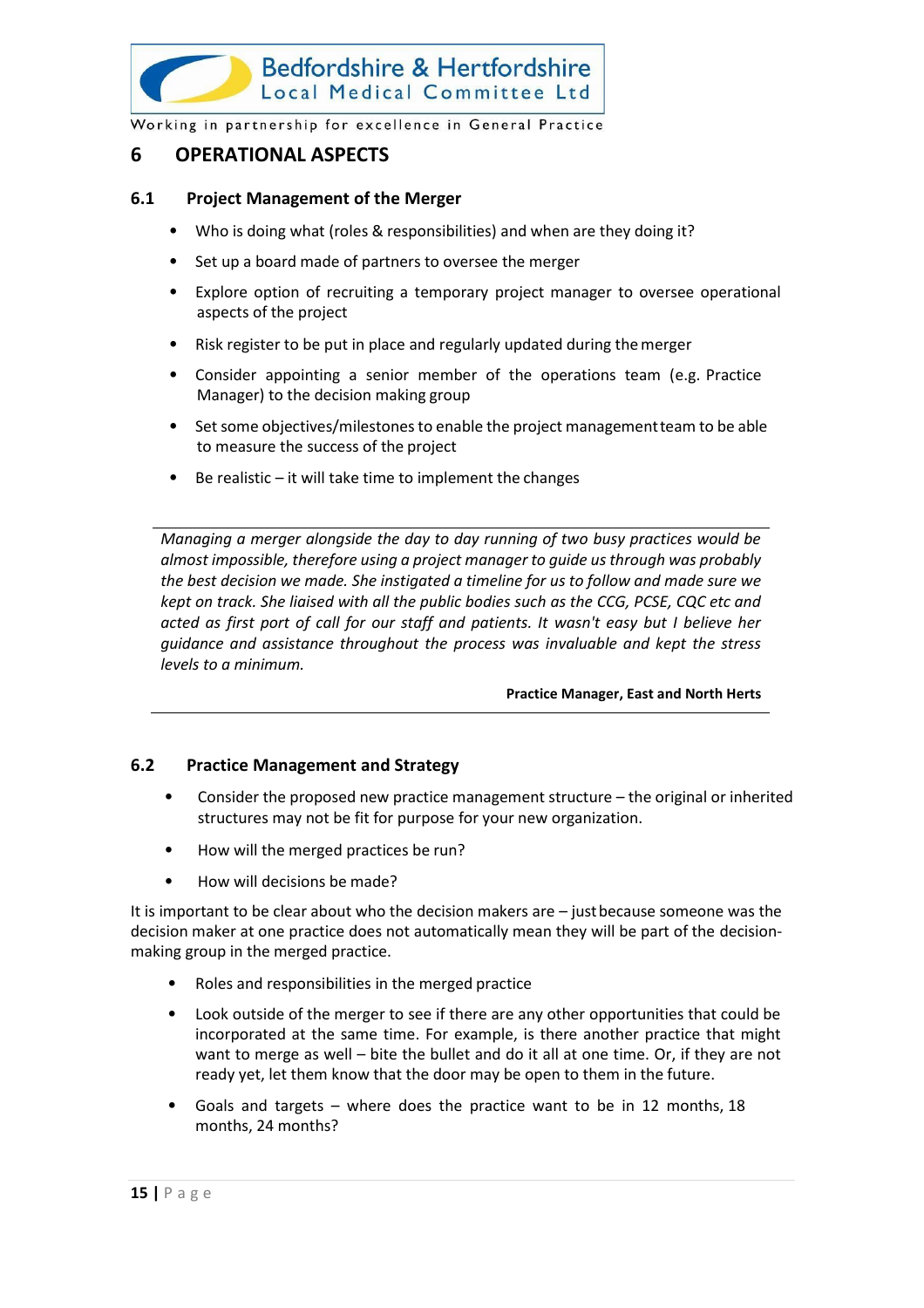

#### <span id="page-16-0"></span>**6.3 Staffing and Skill Mix**

- Calculate the revised 'appointment capacity' for the merged practices and how this may affect the skill mix
- How will staff be utilised for cross site working and which staff may have an appetite for working cross sites
- Will the existing Practice Managers' roles change post-merger, to focus on specialist areas such as HR & Finance or Operational; their roles need to be clarified
- Review all rota templates if 'soft merger' ideally start to introduce changes early on and encourage cross site bookings
- Start discussions with GP teams to see how rota templates could be amalgamated
- How will the skill mix of the nursing teams and other healthcare professionals change with multisite/merged working
- Will appointment durations alter such as for set nursing appointments?
- Important to consider changes to admin/back-office teams
- Combining specialist admin roles and creating cross site teams
- Changes to admin rotas/shift patterns
- The above points may lead to the need to update job descriptions of staff, particularly for Practice Managers
- Don't underestimate the time and resources needed to bring staff together to create a 'new' team. It is time well spent to ensure the efficient functioning of the Practice going forward.

#### <span id="page-16-1"></span>**6.4 Documentation Control**

Consider to what extent policies and procedures, protocols will be aligned across sites and the staff access to these documents.

- Agree on key policies/procedures/protocols to start implementing as priority and dates to start
- Where will these documents be stored? Hard copies and electronic versions
- How will staff access these and ensure they are accessing the most up to date version of documents? Sort access to shared drives
- Will practice letters/referrals/templates all be aligned and incorporate any amended practice/merger branding?
- Compile an information risk register of all important documents, who has access to them and how they are secured.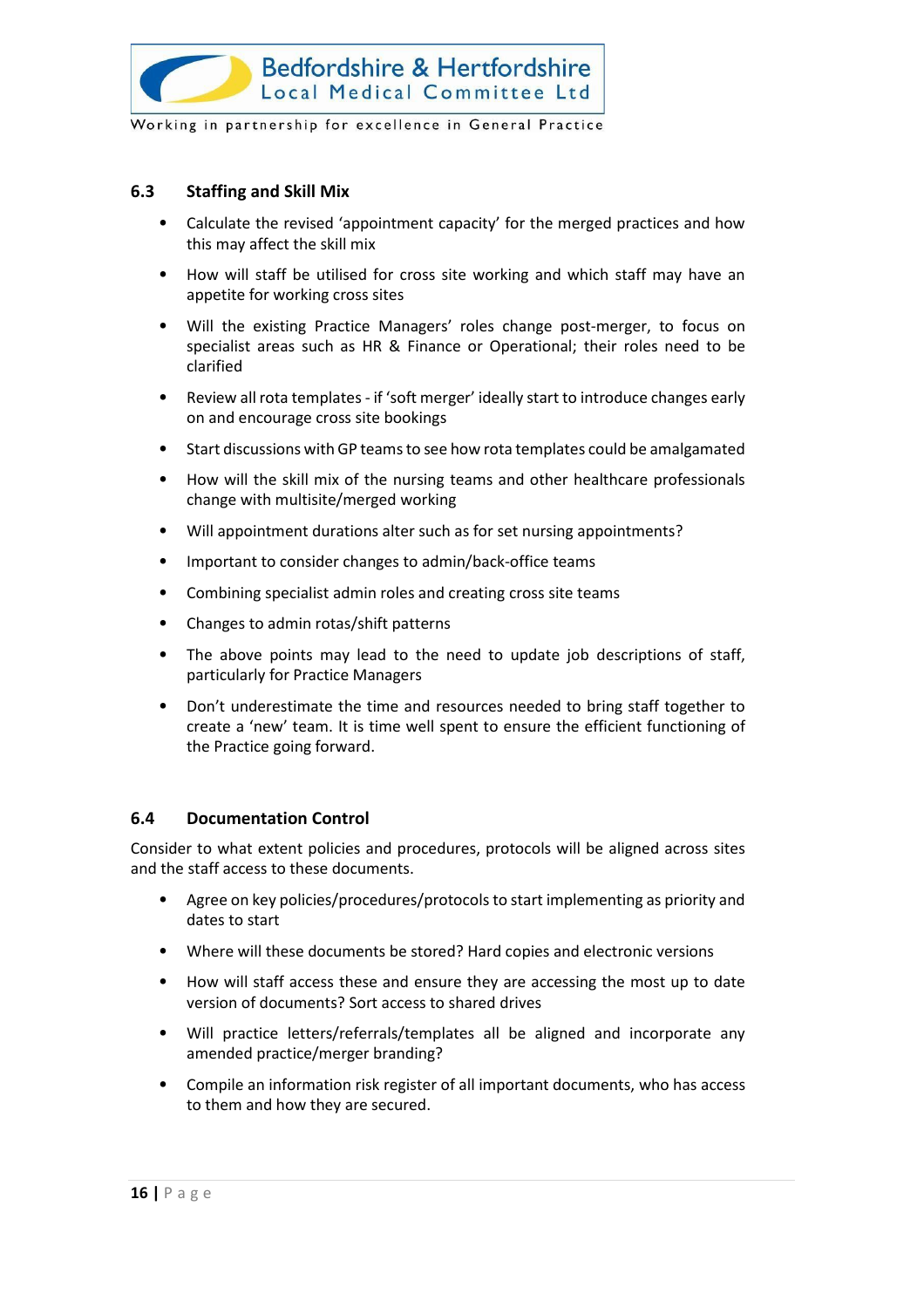

#### <span id="page-17-0"></span>**6.5 Clinical Processes / Protocols**

An obvious key area of the operational changes required in the merger process at practice level is how the clinical processes/protocols will change on the ground. This is even more important when practices move from single site to cross site working.

Key areas to address first:

- Pathways for managing patients including Long Term Condition pathways
- Requesting and processing of pathology and other results how is the patient informed of the results and what information are they told
- Medicines managements and prescribing managing repeat prescription requests. Controlled Drugs procedures
- Further considerations for dispensing practices
- Cross site meetings including MDT and other clinical meetings how could these practicably work cross site?
- Managing home visits
- Agree on changes of GP and Nurse Leads for various clinical areas
- Managing of QOF
- Amendments to the clinical governance structure
- Clinical supervision of staff will the reporting structure alter?
- Safeguarding changes to clinical lead and processes
- Ensuring effective management of safety alerts
- Changes to the management of patient complaints

#### <span id="page-17-1"></span>**6.6 Physical aspects of practice move / merger**

- Managing multiple sites; potentially moving clinics and staff across sites
- Disruption to practice services during the site move/changes
- Removal services to support any sites moves/changes
- Changes to capacity of clinical rooms
- Changes to capacity of waiting room(s)

#### <span id="page-17-2"></span>**6.7 Human Resources**

Ensure staff are kept up to date with the whole merger process. They will function as advocates for the merger and are key to achieving a smooth merger process.

- Obtain details of all current employees and those that have left within the past 6 months to include:
	- **Full name**
	- Length of continuous service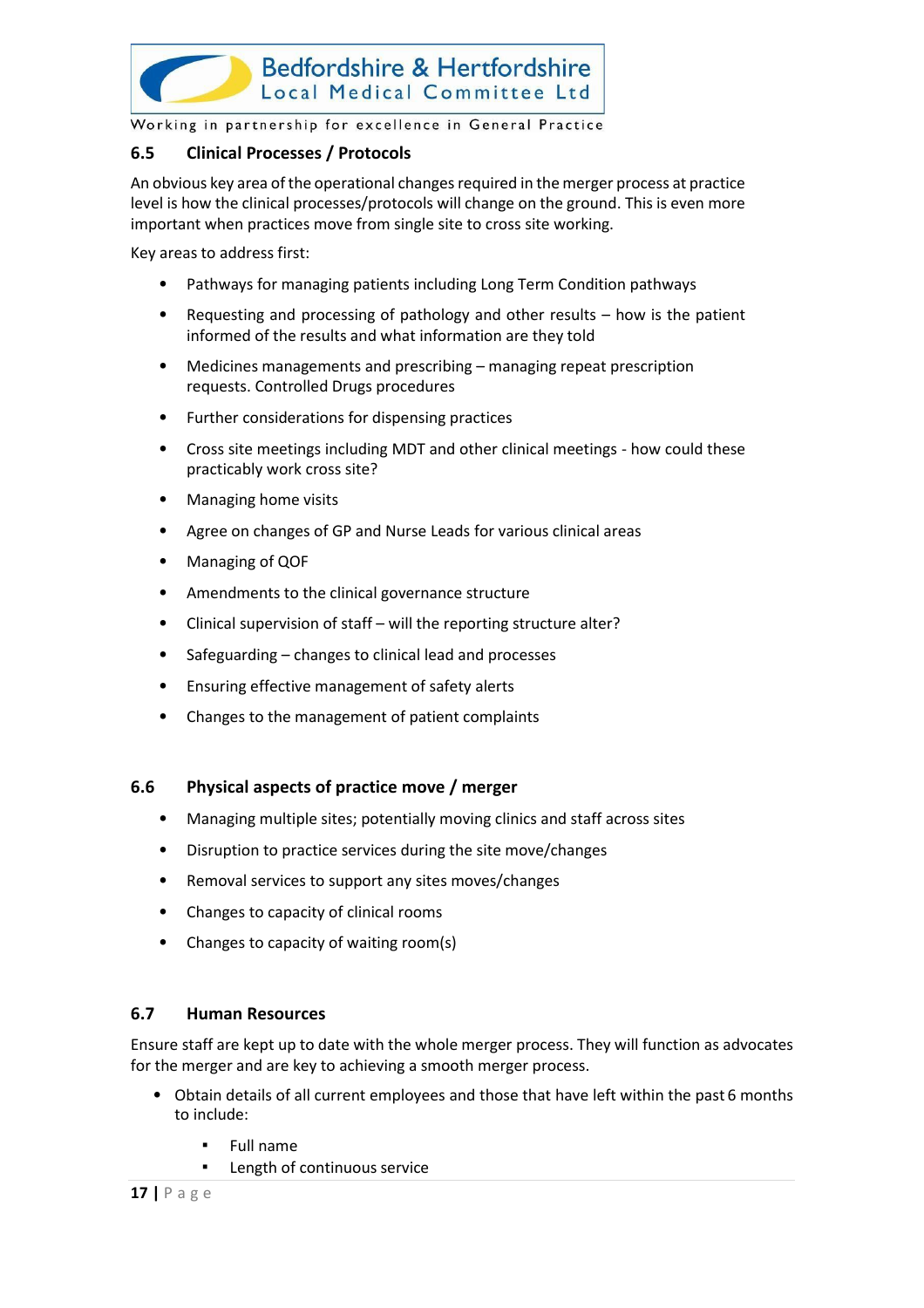

- Copies of all contracts and letters of relating to employment: letter of appointment, amendment to terms, conditions of employment
- Staff performance issues, to include any grievances (raised or threatened), and disciplinary action (threatened or taken)
- Legal action threatened or taken
- Any complaints made against an employee in the past 12 months
- Any other staff liabilities
- Address any outstanding staff training
- TUPE (Transfer of Undertakings (Protection of Employment)) implications get advice early on as this process needs to be handled with care to ensure staff have sufficient input into the process.
- Regular communication with staff, starting early in the process. Bear in mind there will be plenty of concern about potential changes to the organisation, job roles and potential new positions available– the process of filling these positions needs to be clear andfair.
- Staff consultations regarding new contracts different practices will have different staff contracts. Best practice would be for all staff to be movedonto a standardised contract at the time of the merge, bearing in mind TUPE implications, however this may not be possible and contract terms will need to be abided by.
- Other laws and regulations to be considered?
- ACAS as a point of contact for queries
- The aim is to not to be sued by following a clear and appropriate path!

#### <span id="page-18-0"></span>**6.8 Clinical System**

The below information is predominantly based upon mergers for SystmOne, however many themes will be applicable to EMIS practices also and some specific points are noted for EMIS mergers. Early discussions should take place directly with the ICT provider, HBLICT (for Beds & Herts) and Primary Care IT team (for Herts Valleys CCG), regarding the options for types of mergers and possible date options for merging clinical systems.

- Shared Admin/Soft Merger discuss options with ICT provider team re 'shared admin' approach so the practices can start to share their clinical system together prior to the final merger date. If planning to introduce a shared admin system then practices can establish a 'soft merger' prior to the final merger date.
- SystmOne 'Remaining unit' vs 'Outgoing unit' All staff across the practices will have to have some input in helping to 'tidy up/clear the units' prior to the clinical system merge date. The workload for the 'outgoing unit(s)' prior, during and after merge is significantly greater than for the 'remaining unit(s)'.
- Merger date at the time of writing, TPP will not carry out the SystmOne clinical system mergers in the last couple days of March or first couple of days of April (due to end/start of new financial year with other system requirements that take priority); TPP usually arrange mergers on a Monday, Tuesday or Wednesday. Therefore, it may not be possible to for the merger of the clinical system to take place on the same date as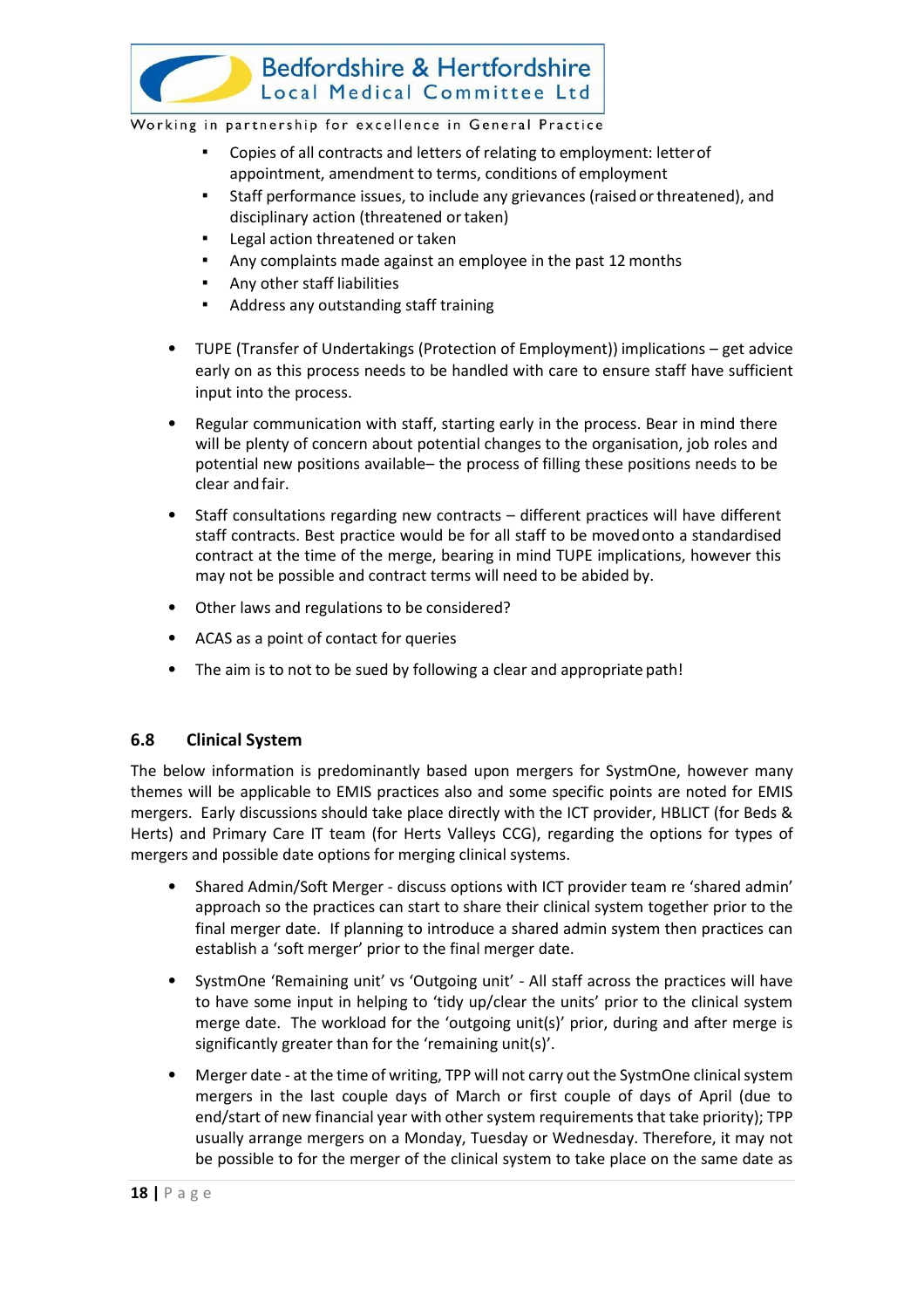

the contractual merge date.

- For EMIS merger requests, these are to be requested in the online site: [https://form.egton.net/machform/view.php?id=503721.](https://form.egton.net/machform/view.php?id=503721) Once the form is completed, the EMIS system will generate a request for the EMIS Account Director to produce a quote which the CCG needs to approve- once approved and returned back to EMIS, only then will potential merge dates be looked at. EMIS mergers for larger lists will take place over a weekend. Small mergers may happen midweek.
- Types of mergers discussions of the options around types of mergers, in regards to the clinical system changes, should be discussed before decisions are made with the contractual aspect of merging. The practice(s) that are considering 'handing back' their GMS contract for the merger, to become a branch surgery in this process, need to be aware of the operational changes that this will result in.
- Merger checklist Nearer to clinical system merge date thorough documentation / checklists are provided by ICT providers for various actions/changes required around the clinical system, see Appendix 2 'Pre-Merge Action Plan' and 'Outgoing Unit – Pre-Merge Action Plan' provided by HBLICT– contains detailed actions required for the clinical system merger with focus on the outgoing unit(s) for SystmOne. However, the latest version of the document should be obtained from the HBLICT and the equivalent document/guidance from ICT providers for EMIS mergers.
- Day of Merger Ideal that ICT providers are on site at practices on day of clinical system merge and the day after, again more so for the sites that are the outgoing units. Clinics will need to be limited on the merger day and the day after merge to allow for various clinical system issues.

In SystmOne, there are two main options for how the branch sites link to the main 'remaining unit' practice. The below highlights some of the considerations to be aware of when deciding between these options.

Merging patients across sites into one pooled list:

Creating one patient list all registered under one clinical system. This will have knock on effect to the clinical system and most significantly the outgoing unit(s), including not being able to direct patients or communications to different (branch) sites. The sole remaining 'unit' will be the primary physical address and point of contact for the new merged practices. Therefore, communication from external organisations will all be directed to the remaining unit; this can lead to restrictions/adaptations for the outgoing unit.

• Creating branch sites with separate patient lists:

Branch sites created keeping their existing patient lists but branch site(s) sit under one clinical system. Patient lists are held separately but branch site(s) listed still within one clinical system. Suitable for sites that are not located near one another, gives greater control to branch sites but means practices may operate differently despite merging. External correspondence can be sent directly to branch sites and run reports for individual branches.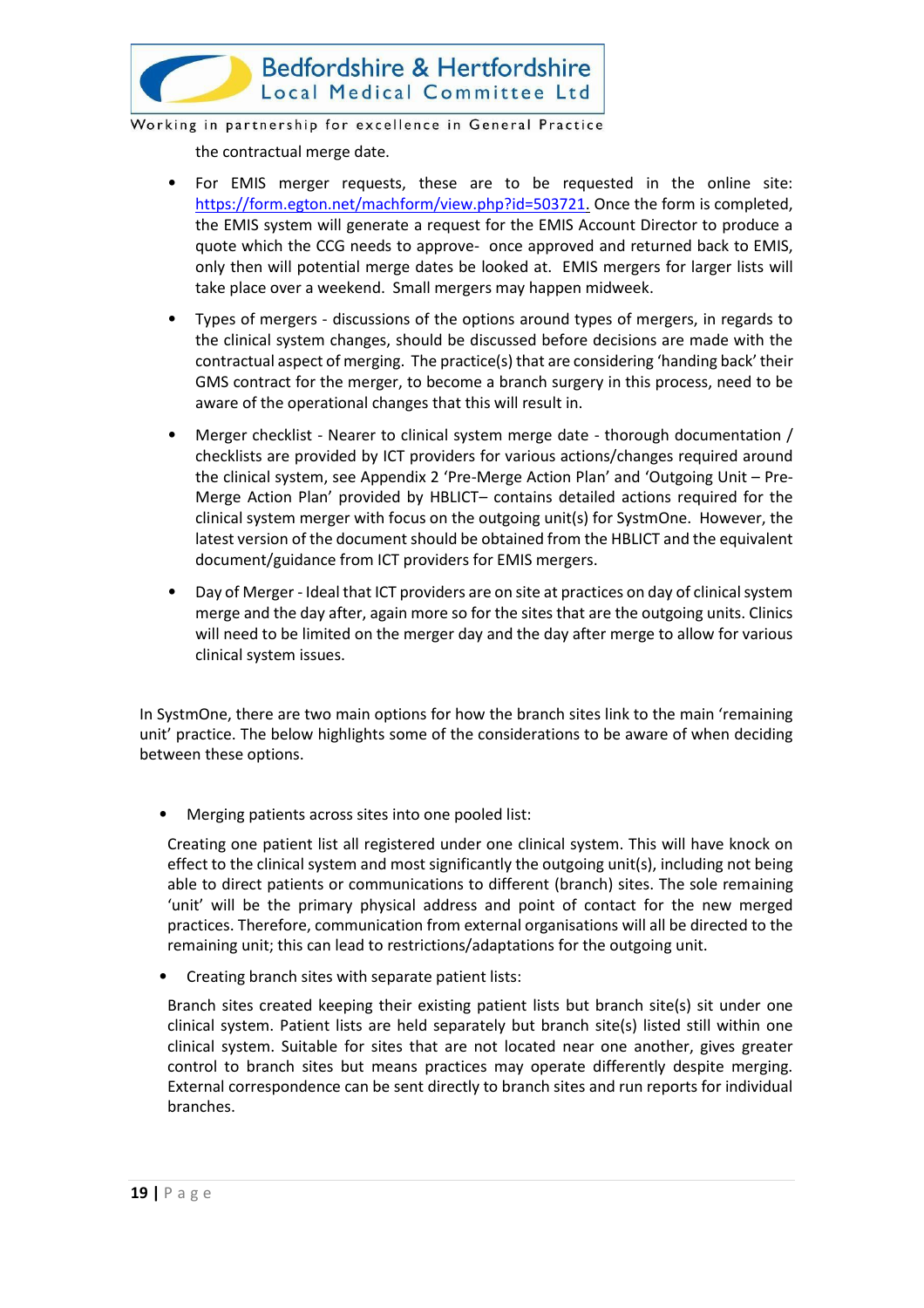

In EMIS systems, the patients from the source (outgoing) practice can all be registered to a pooled patient list or remain with several registered GP's. At the end of the merger process, the patients from the new branch(s) can be given a flag of 'notes held at' which allow reporting for the different patients at the different branches.

- Where the branch sites are geographically distant you may wish to have separate online appointments which will require a separate branch ODS code. This will need to be requested in the early planning stages when you Contact NHS England (NHSE) to inform them of the intended contract variations.
- Online Services –the patient links to online services in the EMIS 'source practice' (outgoing) will not carry over to the new practice. Patients will need instruction as to how to reset their online services to connect to the remaining (Target) practice.

#### <span id="page-20-0"></span>**6.9 Smartcard / Registrations Authorities (RAs) changes**

Changes required to all smartcard access for staff across all practices; needs to link in with changes to clinical systems and particularly the outgoing unit(s).

- Designate an in-house RA sponsor to carry out all RA changes with NHS portal etc prior, during and after merge
- Practice(s) that are the outgoing unit(s) to move over to remaining unit portal
- Staff smartcard roles will need to be aligned across sites agreeing permissions for roles
- Updating of physical staff smartcards plan prior to merger
- Users from outgoing unit, that monitor Choose & Book Worklists will need to retain their old smartcard access until the worklists have been cleared.

#### <span id="page-20-1"></span>**6.10 Non-Clinical IT / other practice software and systems**

- Consider what other systems are used and what for? Is there duplication?
- Link back to best practice and ensure the best options are used in themerged practice
- Bear the pain of learning new systems to ensure standardisation andeasier working in the future
- Request onsite IT support on day/day after merger
- Hardware changes changes to server and PCs outgoing units to transfer over to remaining unit server. Bulk data transfer – can interfere with practice operating.
- Telephone system new telephone lines/changes to numbers/accounts. Changes to call volumes? Retain/change call recording? Upgrade or replacements – upgrading cabling, N3 connections. Changing answer phone messages.
- Medical records storage/cloud storage capacity of sites and additional costs.
- Aligning other system packages cross sites e.g. dictation system and other software packages e.g. IGPR toolkit, ECG machines software, Spirometry software – same both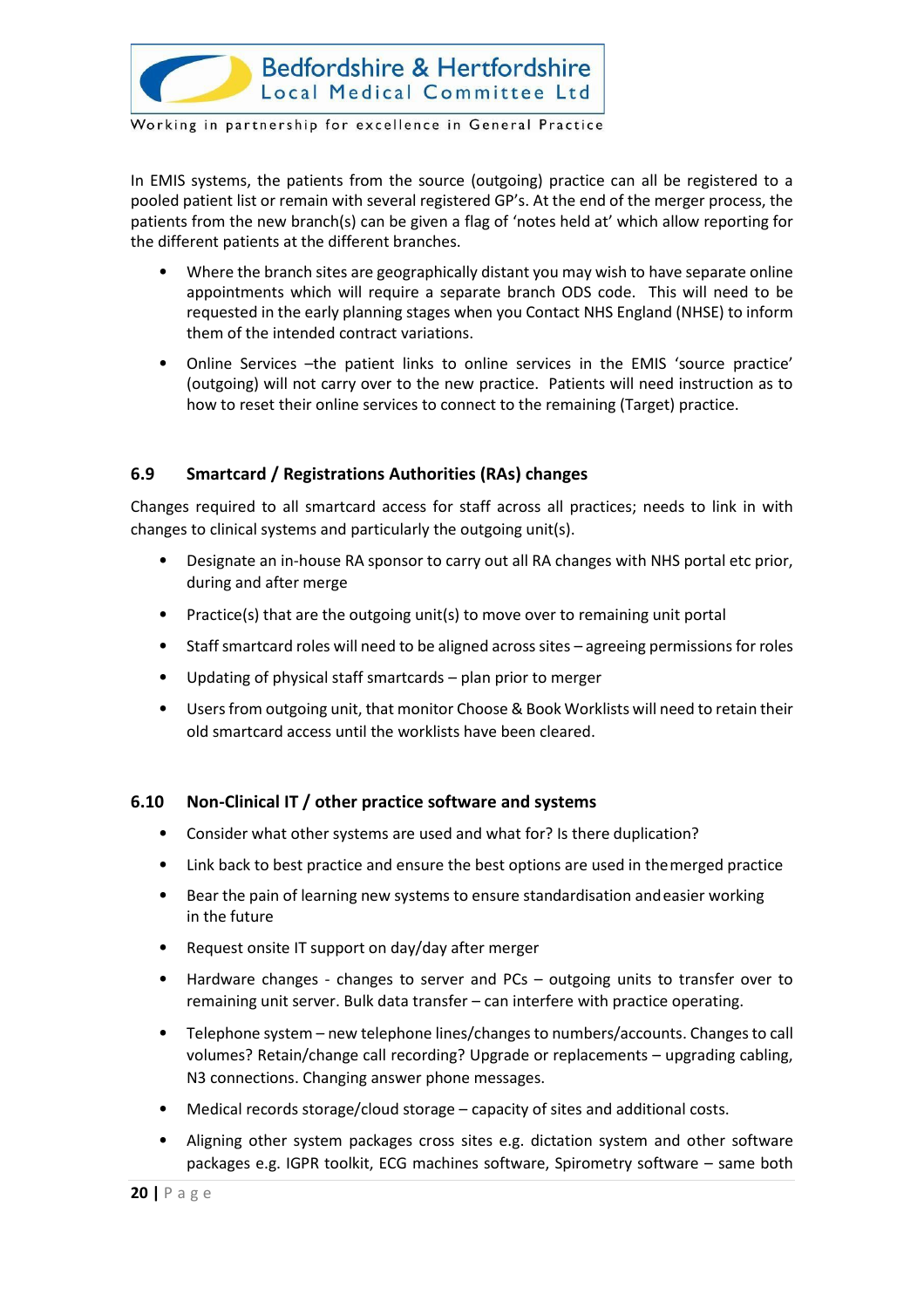

sites, loading onto new PCs/server.

• NHS Mail - Replacing existing practices' email accounts to reflect merger. Create one sole NHS email account for new partnership or keep multiple accounts. Implications on the clinical system as to what account SMS messages to patients are sent from – can only have one email address entered into the clinical system; requests through HBLICT. Whitelisting of any new email address can take place before merge to ensure new accounts live at point of merger so can switch between 'old' and 'new' email accounts.

#### <span id="page-21-0"></span>**6.11 Role of external bodies within primary care**

#### **6.11.1 NHS England**

See 'Supporting Sustainable General Practice – A Guide to Mergers for General Practice' NHS England South (South West) v1.3 31.03.16 – some useful templates

*https://www.england.nhs.uk/south/wp-content/uploads/sites/6/2015/12/guide-mergersgp.pdf*

#### **6.11.2 PCSE**

Identify Mergers team at PCSE to navigate through various changes required for mergers. The below steps provided by PCSE, give an outline of the internal process carried out from PCSE's perspective.

• PCSE initially require the fully completed 'PCSE GP Practice Mergers and Closures Form' located at

<https://pcse.england.nhs.uk/services/practice-mergers-closures/>

This can only be submitted once there is a confirmed clinical system merge date. Although practices may contractually merge, PCSE can only make changes to the system from the clinical merge date.

- When the form is received it is checked for completion, at this point it is only checked for all parts of the form being completed and not the content of the information.
- The submitter of the form is then emailed to state the form has been received. The form is then sent to every department in PCSE that will be required to action this.
- It is then that the form will be checked for content, particularly by the Performer team who begin the process of the merge. If there are any issues with the Performers that have been entered on the form, a colleague from this team will contact the practice for clarification.
- The practice remaining will receive an email closer to the merge date from the Performer team asking them to contact PCSE as soon as the merge has been successful. At this point on receipt of the confirmation any Performer moving across to the remaining code are issued new local codes etc and are added to the system.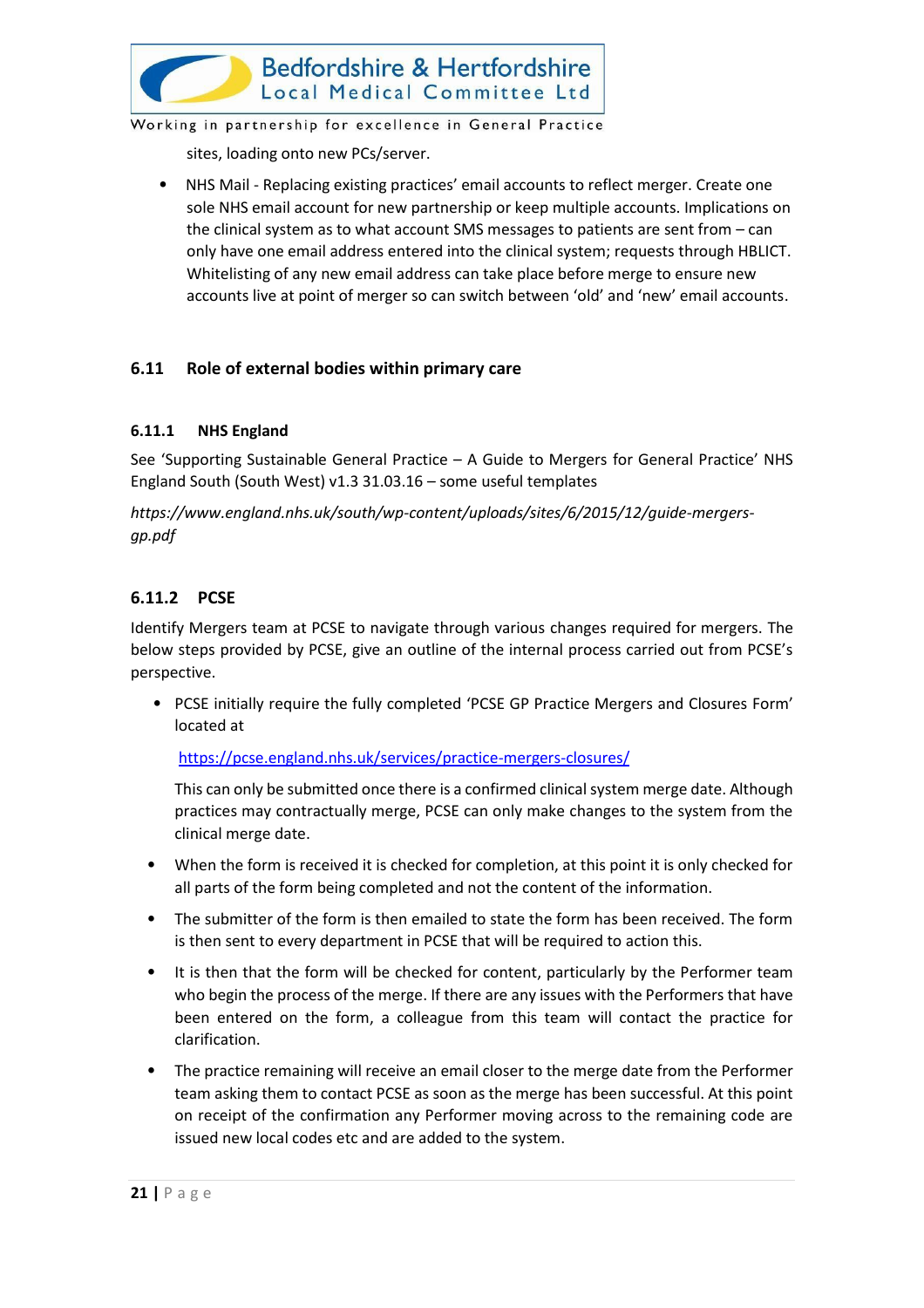

- A memo is generated for NHSBSA to advise of the changes to the performers and a Bulk Transfer request is emailed to the patient data team for the patients to be transferred on the PCSE system and subsequently Personal Demographic Service (PDS). This also updates Open Exeter as this is a web-based mirror image of the system.
- The Performer team emails the practice with the details of the new codes for the Performers advising them to add them to the system and transfer patients across to the agreed codes. Generally moving to pooled codes for patients so this will be promoted at the time of the first email from the Performer team and if this has been agreed the patients moving into the remaining code will need transferring to this code.
- The registration team prepare for the merge by ensuring all registrations have been processed for the losing Organisation Data Service (ODS) code 48 hours prior to the merge and then the link is suspended for that practice.

#### Creating of branch ODS type codes

PCSE create branch codes only specific to PCSE e.g. if main ODS code (once merged) is E82013, PCSE create branch sites codes e.g. E82013 001, E82013 002 etc for subsequent branches created from the merger.

E82103 001 is the branch site code for PCSE. Branch code is mainly used for the portal to distinguish the physical sites for deliveries etc.

For performer and patients, the basic ODS E82103 is used, PDS and our NHAIS system have no concept of branch sited when it comes to patient care and registrations. Patients and performers are registered to E82103.

#### **6.11.3 NHS Digital**

- Ensure NHS Digital are aware of merger and any effects on allocation / request of branch surgery codes
- Link with ODS team GP Practice and Pharmacy data is managed and supplied to NHS Digital team by the NHS Prescription Service (NHS RxS).

#### **6.11.4 NHS Prescription Services**

- A form will need to be completed by the CCG prescribing signatory and sent through to the NHS Prescription services [https://www.nhsbsa.nhs.uk/sites/default/files/2017-](https://www.nhsbsa.nhs.uk/sites/default/files/2017-02/GP_Practice_Merger_3.2.doc) [02/GP\\_Practice\\_Merger\\_3.2.doc.](https://www.nhsbsa.nhs.uk/sites/default/files/2017-02/GP_Practice_Merger_3.2.doc) If you are unsure of who your Authorised Signatory is, please contact the NHS Prescription Service via phone or email on 0191 203 5112 or [nhsbsa.prescriptioninformation@nhs.net](mailto:nhsbsa.prescriptioninformation@nhs.net) for further advice
- Contact local Prescribing team
- Changes required to GP codes and Prescription Pricing Authority (PPA IDs).

#### **6.11.5 NHS Business Services Authority**

• Advice NHS BSA team of merger - including Pensions division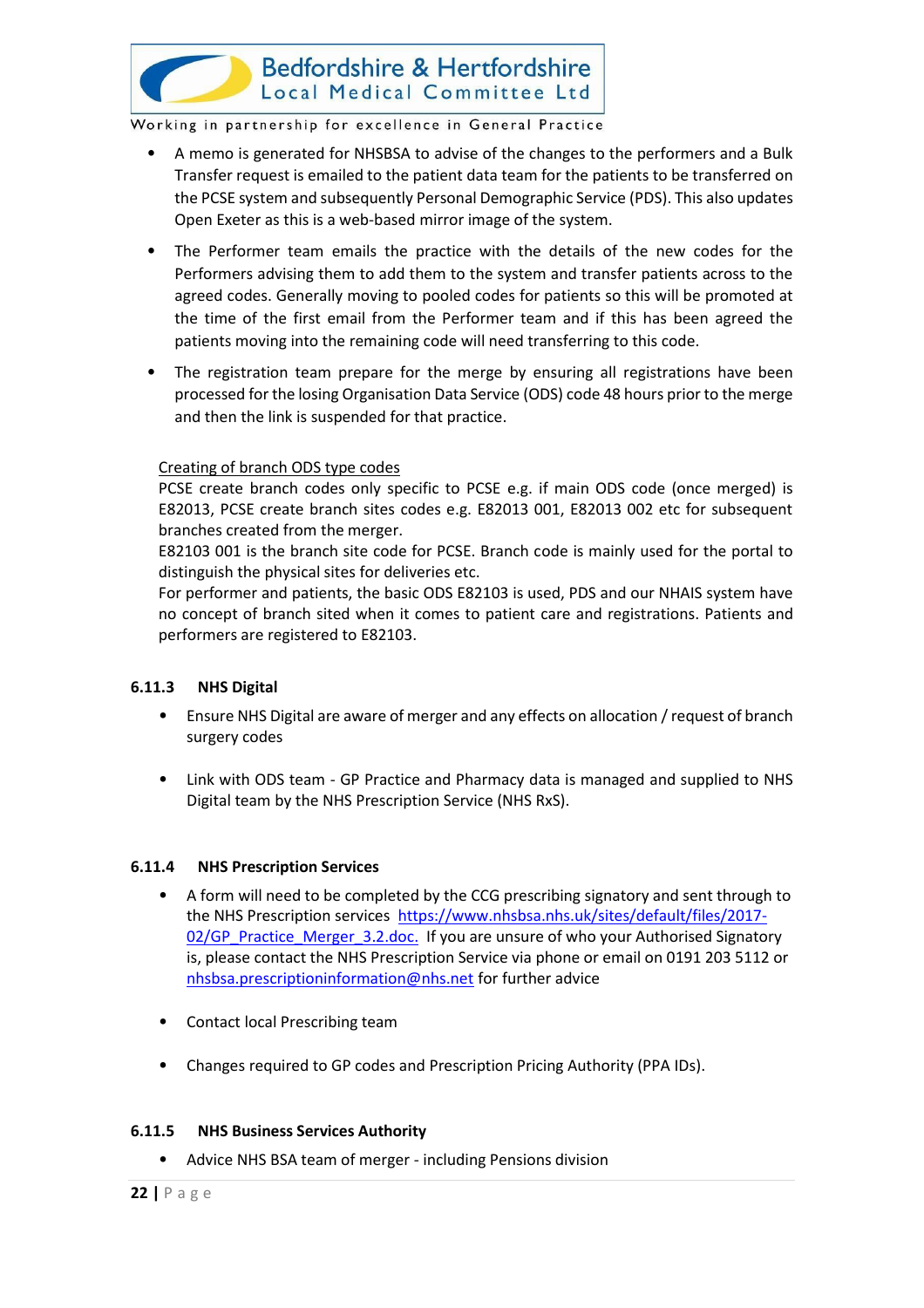

#### <span id="page-23-0"></span>**6.12 Communication Strategy**

Consider new partnership brand identity for the merged practices or maintaining an element of individual identity of each practice. Consider how patients will receive any changes to new brand identify for 'their' practice.

- New partnership logo
- Signage outside practices to reflect any changes in branding
- Review presentation of information on display in practices and letterheads for external communication
- Website upgrade update existing site with all merged practice info on one site. Or one new partnership interface directing through to individual practice sites.
- Updates to patient leaflets
- Telephone system changes for patients centralised telephone system or separate at each site. Communicate any changes to patients
- Potential media interest with merger work with local patient engagement teams.

#### <span id="page-23-1"></span>**6.13 Patient involvement**

- Regular updates -through a variety of mediums such as websites/texts/letters, to ensure all cohorts are aware of the merger
- Start early engage with patients as early as possible to see potential concerns around a merger. Each practice may have different concerns
- Allay fears and answer questions
- Ensure consultation and engagement at local level and consider involving HealthWatch
- Promote the benefits of the merge and be clear with patients what's in it for them
- Remember the patients need to be informed, but not control themerger.
- Consider soft merging so patients start to see practices working together before the final merge date.

#### **6.13.1 Patient letters**

There is potential requirement to send letters to all registered patients dependent on the type of merger. Some costs for patients' letters covered and organised through PCSE, again dependent on type of merger. Consider initial letter outlining intentions to merge and second letter confirming details and exact date. Involve local patient groups and patient engagement teams.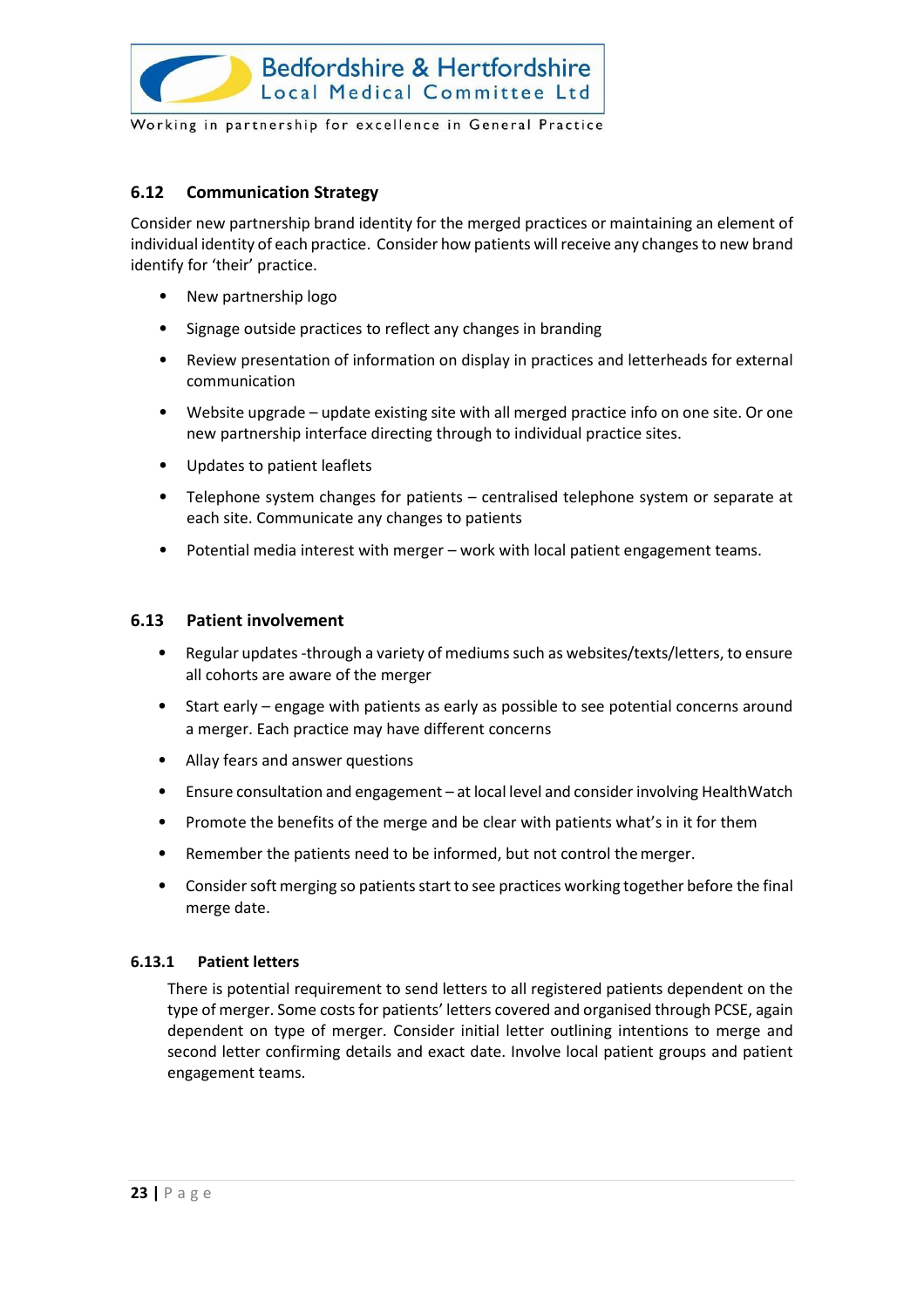

#### **6.13.2 Patient Participation Groups (PPGs)**

Work with practices' established patient participation groups or look to increase the PPG membership through the merger engagement process. PPGs can communicate positive aspects merger of the merger process and help to reassure any concerns to the rest of the patient population.

#### **6.13.3 Patient Drop in Events / Open Day**

Nearer to merge date, run a patient engagement event through holding onsite patient drop-in events. Involve staff across all sites to meet patients and answer questions around merger.

#### <span id="page-24-0"></span>**6.14 Informing other external agencies / stakeholders**

Commence informing any relevant external agencies/stakeholders process at least 4/5 months prior to clinical system merge date (and/or contractual merge date). The following list includes some of the companies/agencies/sectors that may need to be informed of the merge by either the merging practice(s) or the CCG:

- Local Hospitals and Trust
- Pathology/Radiology
- District Nurses/Health visitors
- Mental Health
- Midwifery
- Palliative Care
- Pharmacies
- Child Health-public health
- Screening services Breast, Bowel, diabetic retinopathy, AA
- AccuRx
- Jayex Board
- Lexacom
- Docman
- DXS
- Ambulance service
- NHS 111
- Sexual Health
- Any Suppliers to the practice(s)
- Local practices
- Courier services
- Utilities
- **EXEC** Service contracts e.g. photocopier
- Subscriptions, levies etc. anything outstanding.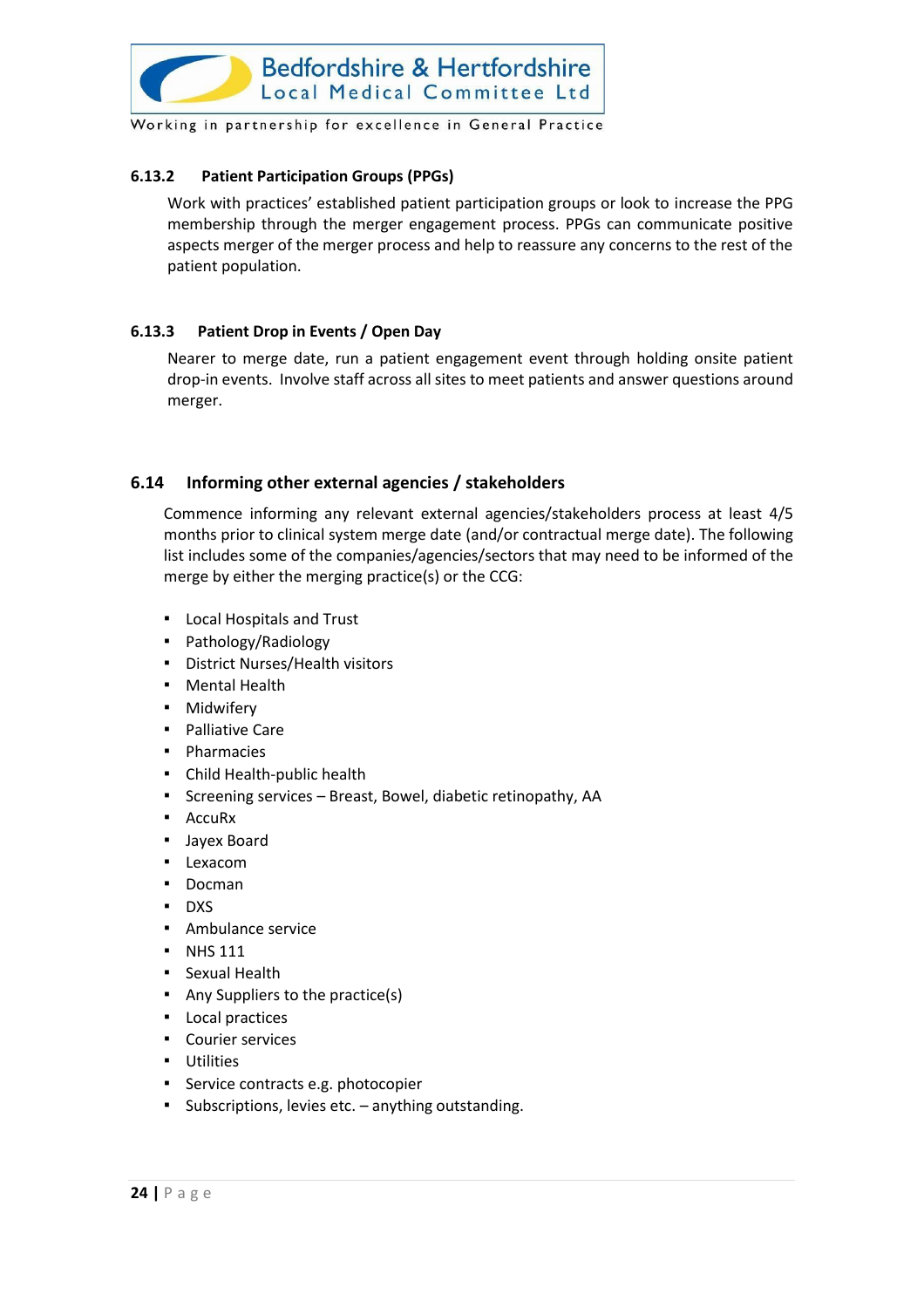

#### <span id="page-25-0"></span>**7 Post-Merger Tips**

Consider the following areas once you have gone through the formal merger process;

#### **Finance (following a hard merger)**

- Payments from PCSE likely to be errors e.g., only being paid for the original list size of whichever practice's ODS code you have kept
- List size recalculation your new list size will not be the sum of your previous two list sizes due to weighting
- Drug and prescription payments take some time to be harmonised
- Payments for Local Enhanced Services (LES) and Direct Enhanced Services (DES) missing
- Pension payments and deductions incorrect
- Rent reimbursement paid for only one premises
- Don't assume that possible QOF attainment will be equal to the sum of previous individual targets
- Agree the way in which day-to-day finance is handled to avoid confusion i.e. petty cash, credit cards, cheques
- Agree on the provision of private services and standardise the charges.

#### **Staff**

- Time it takes to embed staff changes and break down silos
- Joint meetings and cross site working
- A merger changes the functioning of the practice these changes needed to be assessed against staff mix and senior management roles
- Take time to assess training needs across the whole team to ensure consistent standards of delivery.

#### **Patients**

- Impact of services moving across multiple sites
- Increased chance of having interaction with clinical and admin staff that they don't know highlights importance of communication and agreed messaging between staff
- Merging PPGs
- Maximise the use of IT for efficient delivery of care cross site limit the use of paperbased processes.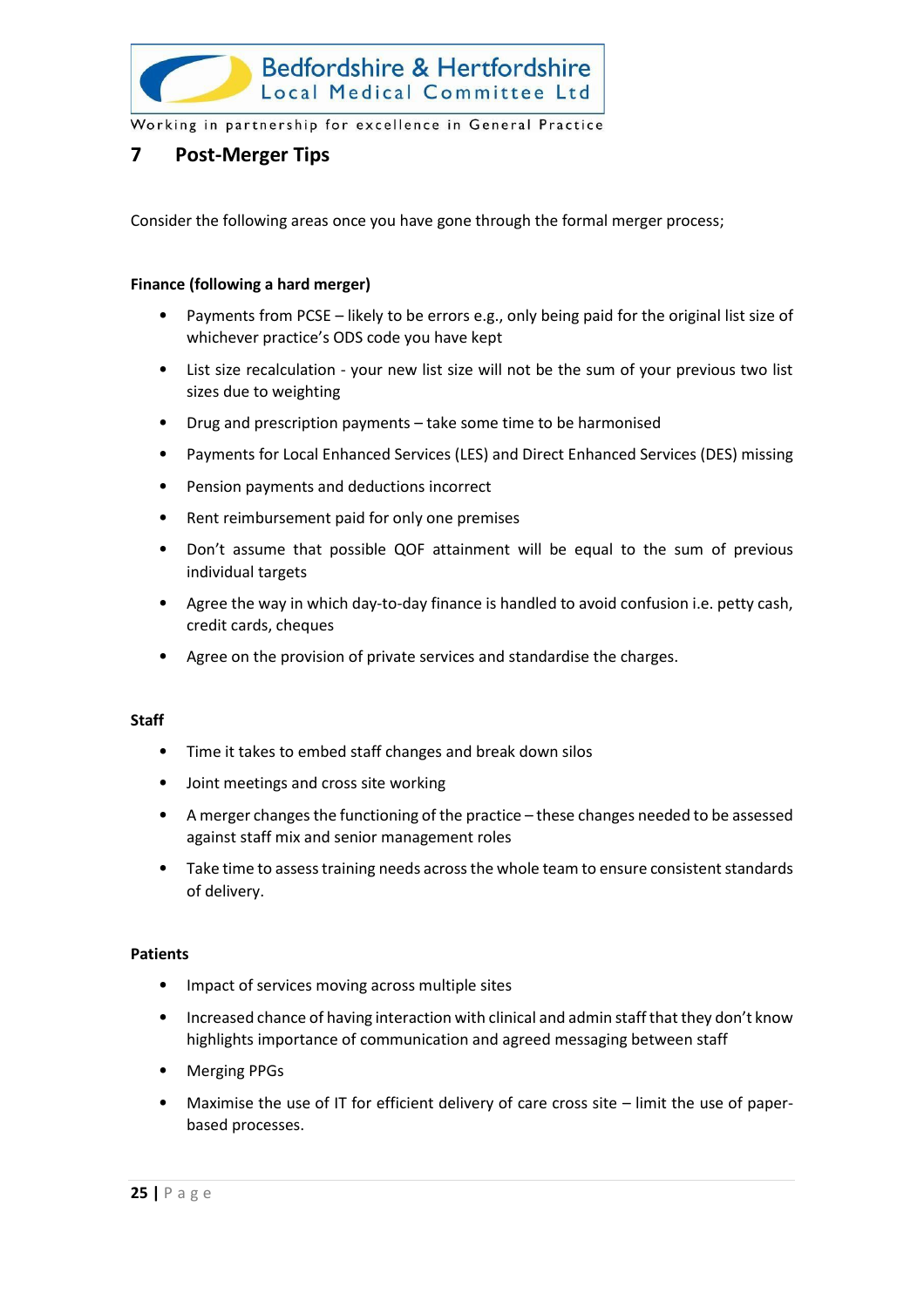

#### **Processes**

- Movement of notes PCSE will only deliver and collect notes from the Primary site
- Identify areas where you are unable to employ one process immediately and consider short term mitigation i.e., Cloud based notes vs Lloyd George notes

#### **Partners**

- Lead by example make an effort to engage with staff, be visible, practice what you preach
- Build trust and relationships with new acquired partners and salaried GPs
- Recognise that there is a merging of cultures, as well as business. It will take time for the new merged culture to develop.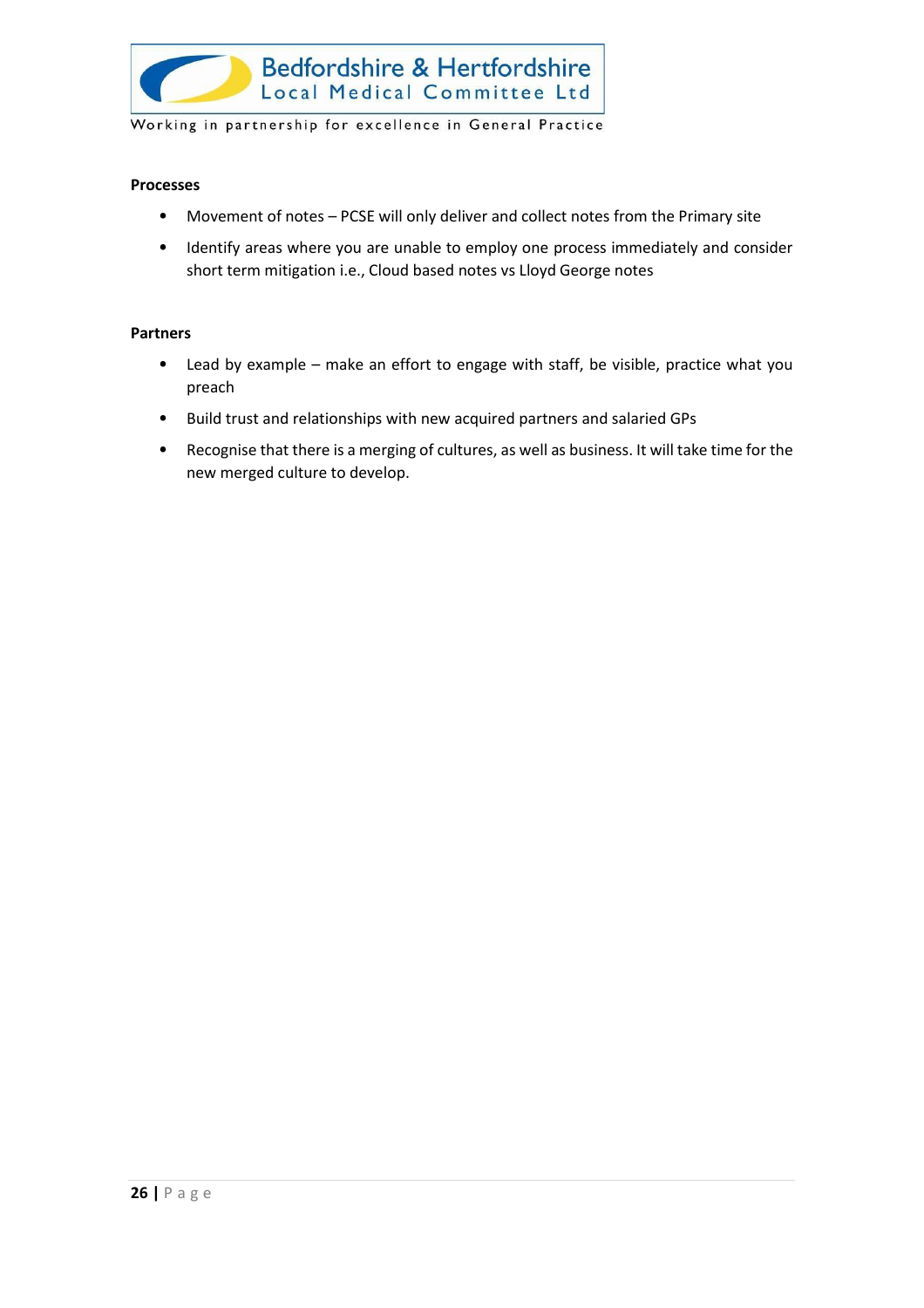*NOTE 1: This list is not exhaustive and is guidance only. Please ensure that all relevant and significant disclosures are made by each party that would in the reasonable opinion of the party concerned, affect the business and should reasonably be disclosed to the other party.*

*NOTE 2: That if the intention is to create a true merger rather than a takeover, the debts and liabilities will require disclosure under the financial due diligence as conducted by accountants, but the partners will need to decide on the partnership shares of each partner going forward and these will need adjusting and added as a schedule to the merger terms, or, if not determined by that time, should be added to the final partnership agreement.*

*NOTE 3: The date on which the merger will be affected should be a date 6 – 9 months in the future. This is the date which parties should aim to complete and the date on which any variation notices as issued by NHS England should be signed, as well as the new partnership agreement.*

*NOTE 4: Parties are strongly advised NOT to complete and sign any variation notice until such time as all parties are satisfied that all significant issues, legal and/or financial have been resolved. If there are matters still outstanding at that date then parties should move to extend the time to complete until the longstop date which is a date approximately one month after the actual date of intended completion.*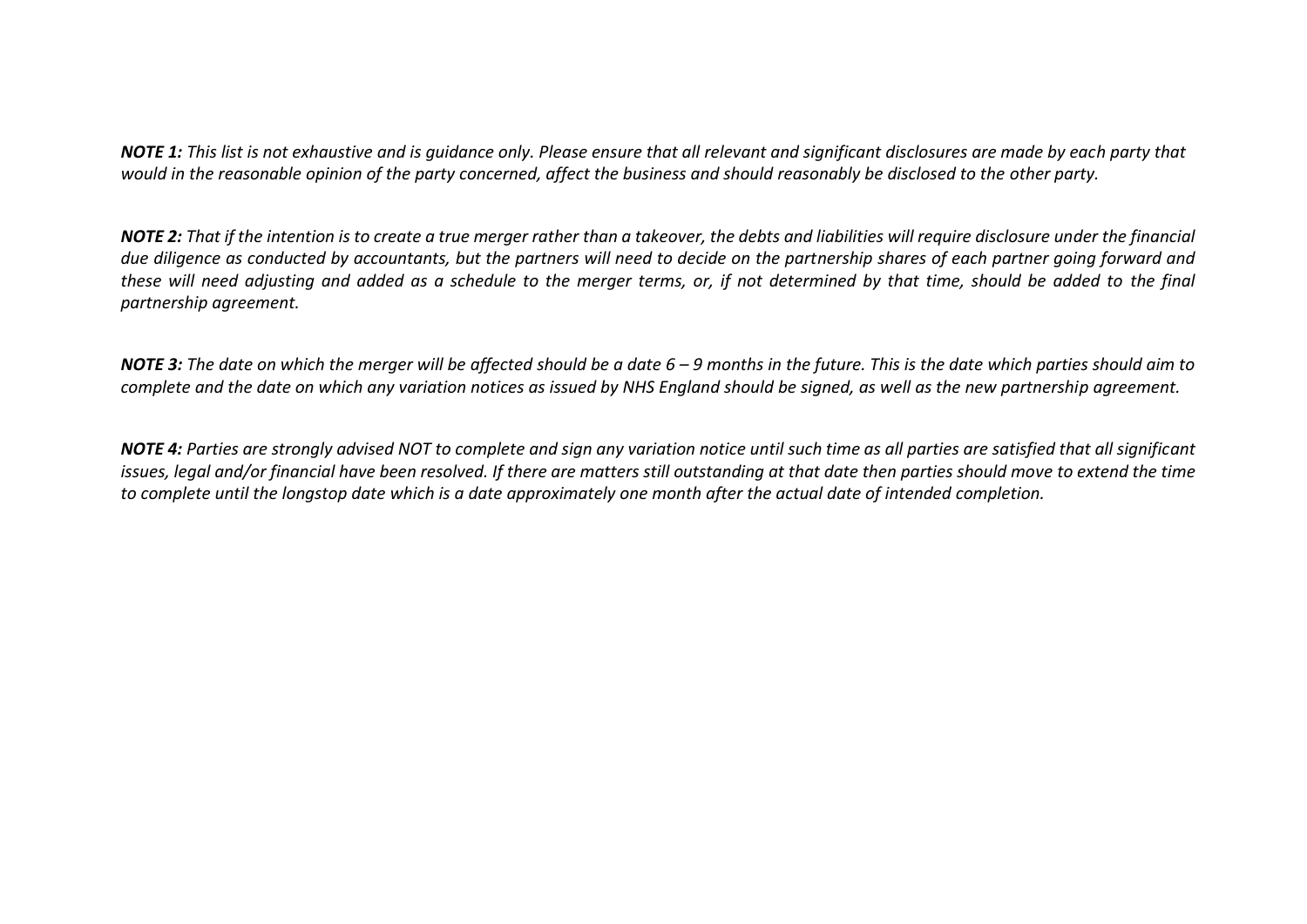#### **Useful contacts List:**

(Correct at the time of publication) Scheme Access Team Direct Line: 01253 774546 Employer Helpline: 0300 3301 353 Member Helpline: 0300 3301 346 Pensions Online (POL) Helpline: 0870 011 7108 [www.nhsbsa.nhs.uk/nhs-pensions](http://www.nhsbsa.nhs.uk/nhs-pensions)

<span id="page-28-0"></span>[Pcse.patientletters@nhs.net](mailto:Pcse.patientletters@nhs.net)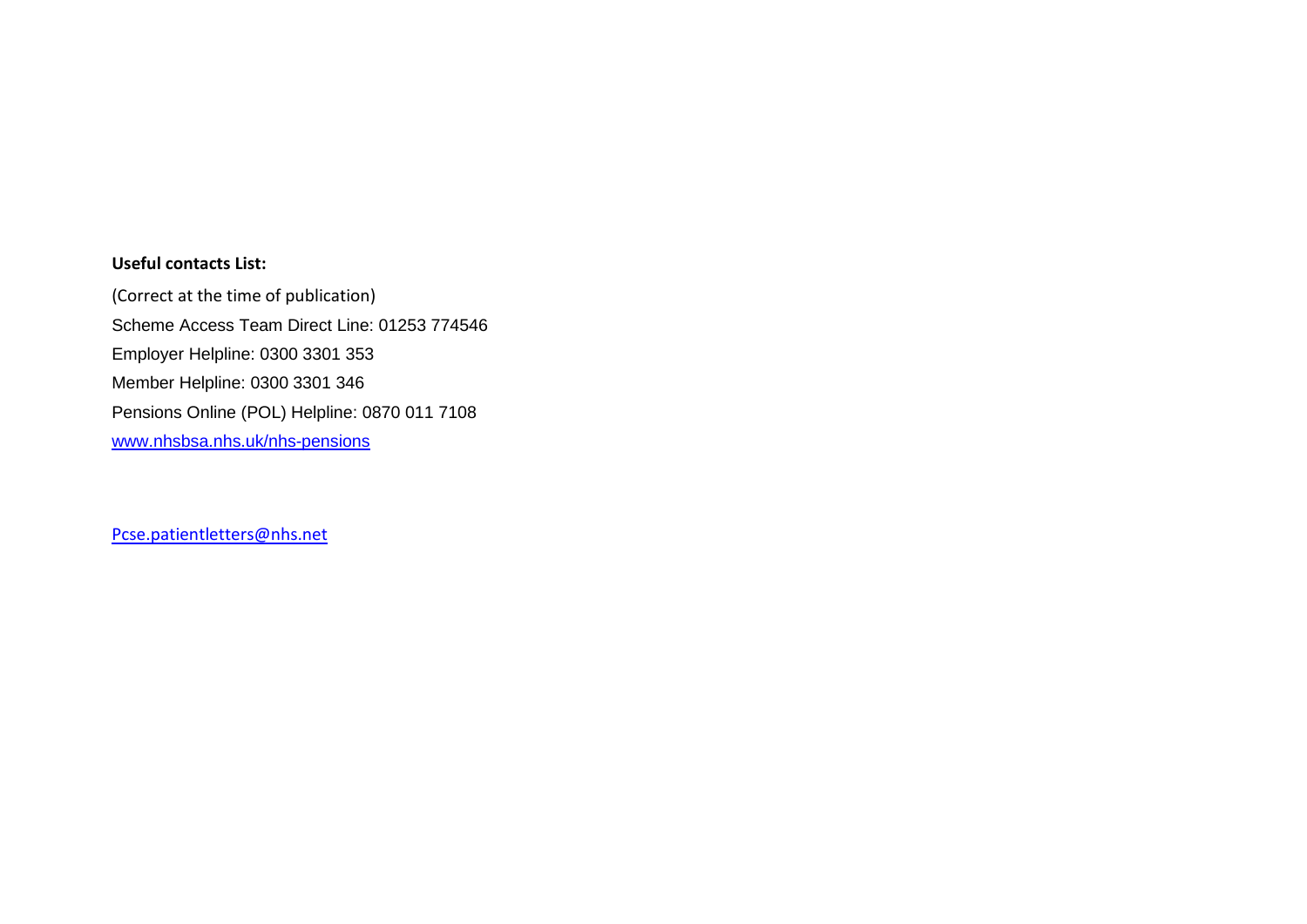#### **Consider the following in regard to the premises - document produced on behalf of East & North Herts CCG (March 2021) APPENDIX 1**

|                   |                       | Who are the parties to the lease i.e. who is/are the landlord(s) and who is/are the tenant(s)?<br>1.                                                                            |
|-------------------|-----------------------|---------------------------------------------------------------------------------------------------------------------------------------------------------------------------------|
|                   |                       | Are the parties to the lease still current, perhaps over the life of the lease either party may have changed? The lease ought to have been updated as any changes<br>2.         |
|                   |                       | occurred.                                                                                                                                                                       |
|                   |                       | Are there assignment rights in the lease that permit other named parties to take on the lease?<br>3.                                                                            |
|                   |                       | When did the lease start?<br>4.                                                                                                                                                 |
|                   |                       | When does the lease end?<br>5.                                                                                                                                                  |
|                   |                       | Are there any break rights in the lease for landlord or tenant? If there are understand them, they are likely to be date specific and require formal notice to be served.<br>6. |
|                   |                       | What is the lease provision in regard to ss. 24 - 28 of the 1954 Act, does the practice have any rights to renew, or, are they excluded?<br>7.                                  |
|                   |                       | Careful attention to the tenants covenants:<br>8.                                                                                                                               |
|                   |                       | Is the rent paid up to date?<br>$\bullet$                                                                                                                                       |
|                   |                       | What are the rent payment dates, is rent demanded, some are not demanded but payable on set dates? Late payment is subject to interest and potential<br>$\bullet$               |
|                   |                       | breach.                                                                                                                                                                         |
|                   |                       | Are the rates paid up to date?<br>$\bullet$                                                                                                                                     |
|                   |                       | If there is a service charge, are all payments up to date and has there been annual reconciliation and audited account?<br>$\bullet$                                            |
|                   |                       | What is the extent of repair liability? Some leases are Full Repairing and Insuring (FRI), some are Tenant Internal Repair (TIR).<br>$\bullet$                                  |
|                   |                       | Have all tenant repair covenants been suitably undertaken; if not is there a planned programme and funds allocated? Be aware that a landlord can at any                         |
|                   |                       | time during the lease and/or at the end of the lease enforce the tenant to attend to and/or pay for repairs; all professional costs are recoverable. Depending                  |
|                   |                       | on the future plans for the premises after lease end, dilapidations could be diluted.                                                                                           |
|                   |                       | Does the practice have a sinking fund for the purpose of building repairs and maintenance, if yes, what is the value of the fund?<br>$\bullet$                                  |
|                   |                       | As partners to the lease have been released from the lease or added to it and as partners come and go, there should have been and should be a building                          |
|                   |                       | survey having regard to the lease obligations ensuring that all partners have paid a fair proportion of repair obligations. E.G if a lease has a 20 year term                   |
|                   | <b>Understand the</b> | and a partner leaves after 5 years, that partner should meet 5 years of repair costs before being released from the lease. Any in-coming partner should                         |
| <b>LEASEHOLDS</b> | terms of the lease    | only be liable for the remaining 15 years and no inherent liability.                                                                                                            |
|                   |                       | Has there been any previous NHSE Grant Funding, if yes, ensure the Grant Agreement is updated, as any NHS funding requires a minimum tenure else pro rata payback<br>9.         |
|                   |                       | and rent abatement terms apply.                                                                                                                                                 |
|                   |                       | 10. Get legal and surveyor's advice.                                                                                                                                            |
|                   | <b>Understand the</b> | Instruct a lawyer to check the title and perhaps prepare a Report on Title.<br>1.                                                                                               |
|                   |                       | There may be positive or restrictive covenants that burden or benefit the land. Such as rights of way, easements, etc.<br>2.                                                    |
|                   | land registry title   | There could be legal charges against the title.<br>3.                                                                                                                           |
|                   |                       |                                                                                                                                                                                 |
|                   |                       | Who owns the practice premises, they may be deceased, retired or still practicing?<br>1.                                                                                        |
|                   |                       | 2.<br>Is there a loan, or loans on the premises, if so, who are the parties and what are the terms of the loan?                                                                 |
|                   |                       | If there is equity in the premises, how will this be managed?<br>3.                                                                                                             |
|                   | <b>Understand any</b> | Get the property valued by a RICS valuer.<br>4.                                                                                                                                 |
|                   | loan and ownership    | Status of condition, repair and maintenance, see above management of partners that leave and join, sinking fund etc.<br>5.                                                      |
|                   |                       | Has there been any previous NHSE Grant Funding, if yes, ensure the Grant Agreement is updated, as any NHS funding requires a minimum tenure else pro rata payback<br>6.         |
|                   | arrangements          | and rent abatement terms apply.                                                                                                                                                 |
|                   |                       | Get legal and surveyor's advice.<br>7.                                                                                                                                          |
| <b>FREEHOLDS</b>  |                       |                                                                                                                                                                                 |
|                   |                       |                                                                                                                                                                                 |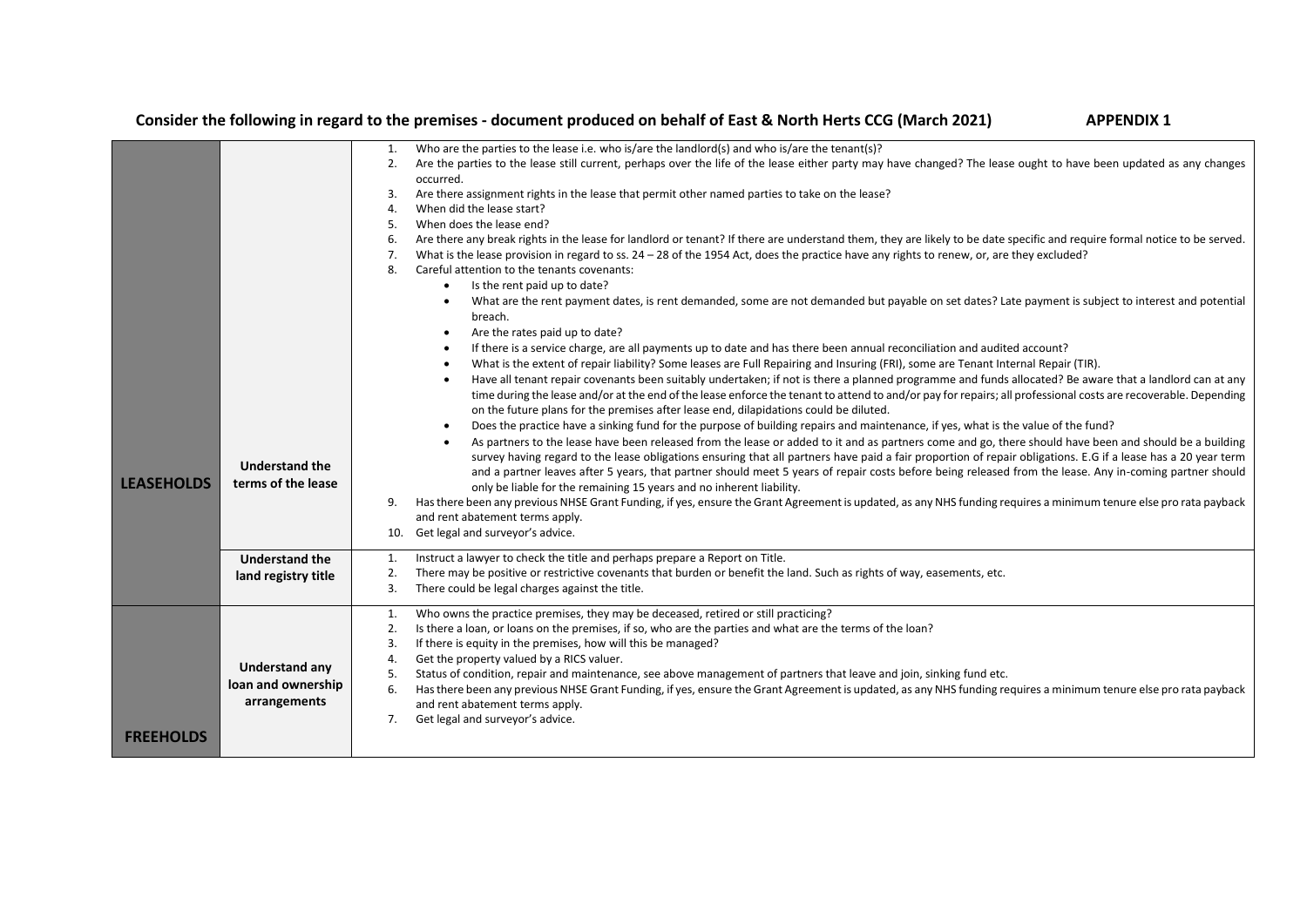### **Pre – Merge Action Plan (SystmOne) APPENDIX 2**

| <b>Work Package No.</b>           | <b>TPP Ref No:</b> |  |
|-----------------------------------|--------------------|--|
| <b>Customer Organisation:</b>     | Merge Date(s):     |  |
| <b>Customer Contact Details:</b>  |                    |  |
| <b>Business Change Analyst/s:</b> |                    |  |

|                                    | Date: Date Action Plan last updated:                                                                                                                                                                     | <b>Version:</b>                                                                                                                         | Author:               |               |       |                           |
|------------------------------------|----------------------------------------------------------------------------------------------------------------------------------------------------------------------------------------------------------|-----------------------------------------------------------------------------------------------------------------------------------------|-----------------------|---------------|-------|---------------------------|
|                                    |                                                                                                                                                                                                          | <b>Contact Name</b>                                                                                                                     | <b>Contact Number</b> |               |       | <b>Email</b>              |
| <b>Outgoing Unit(s):</b>           |                                                                                                                                                                                                          |                                                                                                                                         |                       |               |       |                           |
| <b>Receiving Unit:</b>             |                                                                                                                                                                                                          |                                                                                                                                         |                       |               |       |                           |
| <b>Key</b><br>Information          | i.e.<br>Sharing: Approved Lists and sharing preferences need to be the same<br>Electronic Prescribing: If active in Outgoing Unit, needs to be switched on in Receiving Unit prior to merge<br>$\bullet$ |                                                                                                                                         |                       |               |       |                           |
| Category                           | <b>Task</b>                                                                                                                                                                                              | <b>Actions</b>                                                                                                                          |                       |               | Owner | <b>Timeframe</b>          |
| Org Groups &<br><b>Memberships</b> | <b>Group Owners &amp; Memberships</b><br>PN: Anything published to a group "owned" by<br>outgoing unit will be lost in the merge.<br>Groups owned by Outgoing Units to be<br>1.<br>deleted.              | Discussion regarding contents of<br>owned group and decision to delete<br>or transfer ownership<br>1. End membership with Org<br>Groups |                       | <b>HBLICT</b> |       | By 3pm on day of<br>merge |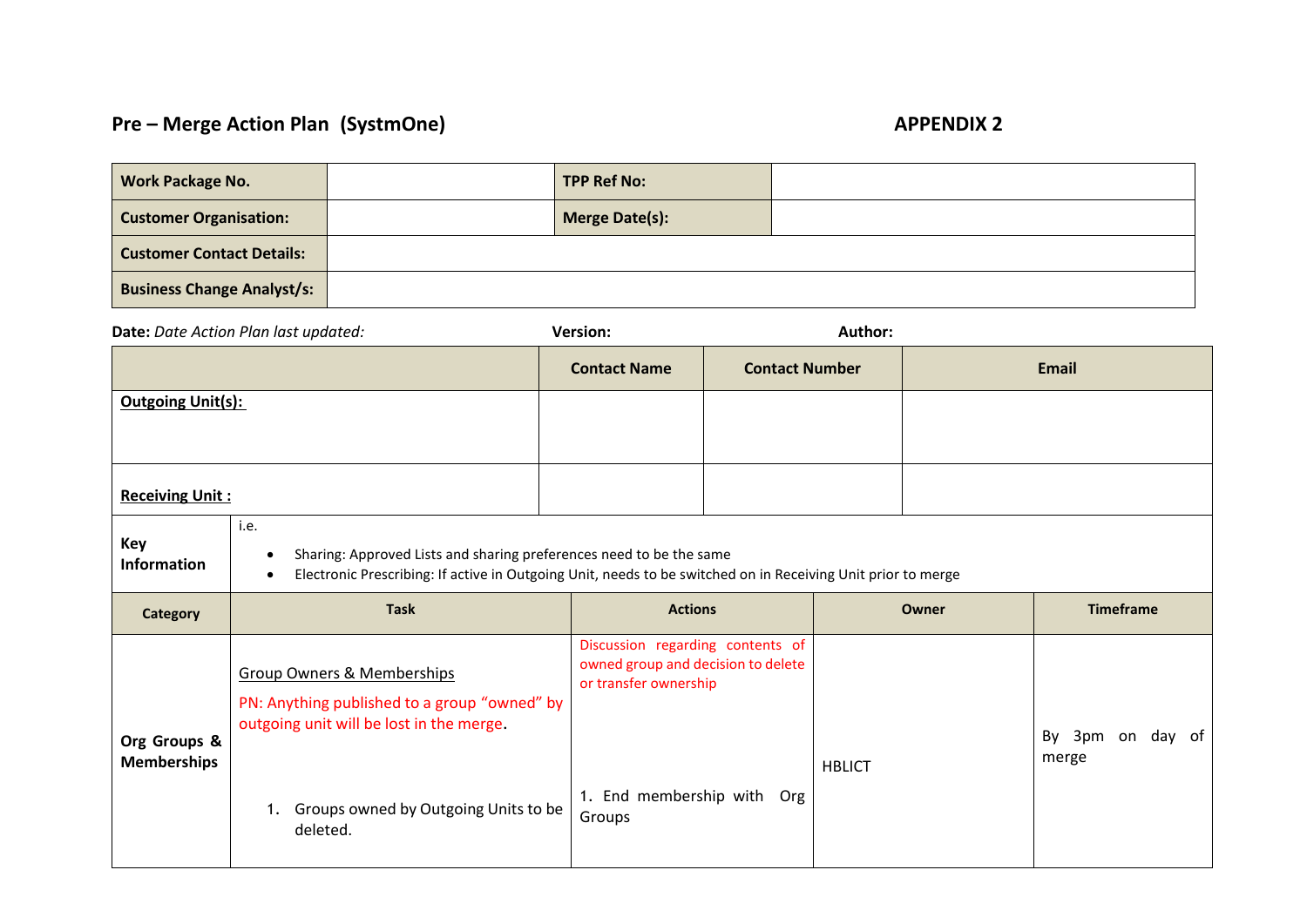|                    |          | 2. If the outgoing unit is a member of any<br>organisation groups then you will need<br>to remove the unit from the groups.                                                                                                                                                       | 2. To delete/transfer ownership<br>of 1 Org Group (As Owner)                                                                                                   |                                          |                                                                                |
|--------------------|----------|-----------------------------------------------------------------------------------------------------------------------------------------------------------------------------------------------------------------------------------------------------------------------------------|----------------------------------------------------------------------------------------------------------------------------------------------------------------|------------------------------------------|--------------------------------------------------------------------------------|
|                    | SystmOne | 1. Archive all staff members' profiles at<br>the outgoing unit that you do not wish<br>to include in the merge prior to the<br>agreed merge date. They will show as<br>archived at the receiving unit after the<br>merge.<br>2. (Good practice to clean up the<br>Receiving Unit) | Outgoing & Receiving Units to<br>Archive accordingly                                                                                                           | Outgoing Unit & Receiving<br>Unit        | Asap                                                                           |
| <b>Staff Lists</b> |          | 3. Access to be enabled for all staff<br>transferring<br>PN: Staff managing Choose & Book<br>Worklists will need to keep their<br>existing access on their smartcard<br>post merge until the worklist are<br>cleared. Once cleared then the access<br>should be removed asap.     | Receiving<br>Unit self-<br>Either<br>sponsor to add Outgoing Unit<br><b>Staff to Receiving Unit</b><br><b>OR</b><br>forward RA02's to HBL ICT RA<br>Department | Practices<br>Or<br><b>HBLICT RA dept</b> | Asap                                                                           |
|                    |          | 4. Once access enabled, request Users to<br>log in to Receiving Unit with<br>Smartcard.                                                                                                                                                                                           | Update local access rights and<br>Org Prefs for new users                                                                                                      | <b>Receiving Unit</b>                    | (in time<br>Asap<br>to to<br>allocate rota's & visits,<br>add staff leave etc) |
|                    |          | 5. Check outgoing units GP's, Local GP<br>codes for Receiving Unit                                                                                                                                                                                                                | Contact PCSE for List and ensure<br>correct code in Receiving Unit                                                                                             | <b>Outgoing Unit</b>                     | Asap                                                                           |
|                    |          | 6. All users must be logged out of<br>SystmOne by 16:00 and cannot login                                                                                                                                                                                                          | Recommended that all users out<br>of both Receiving and Outgoing                                                                                               | Outgoing / Receiving Unit                | By 16.00 on day of<br>merge                                                    |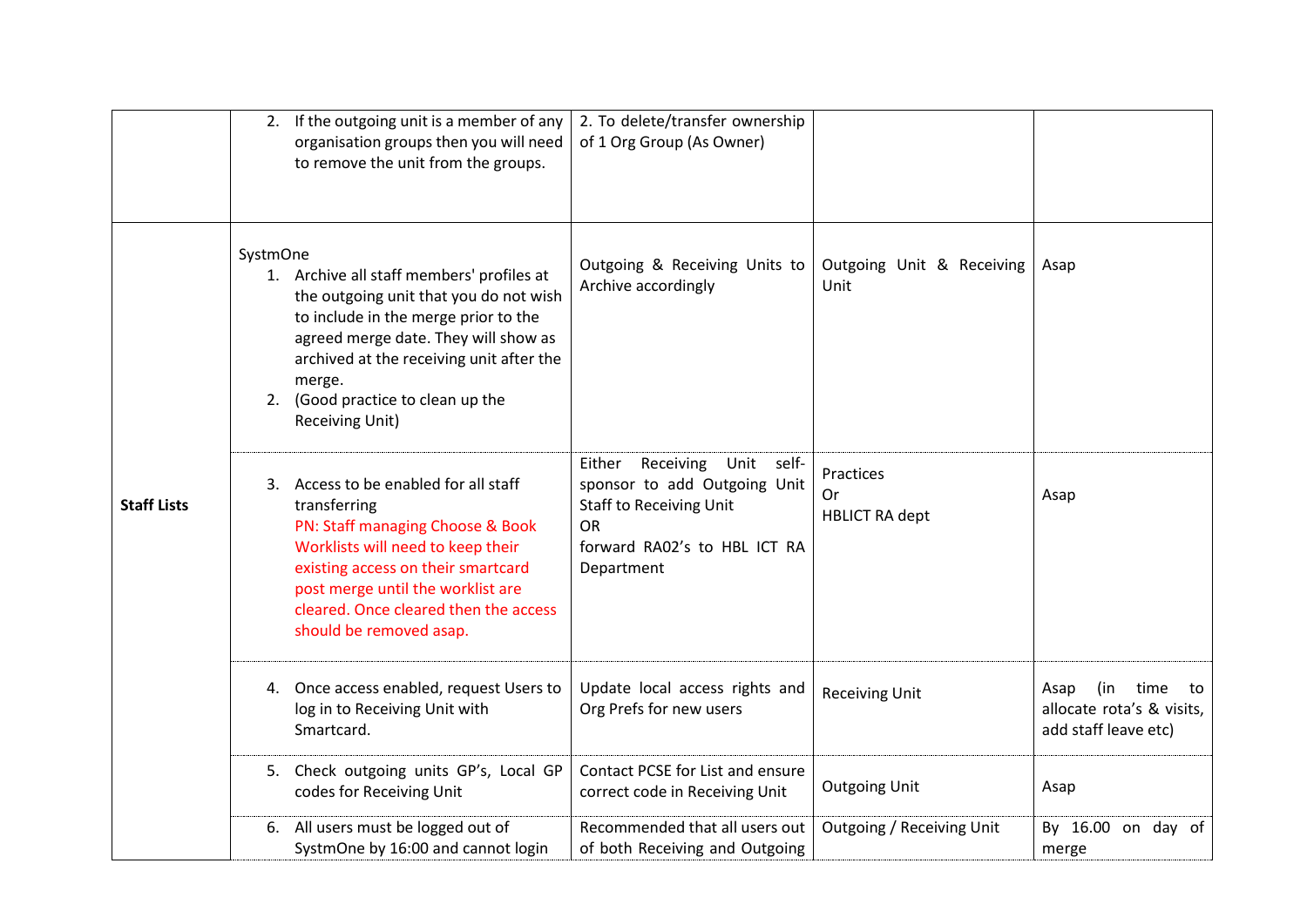| to either the receiving unit or the<br>outgoing unit during the unit merge.<br>This includes "fake users"<br>(touchscreen set up and gateways etc) | units by 3.30pm apart from 1 or<br>2 to monitor new activity (Tasks<br>etc) and<br>complete accordingly |                   |                       |
|----------------------------------------------------------------------------------------------------------------------------------------------------|---------------------------------------------------------------------------------------------------------|-------------------|-----------------------|
| <b>User Groups</b>                                                                                                                                 | 7. Need to be agreed and set up<br>in Receiving Unit for Branch if<br>required                          | 7. Receiving Unit | 7.1 week before merge |

|               | File all pathology/radiology reports<br>at the outgoing unit prior to the<br>merge. The merge cannot proceed if<br>there<br>outstanding<br>are | 1a. Practices to contact Path Labs  <br>asap and agree a date for Labs to<br>stop sending files (2 working<br>days before merge) | 1a. Receiving / Outgoing              | 1a. Make contact asap             |
|---------------|------------------------------------------------------------------------------------------------------------------------------------------------|----------------------------------------------------------------------------------------------------------------------------------|---------------------------------------|-----------------------------------|
|               | pathology/radiology reports at the<br>outgoing unit.<br>Bowel Screening / Other screening $-$                                                  | 1b.Outgoing Unit to clear all<br>existing files                                                                                  | 1b. Outgoing Unit                     | 1b. Before 3pm on day<br>of merge |
| Unit Clean Up | need to discuss of receive results<br>electronically                                                                                           | 1c. Switch off "Request" (EDI Set  <br>UP)                                                                                       | 1c. HBLICT                            | 1c. At 3pm on day of<br>merge     |
|               |                                                                                                                                                | 1d. Path lab start to return all<br>results back to receiving unit                                                               | 1d. Practices agree with<br>Pathology | 1d. day after merge               |
|               |                                                                                                                                                |                                                                                                                                  |                                       |                                   |
|               |                                                                                                                                                | 2a. Stop sending registrations at<br>least one week prior to merge                                                               | 2a. Outgoing Unit                     | 2a. One week prior to<br>merge    |
|               |                                                                                                                                                | and inform PCSE not to send<br>anything back to unit 3 working                                                                   | 2b. Outgoing Unit                     | 2b.by 3pm on day of<br>merge      |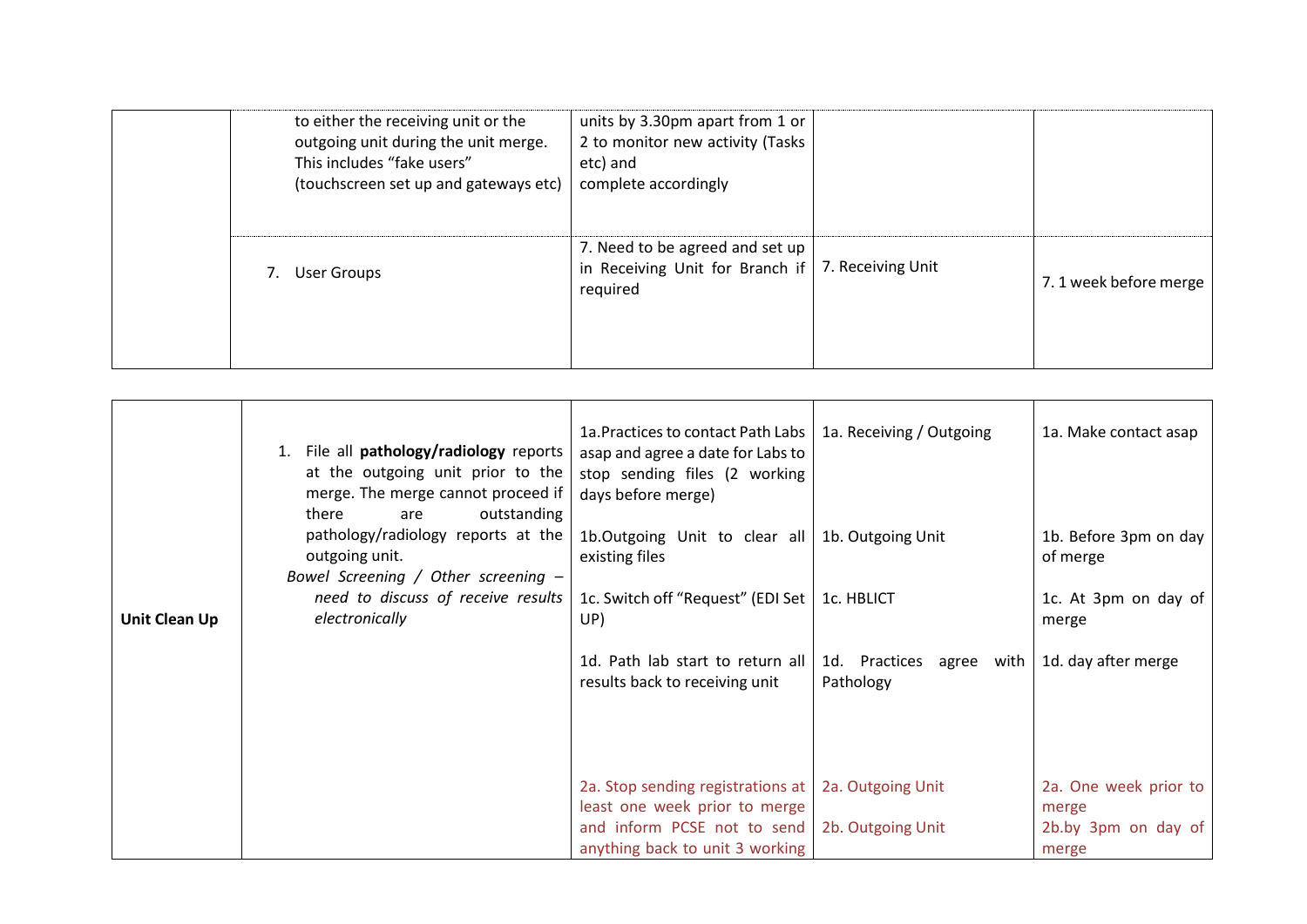|  | 2. Action all <b>EDI messages</b> at the<br>outgoing unit prior to the merge. The<br>merge cannot proceed if there are<br>outstanding EDI messages at the<br>outgoing unit. This relates to GP<br>practices only.       | days before merge.<br>2b. All existing messages need to<br>be cleared before 3pm on day of<br>merge.<br>2c. Remove EDI Links | 2c. HBLICT to remove EDI<br>links                | 2c. day of merge once<br>messages cleared |
|--|-------------------------------------------------------------------------------------------------------------------------------------------------------------------------------------------------------------------------|------------------------------------------------------------------------------------------------------------------------------|--------------------------------------------------|-------------------------------------------|
|  |                                                                                                                                                                                                                         | 3.00H / Hospital Discharge<br>Letters Tasks need to be cleared                                                               | 3. Outgoing Unit                                 | 3b. by 3pm on day of<br>merge             |
|  | 3. Action all OOH<br>Hospital<br>and<br>Discharge Letter tasks<br>at the<br>outgoing unit prior to the merge. The<br>merge cannot proceed if there are<br>outstanding OOH and Hospital<br>Discharge Letter tasks at the | 4. Delete those not required                                                                                                 | 4a. Outgoing Unit                                | Asap                                      |
|  | outgoing unit.                                                                                                                                                                                                          | 5. Delete those no longer<br>required                                                                                        | 5b. HBLICT & Outgoing Unit                       | Asap                                      |
|  | 4. Letters<br>and<br><b>Forms</b><br>$-Local$<br>letters/forms not required are to be<br>deleted. All others will merge.<br><b>Using Ardens for referral forms</b>                                                      | 6. Delete those no longer<br>required                                                                                        | 6a. Outgoing Unit (Users who<br>created reports) | 6. Asap                                   |
|  | 5. Templates -> Local versions of<br>templates will transfer, therefore                                                                                                                                                 | 7. All scanned Docs need to be   7. Outgoing Unit                                                                            | 6bcd. HBLICT & Outgoing<br>Unit                  |                                           |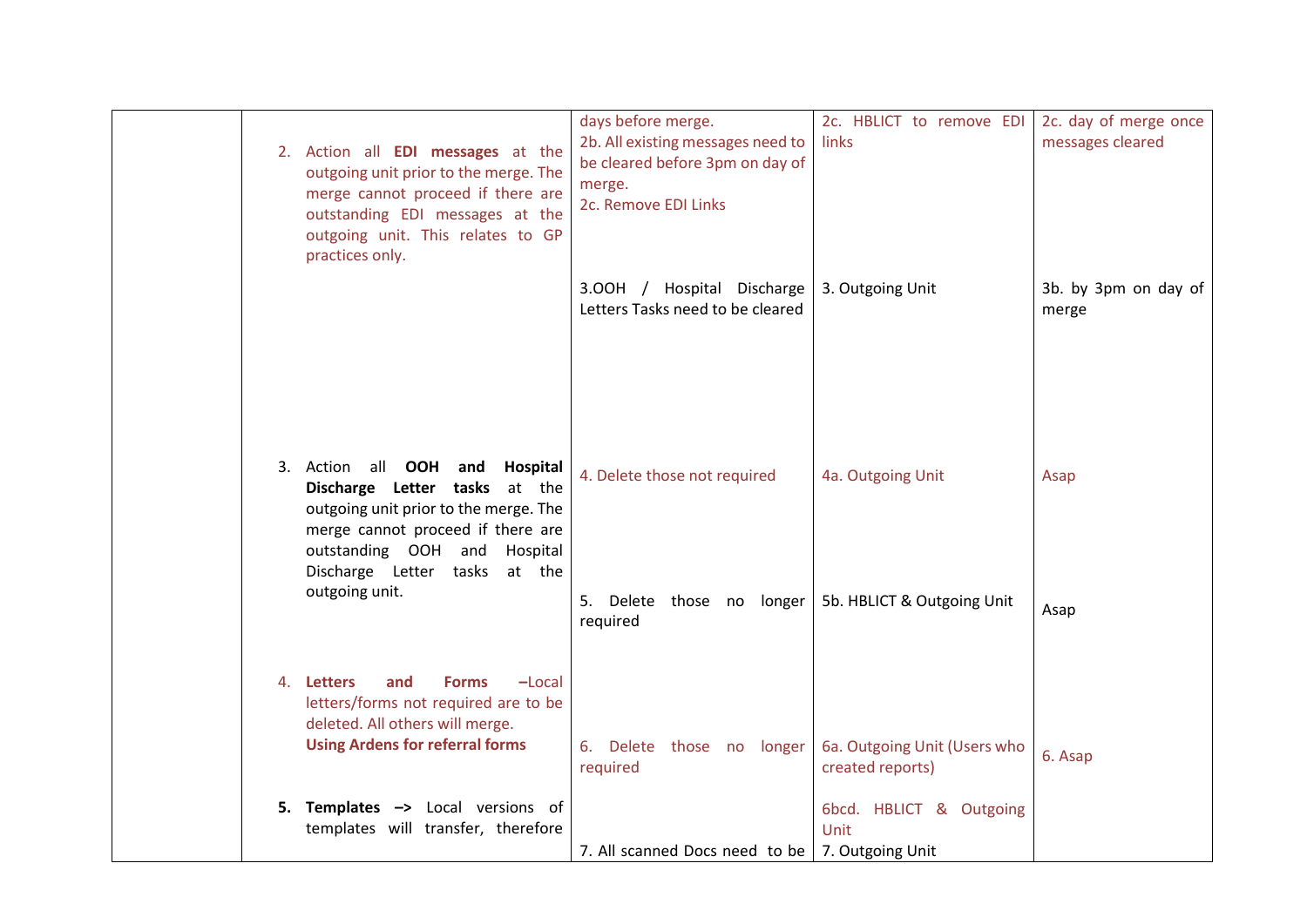|    | need to delete all those that you do<br>not want to merge.<br>Using Ardens - no action required                                                                                                   | cleared from outgoing uni                                                                                                                                                                            |                                                                                   | 7. By 3pm on day of<br>merge                                    |
|----|---------------------------------------------------------------------------------------------------------------------------------------------------------------------------------------------------|------------------------------------------------------------------------------------------------------------------------------------------------------------------------------------------------------|-----------------------------------------------------------------------------------|-----------------------------------------------------------------|
|    | 6. Local Reports -> Local reports will<br>transfer.<br>Using Ardens - no action required                                                                                                          |                                                                                                                                                                                                      |                                                                                   |                                                                 |
|    | 7. Process all documents on the<br>Acquired Documents screen and all<br>updates on the Documents Inbox<br>screen. The merge cannot proceed if<br>there are documents/updates on<br>either screen. | 8a. Contact DOS Team:<br>to inform merge taking place.<br>8b. Remove NHS 111 in Org<br>Preference - Primary Message<br>Settings & Copy<br><b>Message</b><br>Settings > unticked & code<br>deleted    | 8a. OutgoingUnit<br>8b. HBLICT                                                    | 8a. Asap<br>8b. By 3pm day of<br>merge                          |
| 8. | NHS 111 - Remove links to Outgoing<br>Unit and inform the Dos Team of<br>merge.                                                                                                                   | 9a. Ensure all scripts are signed<br>& printed<br>9b. Run Prescription Search<br>(Workflow<br>Prescription<br>><br>Search)                                                                           | 9a. Outgoing Unit<br>9b. HBLICT                                                   | 9a. By 3pm day of<br>merge<br>9b. At 3pm on morning<br>of merge |
|    | 9. Ensure that all unsigned<br>and<br>unprinted <b>prescriptions</b> at the<br>outgoing unit are signed and printed.<br>If not completed the merge will not                                       | 10a. Create two branches in<br><b>Receiving Unit,</b><br>10b. Create Rota's (in a Branch)<br>for Outgoing Units clinics,<br>starting from day after the<br>merge).<br>10c. Book textual appointments | 10a. Both Units<br>10b. Outgoing Unit<br>10c. Outgoing Unit<br>10d. Outgoing Unit | 10a. Asap<br>10b. Asap<br>10c. Asap                             |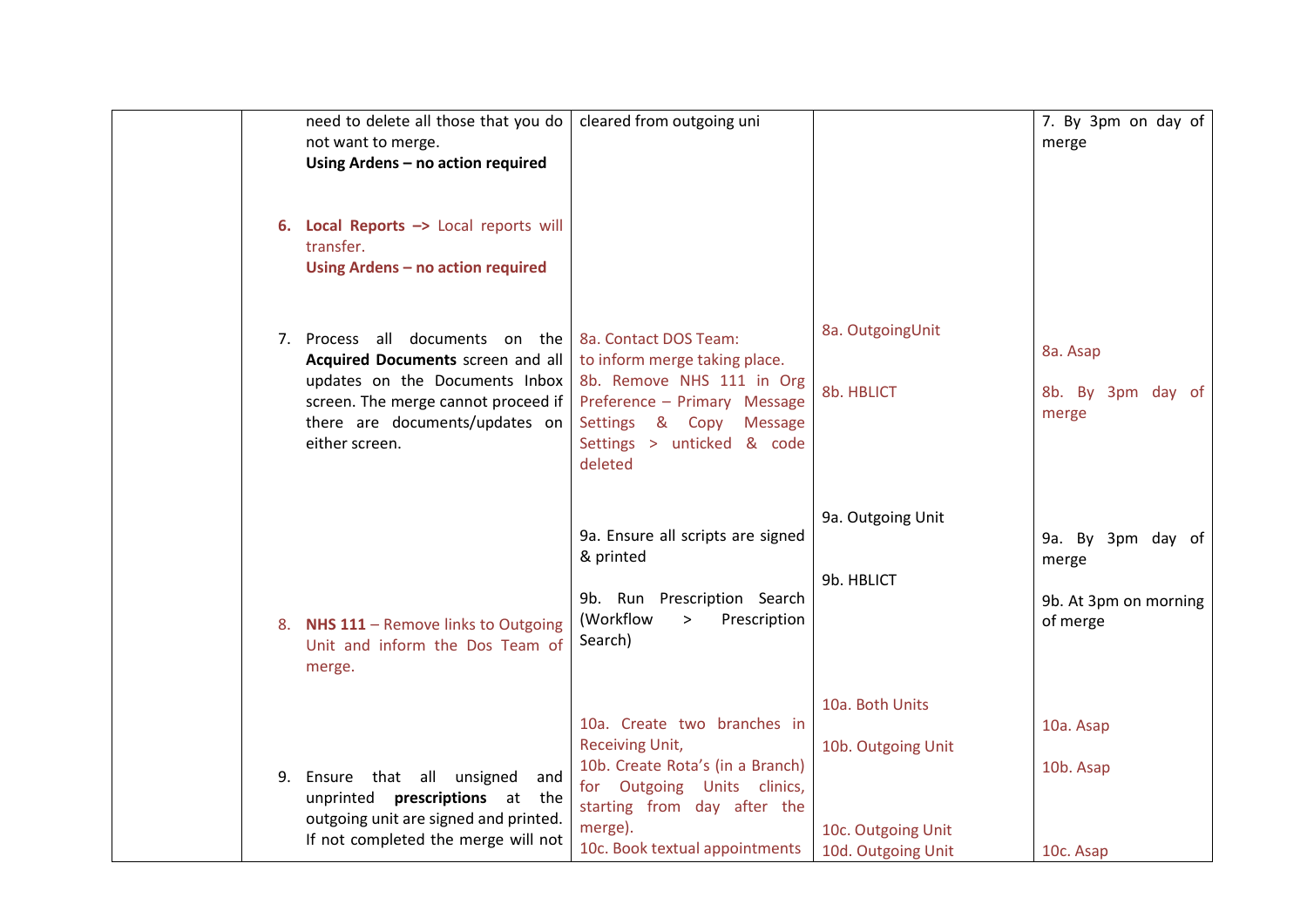| take place. After the split it will not be    | 10d. Match Patients                                              |                                                            | 10e. morning of day                     |
|-----------------------------------------------|------------------------------------------------------------------|------------------------------------------------------------|-----------------------------------------|
| possible to view the outgoing unit's          |                                                                  |                                                            | after merge                             |
| prescriptions<br>from<br>past<br>the          |                                                                  |                                                            |                                         |
| Prescription Search<br>Of<br>screen.          |                                                                  | n/a                                                        |                                         |
| course, the prescriptions will still be       | 11.                                                              |                                                            | n/a                                     |
| present in the patient record.                |                                                                  |                                                            |                                         |
|                                               |                                                                  |                                                            |                                         |
|                                               |                                                                  | 12. Outgoing Unit                                          |                                         |
|                                               |                                                                  |                                                            |                                         |
| 10. Appointment Rota Templates / Slots<br>etc | 12 Delete duplicates                                             |                                                            |                                         |
|                                               |                                                                  |                                                            |                                         |
|                                               |                                                                  |                                                            |                                         |
|                                               |                                                                  | 13. Outgoing Unit                                          |                                         |
| 11. Auto-consultations - Using Ardens -       | 13. Outgoing unit - need to                                      |                                                            | 13. Start to clear asap                 |
| no action required                            | complete all tasks from task list                                |                                                            | and<br>continue<br>to<br>complete<br>to |
|                                               |                                                                  | n/a                                                        | prior<br>merge                          |
|                                               |                                                                  |                                                            | n/a                                     |
|                                               | No action required                                               |                                                            |                                         |
|                                               |                                                                  | n/a                                                        |                                         |
|                                               | No action required                                               |                                                            | n/a                                     |
|                                               |                                                                  |                                                            |                                         |
|                                               |                                                                  | 16.Outgoing Unit                                           |                                         |
|                                               | 16. Ensure all staff performing                                  | Start process as soon as start<br>booking appointments for | Asap                                    |
|                                               | visits have logged into receiving                                | post merge date. (receiving                                |                                         |
|                                               | unit. Can book outgoing unit                                     | unit will need to allow access                             |                                         |
|                                               | patients as textual for post<br>merge dates into receiving unit. | to those staff booking visits)                             |                                         |
|                                               | After merge - patients can be                                    |                                                            |                                         |
|                                               | matched.                                                         |                                                            |                                         |
| 12. Recalls -(see TPP notes at end of         |                                                                  |                                                            |                                         |
| document)                                     |                                                                  | n/a                                                        | n/a                                     |
|                                               | No action required                                               |                                                            |                                         |
|                                               |                                                                  | 18. Receiving unit                                         |                                         |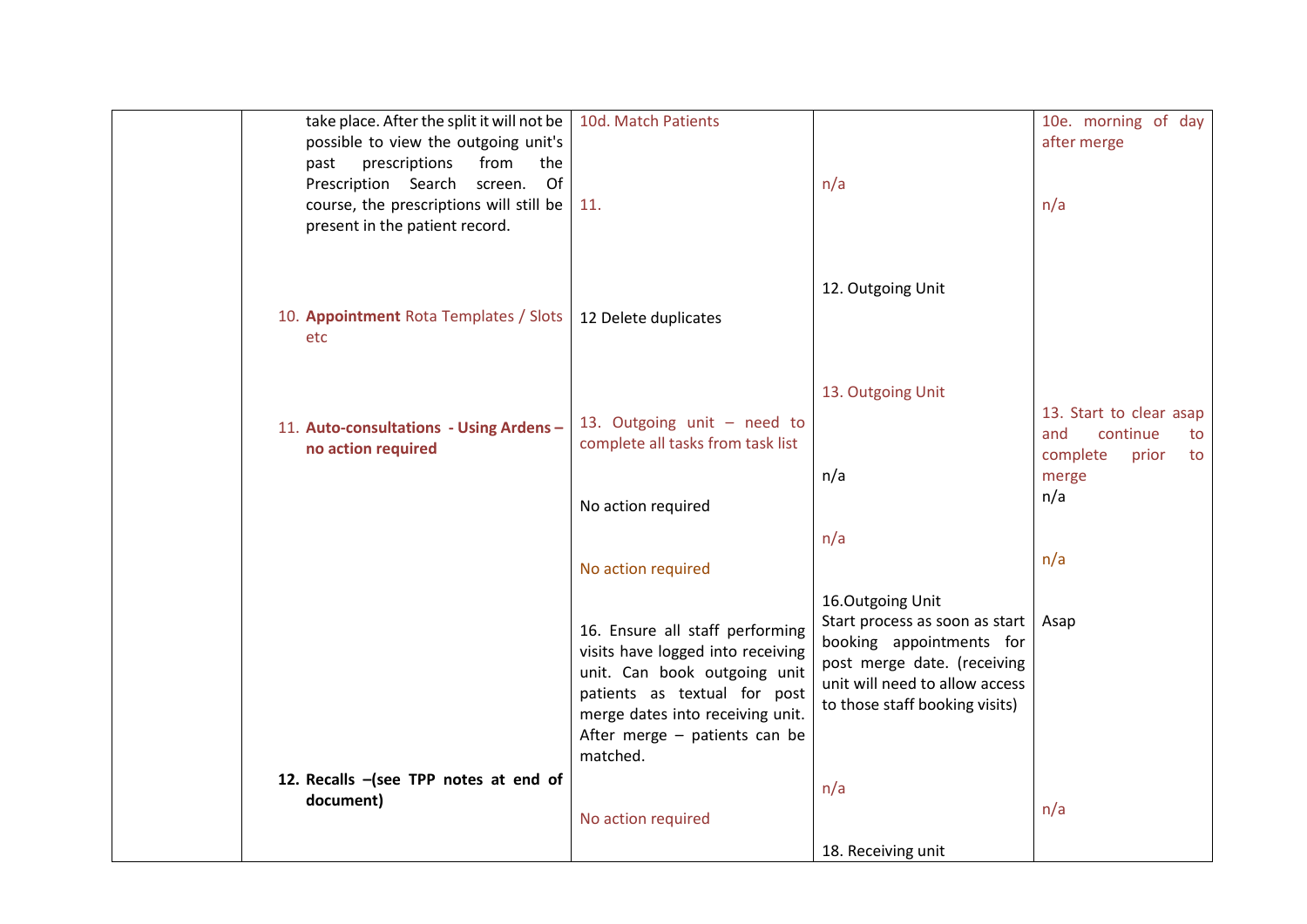|                                                                                                             |                                                                                                                                |                                  | after<br>18.<br>Morning<br>merge                 |
|-------------------------------------------------------------------------------------------------------------|--------------------------------------------------------------------------------------------------------------------------------|----------------------------------|--------------------------------------------------|
| 13. Tasks - TASK LIST WILL NOT MERGE<br>Patient related scheduled tasks will<br>merge in the patient record | 18. The merged address book<br>will create duplicates therefore<br>will require a clean up day after<br>merge                  | 19a. Outgoing/ Receiving<br>Unit | 19a. Asap                                        |
| 14. Task Rules - do not merge                                                                               | 19a.<br>Contact<br>the<br>device<br>Org/dept and advise them of<br>merge.<br>19b. Remove all Mobile Working                    | 19b. HBLICT                      | 19b. Day before the<br>merge                     |
| 15. Questionnaires - do not merge                                                                           | devices from the Device Manger<br>screen by going to Setup><br><b>Mobile</b><br>Working<br>&<br>Integration>Device<br>Manager. |                                  |                                                  |
| 16. Visits - do not merge                                                                                   | This needs to be done on the<br>outgoing unit and the receiving<br>unit<br>19c. contact to reinstall Devices                   |                                  | 19c. Day after the<br>merge<br>20. by 3pm day of |
|                                                                                                             |                                                                                                                                | 19c. Receiving Unit              | merge                                            |
|                                                                                                             | 20. Clear SCR messages                                                                                                         | 20. Outgoing Unit                | 21a. 1 or 2 days before<br>merge                 |
|                                                                                                             |                                                                                                                                |                                  | 21b. Morning of the<br>merge                     |
| 17. Protocols - Do not merge.                                                                               | 21a. Switch off on-line services<br>in Org Pref's for Outgoing Unit                                                            | 21a. HBLICT                      | <b>Morning</b><br>21c.<br>after<br>merge         |
|                                                                                                             | 21b. Switch off online services in<br><b>Receiving Unit</b>                                                                    |                                  |                                                  |
| 18. Address Book - Will merge                                                                               |                                                                                                                                | 21b. HBLICT                      |                                                  |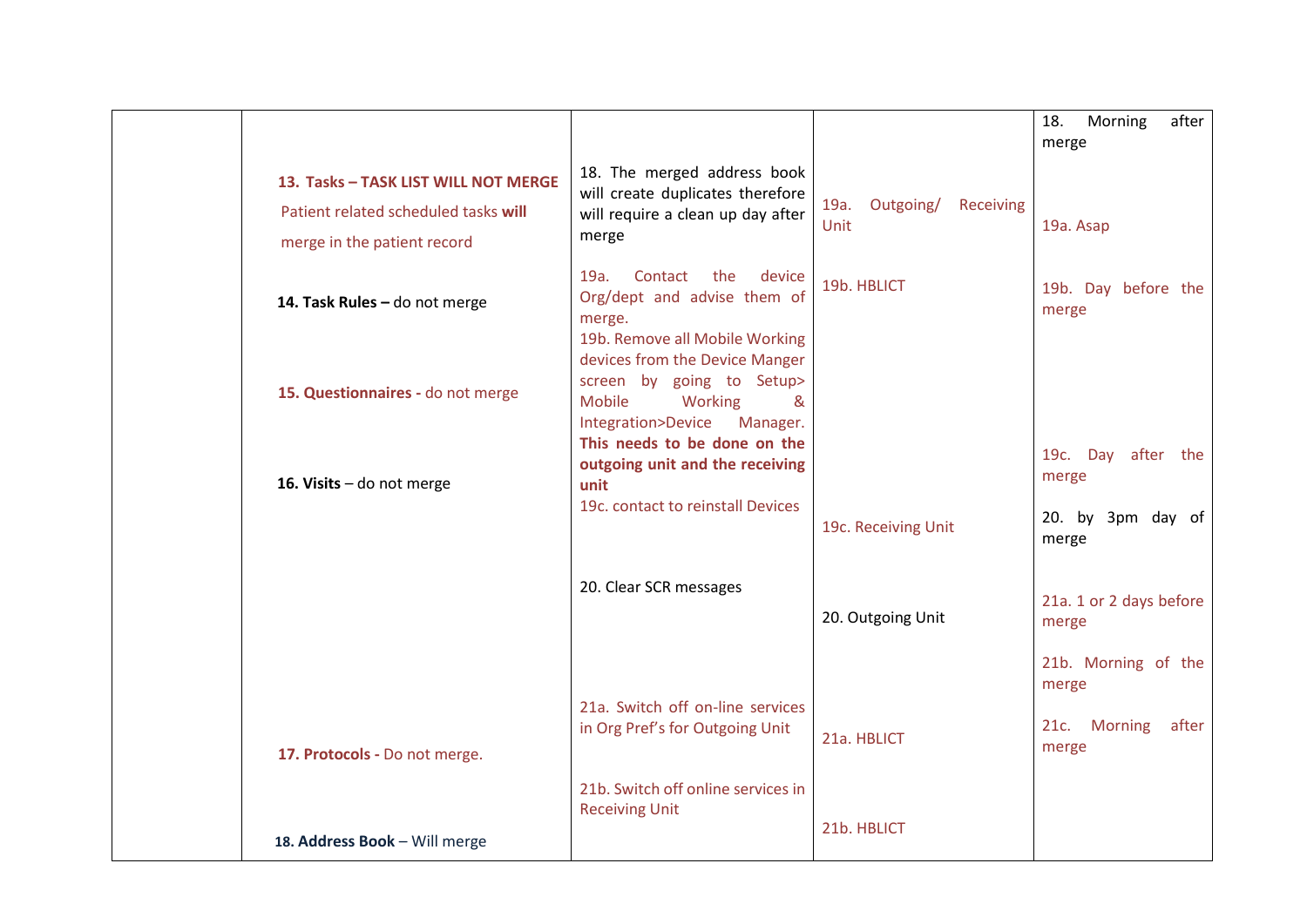|                       |                                                                                                                                                                                                                                                    | 21c. Switch back on the online |             |  |  |
|-----------------------|----------------------------------------------------------------------------------------------------------------------------------------------------------------------------------------------------------------------------------------------------|--------------------------------|-------------|--|--|
|                       |                                                                                                                                                                                                                                                    | services in receiving unit     |             |  |  |
|                       |                                                                                                                                                                                                                                                    |                                | 21c. HBLICT |  |  |
|                       | 19. Mobile Devices -                                                                                                                                                                                                                               |                                |             |  |  |
|                       |                                                                                                                                                                                                                                                    |                                |             |  |  |
|                       |                                                                                                                                                                                                                                                    |                                |             |  |  |
|                       |                                                                                                                                                                                                                                                    |                                |             |  |  |
|                       |                                                                                                                                                                                                                                                    |                                |             |  |  |
|                       |                                                                                                                                                                                                                                                    |                                |             |  |  |
|                       |                                                                                                                                                                                                                                                    |                                |             |  |  |
|                       |                                                                                                                                                                                                                                                    |                                |             |  |  |
|                       |                                                                                                                                                                                                                                                    |                                |             |  |  |
|                       |                                                                                                                                                                                                                                                    |                                |             |  |  |
|                       |                                                                                                                                                                                                                                                    |                                |             |  |  |
|                       | <b>20. SCR</b>                                                                                                                                                                                                                                     |                                |             |  |  |
|                       |                                                                                                                                                                                                                                                    |                                |             |  |  |
|                       |                                                                                                                                                                                                                                                    |                                |             |  |  |
|                       |                                                                                                                                                                                                                                                    |                                |             |  |  |
|                       | 21. Online Services - SystmOnline                                                                                                                                                                                                                  |                                |             |  |  |
|                       | Registrations merge so users log in                                                                                                                                                                                                                |                                |             |  |  |
|                       |                                                                                                                                                                                                                                                    |                                |             |  |  |
|                       | details stay the same.                                                                                                                                                                                                                             |                                |             |  |  |
|                       |                                                                                                                                                                                                                                                    |                                |             |  |  |
|                       |                                                                                                                                                                                                                                                    |                                |             |  |  |
|                       |                                                                                                                                                                                                                                                    |                                |             |  |  |
| <b>Considerations</b> | SMS - configuration - agreement re messaging (including locations/rota name or leaving generic) If going to use a new SMS email.<br>Sarah Newton (sarah.newton@nhs.net) to be informed to update the White List<br>Rotas to be created to Branches |                                |             |  |  |
|                       |                                                                                                                                                                                                                                                    |                                |             |  |  |
|                       |                                                                                                                                                                                                                                                    |                                |             |  |  |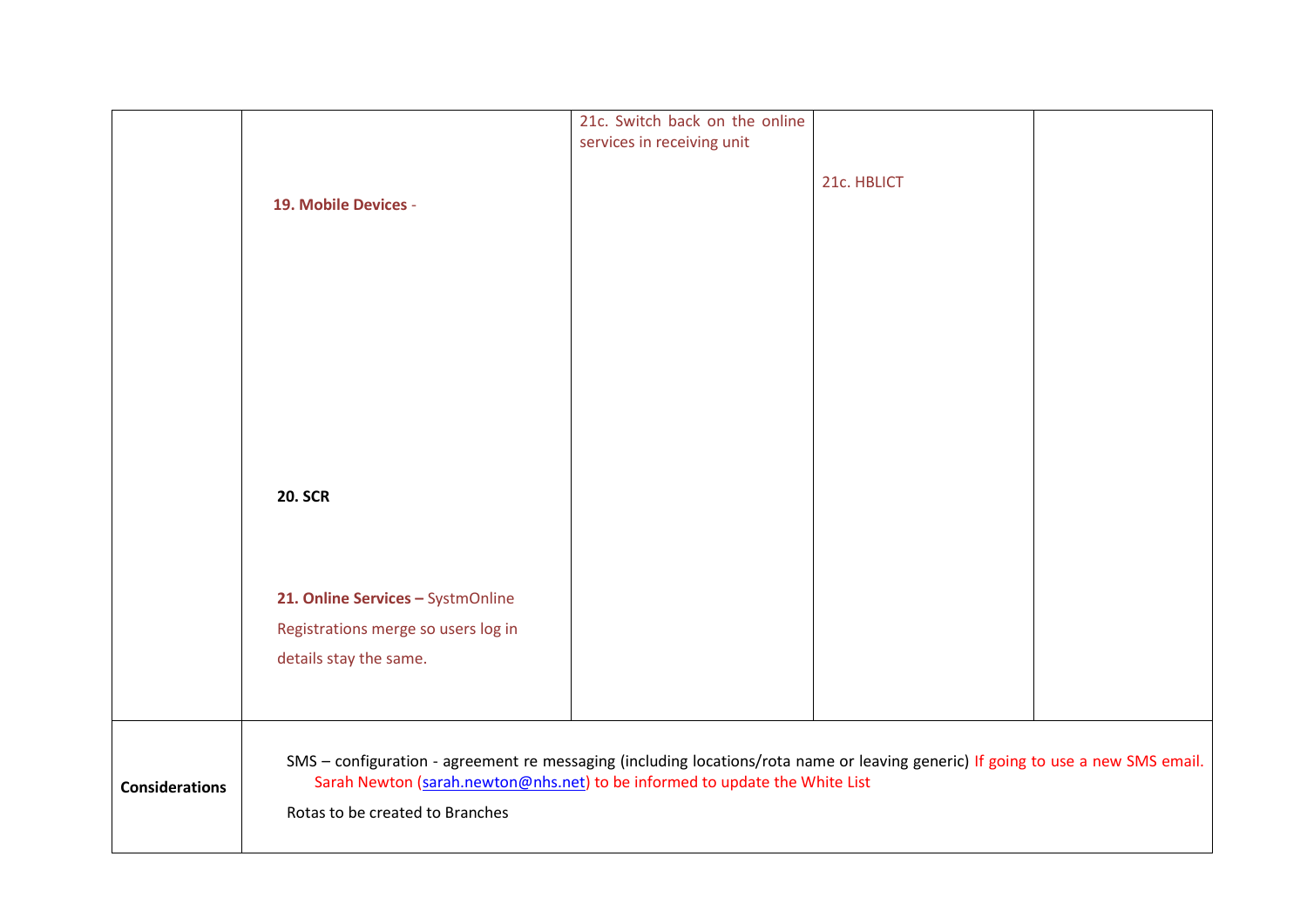|           | Pathology Lab(s) re: - To agree timeframes for required actions                                                             |
|-----------|-----------------------------------------------------------------------------------------------------------------------------|
|           | PCSE re: (EDI Messages, Inform them of Name Change for ODS Code and Request list of GP Local Codes)<br>$\bullet$            |
|           | Hospital re: Discharge Summaries                                                                                            |
|           | DoS 111 Team: re informing them of merge<br>$\bullet$                                                                       |
| Informing | Local Community Services - re: stop sending tasks to outgoing unit on day of merge                                          |
|           | Mobile Devices – re; informing that devices will be removed day of merge and need to be reinstalled post merge<br>$\bullet$ |
|           | Child Health – re: child vaccination programme – scheduling / clinic lists<br>٠                                             |
|           | RA<br>٠                                                                                                                     |
|           | <b>MJOG</b>                                                                                                                 |

#### **PLEASE READ THE BELOW THREE PAGES FROM TPP**

#### **In additon to this action plan – please refer to the merge details produced by TPP – pay particular attention to the items that will stop the merge if actions not completed:**

#### **Important information**

When two units are merged on SystmOne, only the following information will be transferred to the receiving unit:

- Patients (including deducted patients) including data directly in the patient record, such as referrals.
- Staff
- Drug formularies
- Recall types
- Forms
- Views
- Vaccination templates
- New templates
- Old templates
- New letter templates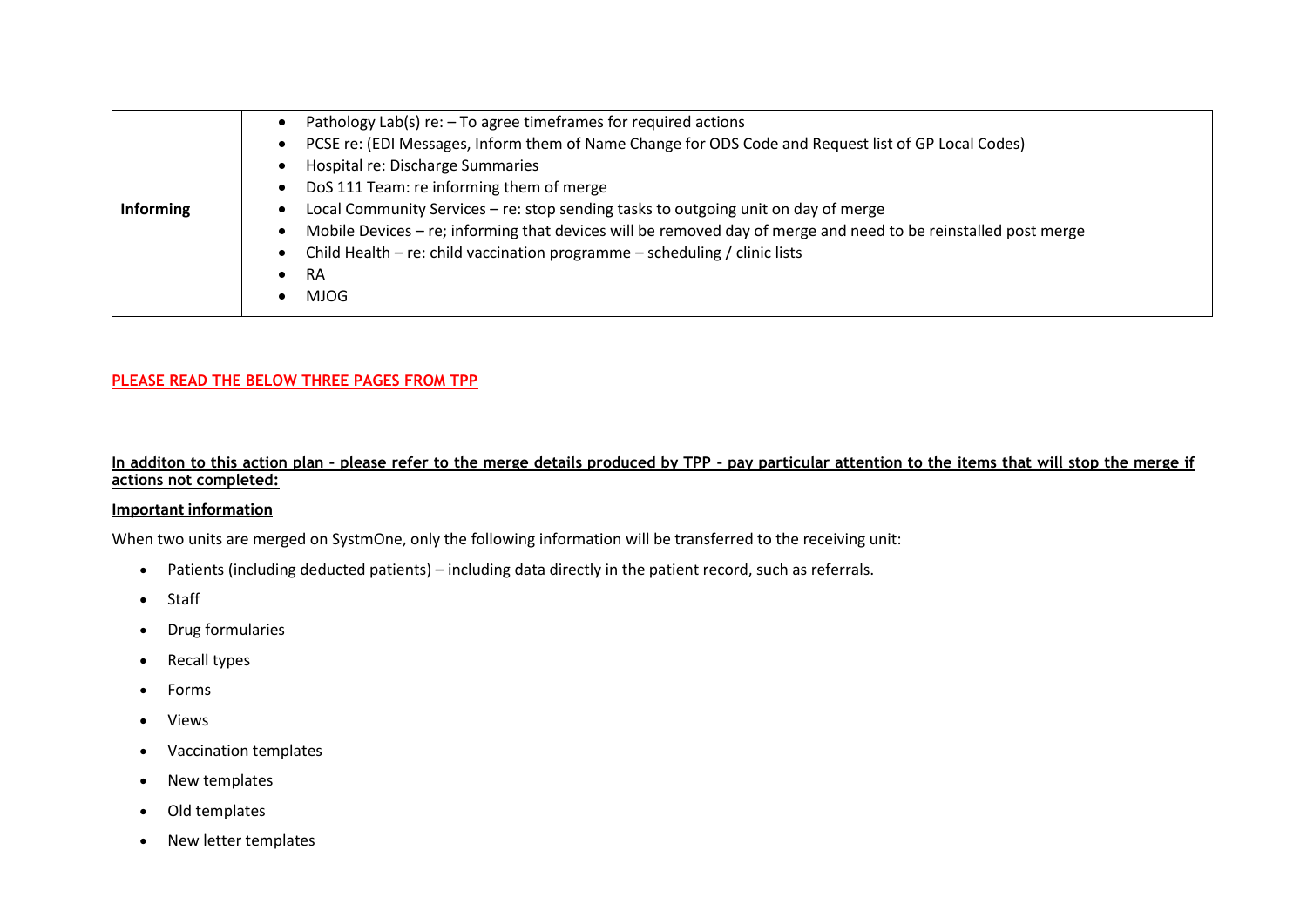- Word letter templates
- Care plan templates
- Pharmacies
- Caseloads
- Dispensary stock/pending jobs/wholesaler orders
- Outstanding issues on Contact Tracking
- SystmOnline registrations
- Patient-related tasks (including Scheduled Tasks)
- Address book
- Local clinical reports
- Patient Status Alerts
- eDSM sharing preferences
- New Sharing Preferences: If the patient is using the practice default, the patient will inherit the receiving units practice default. If the patient has a different preference to the practice default, the patient will retain their preferences after the merge.

You will need to review as to whether the information that does come across in a merge will be required after the merge, as having too many reports and templates etc. may cause performance issues.

TPP cannot transfer any other information (e.g. appointments & waiting lists) from the outgoing unit. **This information will be lost after the merge has taken place**. By consenting to the merge, you confirm that you understand and are happy to proceed on this basis.

- All users must be logged out of SystmOne by 16:30 and cannot login to either the receiving unit or the outgoing unit during the unit merge.
- TPP recommend that all users who have access to the outgoing unit remove the role profile associated with that unit from their Smartcard and ensure they have access to the receiving unit.
- If a patient record is restricted to a User Group at the outgoing unit and no matching User Group exists at the receiving unit, the restriction will still apply and only System Administrators will be able to retrieve the record. User groups will need to be reconfigured at the receiving unit or the restriction removed prior to the merge; whichever is most appropriate.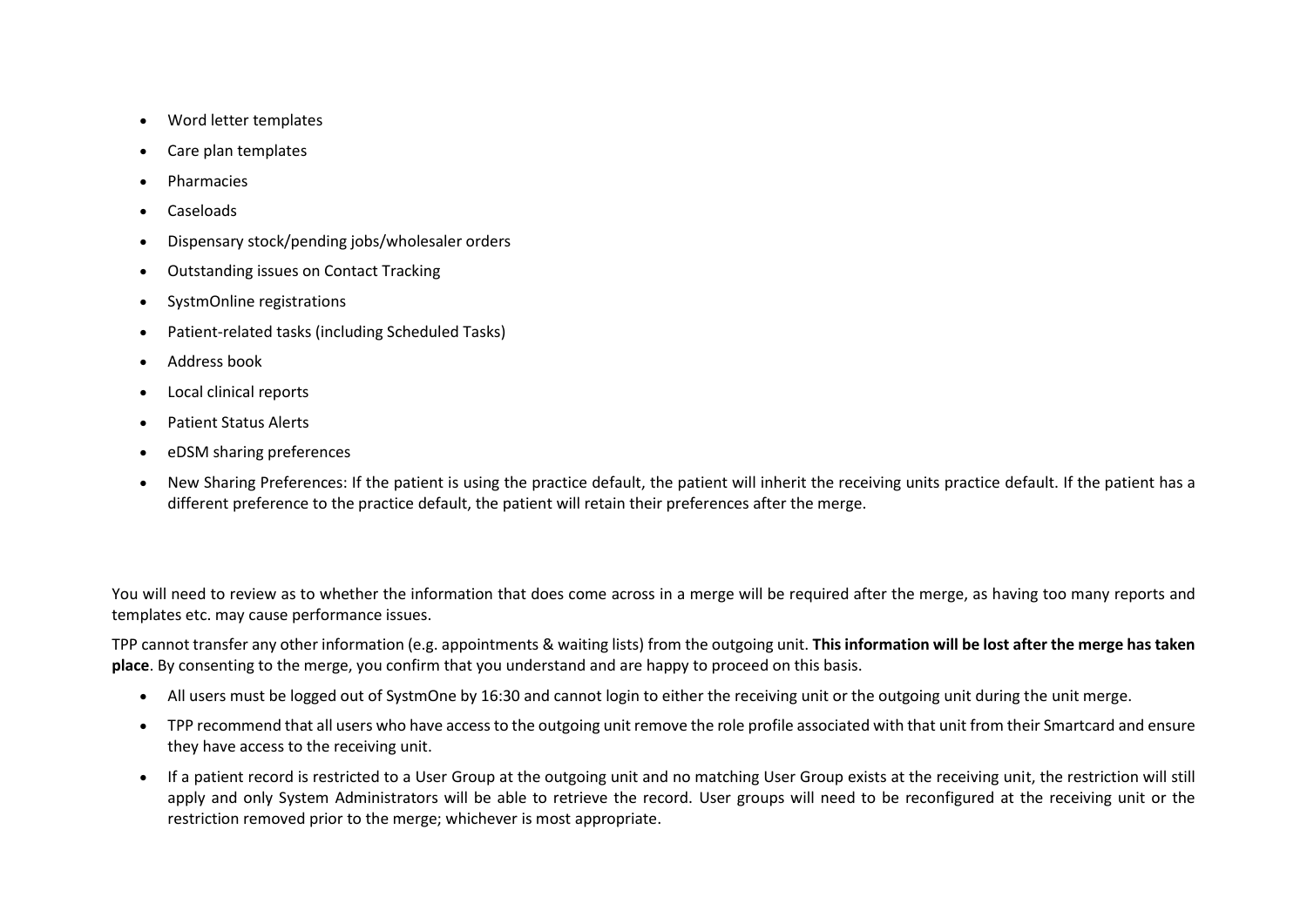- If staff members at the outgoing unit are using the PPA ID of another user, these details will need to be re-entered after the merge. The 'Using PPA ID' field (found in Amend Staff Details > Local Settings) will be populated with a PPA ID which refers to the outgoing unit. It will therefore need to be re-entered.
- You will have to go through the organisation preferences and add all the staff working at the branch to the relevant lists i.e. registered/usual GP's, can block appointments etc.
- The address book, letter templates and other items such as views may be duplicated and will require either renaming or deleting after the merge.
- The way that practices are merged can affect CHS treatment centres if your Child Health Unit uses SystmOne. If a patient is registered at GP Practice A and the Child Health Unit has this practice set as their treatment centre, the following will happen after the merge:

a. If GP Practice A is merged directly into GP Practice B, the child's treatment centre will change at the Child Health Unit to be GP Practice B.

b. If GP Practice A is merged into a branch site of GP Practice B, the child's treatment centre will change at the Child Health Unit to be the selected branch site at GP Practice B.

This means that the Child Health Unit may have to amend their scheduling setup accordingly.

- The merge taking place on the agreed date is subject to the approval of TPP's Technical Operations team. **TPP retain the right to cancel/reschedule any merges without notice.**
- **Please note, reporting will not build on the night of the merge.**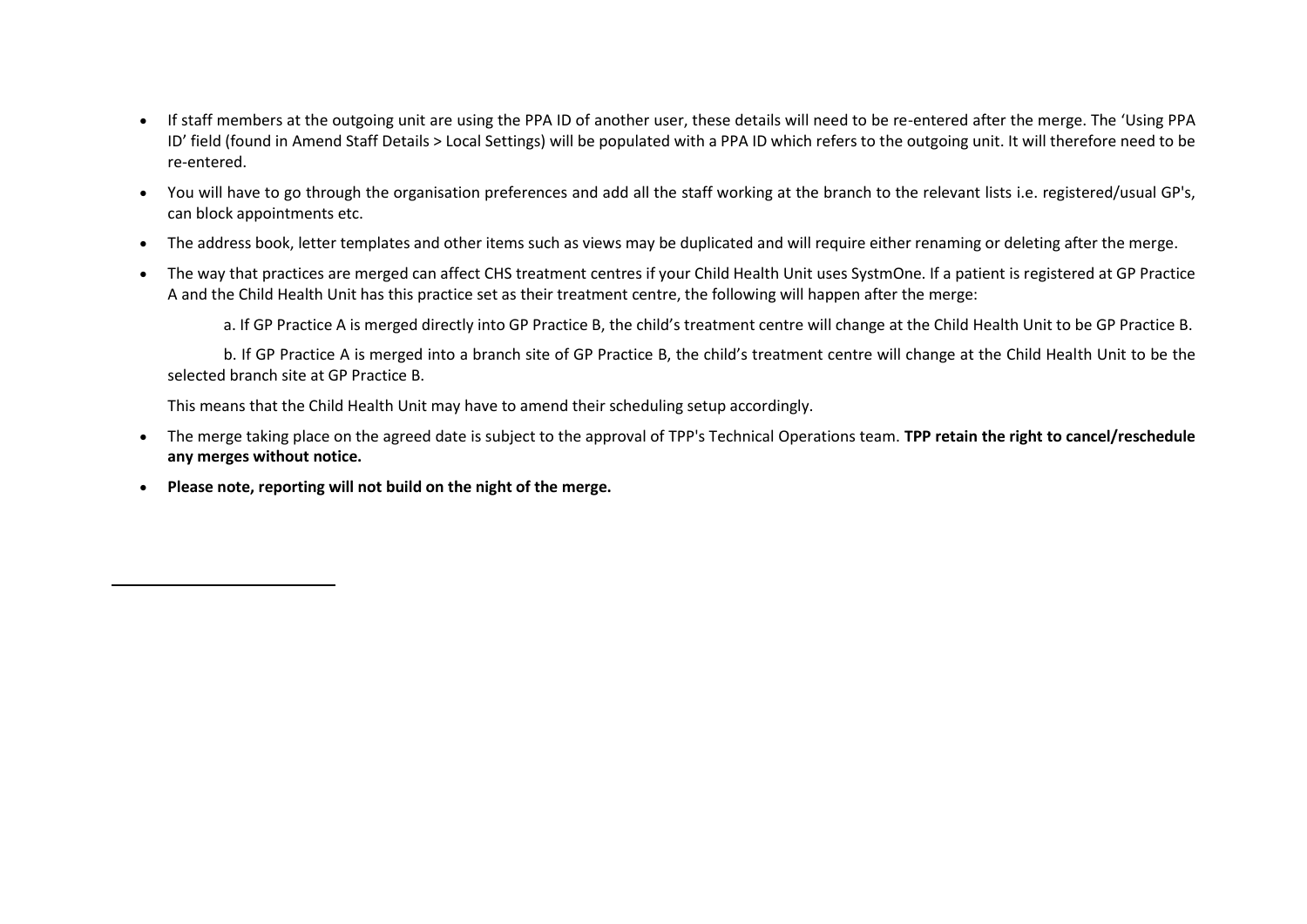#### **Actions**

- 1. Archive all staff members' profiles at the outgoing unit which you do not wish to include in the merge prior to the agreed merge date. They will show as archived at the receiving unit after the merge.
- 2. File all pathology/radiology reports at the outgoing unit prior to the merge by navigating to Workflow > Pathology/Radiology Inbox.
- 3. Action all EDI messages at the outgoing unit prior to the merge (Links > EDI Administration). This relates to GP practices only.
- 4. Action all GP2GP Transfer in, Electronic referral, OOH and Hospital Discharge Letter tasks at the outgoing unit prior to the merge. These can be seen from the Task List (Workflow > Task List).
- 5. Inform all third parties such as all relevant pathology labs and Health Authorities that a unit merge is taking place. From the date of the merge, labs and HAs previously linked to the outgoing unit will need to send all reports or EDI messages to the receiving unit.
- 6. Process all documents on the Acquired Documents screen (you may need to tick 'show unallocated batches' and untick 'Restrict Acquired Documents to Team' in Settings>Organisation Settings>Document Processing) and all updates on the Documents Inbox screen. Both screens can be found by navigating to Workflow > Document Management.
- 7. Remove the DoS Service ID(s) from Primary Message Settings under Organisation Preferences > NHS 111 and then disable the preference by unticking the enable tick box.
- 8. Create a branch site at the receiving unit if you want the outgoing unit's patients to be transferred to a branch at the receiving unit. Please also complete the details of the branch you have created, if applicable, below. TPP will not move patients to a branch site after the merge has taken place.
- 9. After the merge, if the outgoing unit's patients have been transferred into a branch site at the receiving unit, users at this branch will need to specify that they are located here in System > PC Settings > Site Selection.
- 10. If the outgoing unit already has patients registered at branch sites, these will be transferred over to the receiving unit in their existing branches.
- 11. Check in all patients from Briefcase, if applicable, at the outgoing unit prior to the merge. Any information added to a patient record in Briefcase will be lost if you do not check that patient back into SystmOne before the merge. TPP cannot retrieve that information after the merge.
- 12. Go to the Recall Types screen (Setup > Data Entry > Recall Types). Delete any duplicates, ensuring that the remaining one has any required restrictions on which patients they can be given to. (Deleting/amending recall types will not affect the information on patient records or clinical reporting.)
- 13. Remove all Mobile Working devices from the Device Manager screen by going to Setup > Mobile Working & Integration > Device Manager. This needs to be done on the outgoing unit and the receiving unit, then reinstall Mobile Working the following day once the merge has been completed.
- 14. Navigate to Setup > Users & Policy > Organisation Groups and ensure that the outgoing unit is not an organisation group owner or a member of any organisation groups. If the outgoing unit is an organisation group owner then you will need to transfer ownership or delete the group. If the outgoing unit is a member of any organisation groups then you will need to remove the unit from the groups.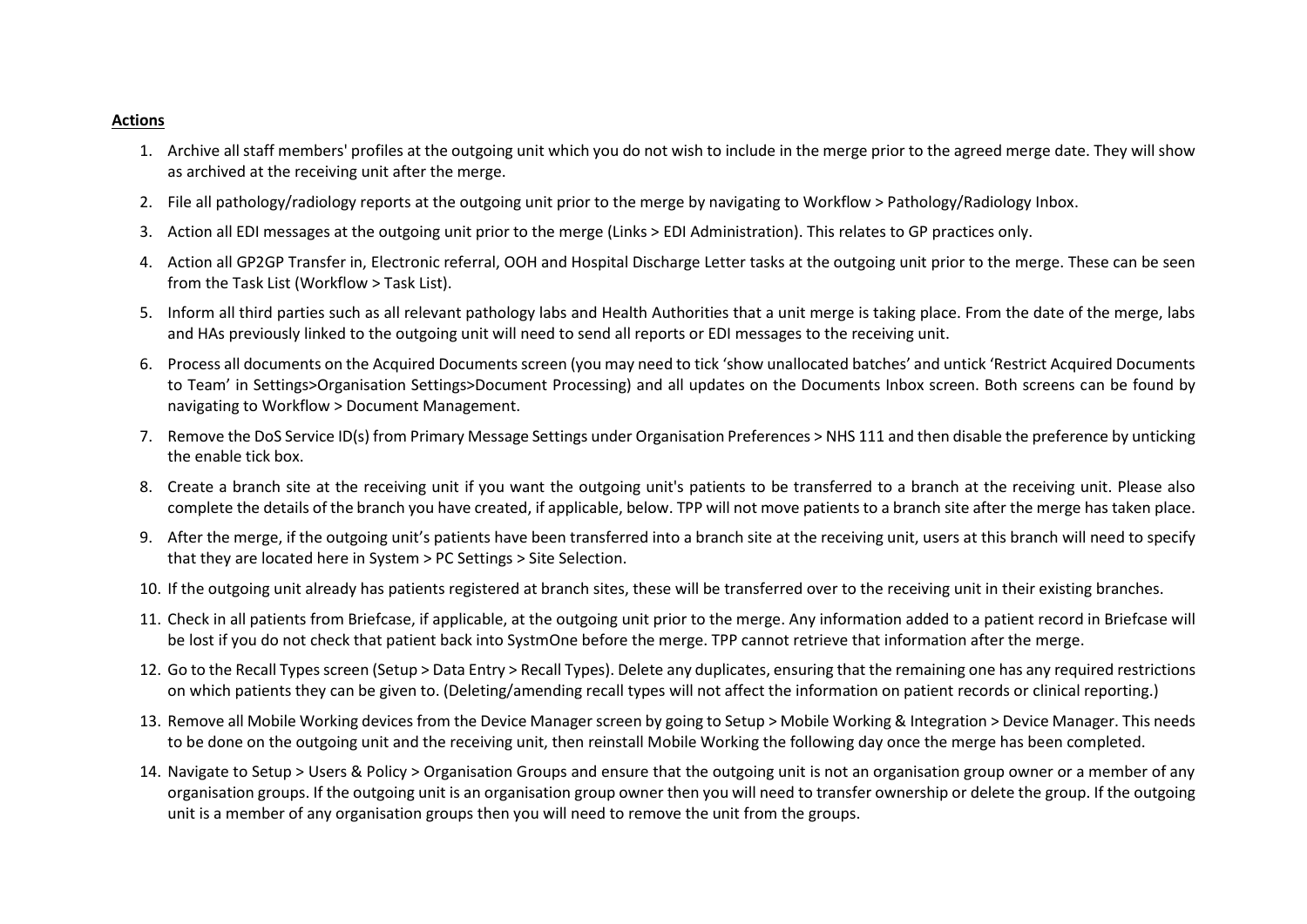15. Ensure that all unsigned and unprinted prescriptions at the outgoing unit are signed and printed by going to Workflow > Prescription Search. After the merge it will not be possible to view the outgoing unit's past prescriptions from the Prescription Search screen. Of course, the prescriptions will still be present in the patient record.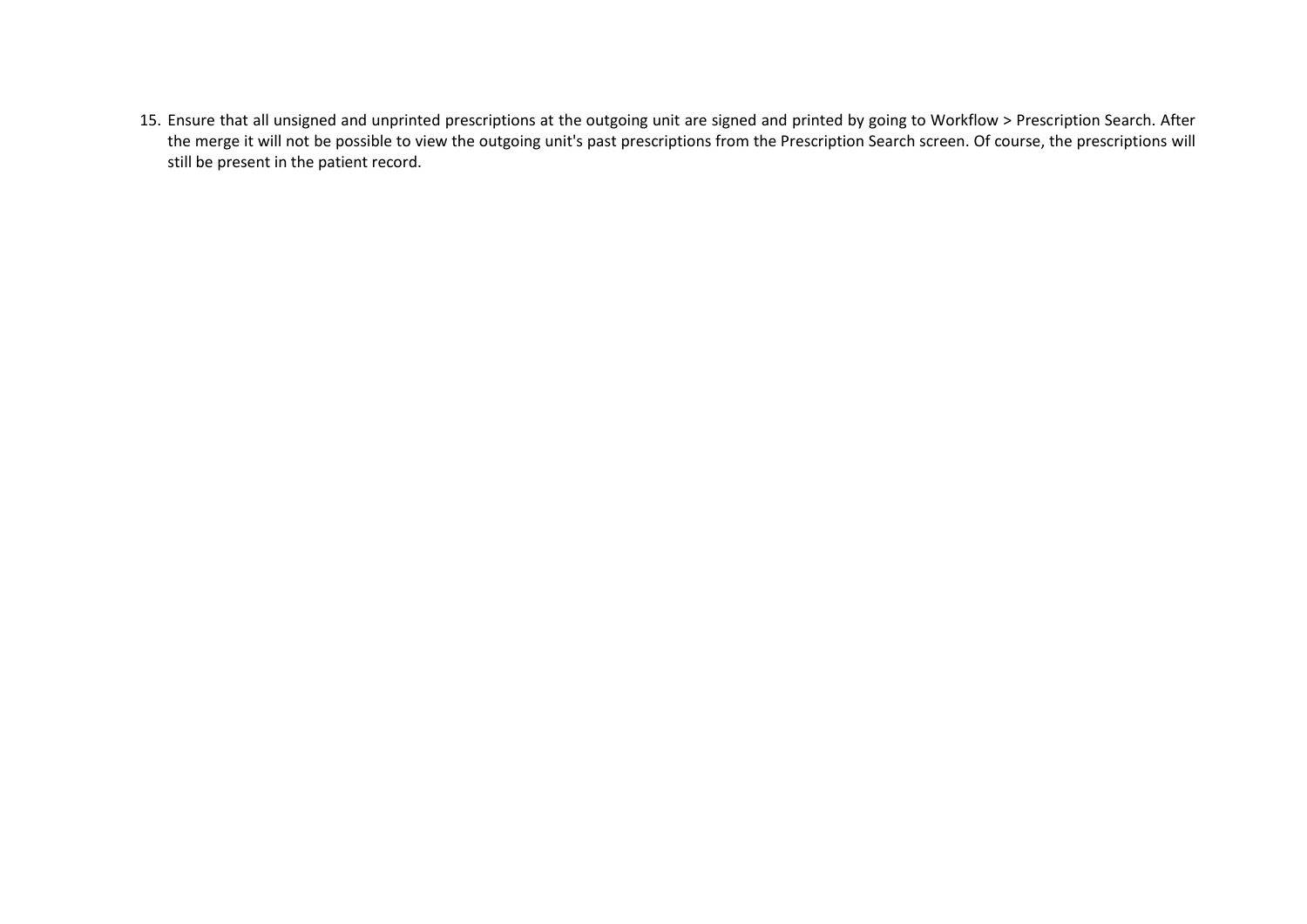**CCG:** 

**Date of Merge:** 

**Outgoing Unit (Name & ODS Code)** Receiving Unit (Name & ODS Code)

| <b>MERGE CHECKLIST (All entries in red to be completed by HBLICT)</b><br><b>One week prior to Merge</b>                                                                                                                                                                                                                                                                                                            |  |  |  |
|--------------------------------------------------------------------------------------------------------------------------------------------------------------------------------------------------------------------------------------------------------------------------------------------------------------------------------------------------------------------------------------------------------------------|--|--|--|
| <b>Pathology</b> $Lab(s)$ – need to have been informed of merge date.<br>Agreement that RESULTS will not be returned to Outgoing Practice as from 2 working<br>days before merge date. Lab will hold on until morning after merge date to then start to<br>return results to the Receiving unit (Confirm ODS Code)<br>Agreement made that <b>requests</b> can be sent via outgoing unit until 3pm on day of merge. |  |  |  |
| Email DOS111 Team to inform them of merge                                                                                                                                                                                                                                                                                                                                                                          |  |  |  |
| Local reports, letters and templates that are not currently used are deleted from Outgoing<br>$\bullet$<br>Unit (best practice is to also remove in Receiving unit)                                                                                                                                                                                                                                                |  |  |  |
| Contact PCSE for list of Outgoing Practice's GP Codes to ensure that the correct local<br>$\bullet$<br>code is entered into the Receiving Unit.<br>(Pcse.practicechanges@nhs.net<br>Stop registering Patients (EDI) until post merge and continue to clear all EDI lists.                                                                                                                                          |  |  |  |
| Local Hospital – contact to inform of merge and request to stop forwarding Hospital<br>$\bullet$<br>Discharge Summaries to Outgoing Practice 1 week prior to merge date. To resume post<br>merge, to Receiving Unit                                                                                                                                                                                                |  |  |  |
| Switch off on-line services at Outgoing Practice 1 week prior to merge (Org Pref's)<br>$\bullet$<br>(can add message to inform patients that on-line services are unavailable day after merge                                                                                                                                                                                                                      |  |  |  |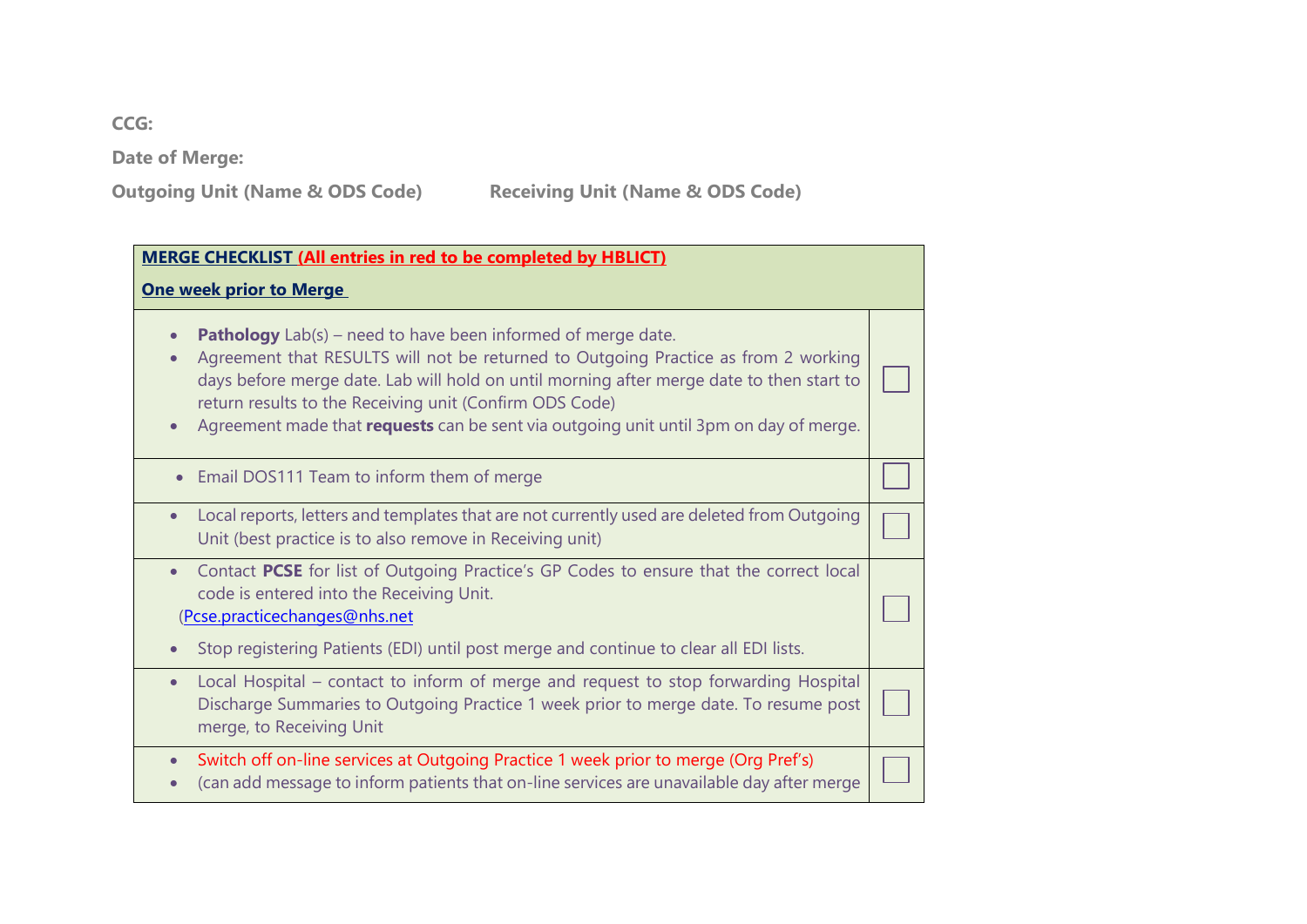| $\bullet$             | Send Communication to local Community Services to inform them of the merge and<br>request that they do not send tasks through on the day of the merge. (If the services<br>continue to send, these tasks will need to be completed prior to 4.30pm on day of merge)                               |           |  |
|-----------------------|---------------------------------------------------------------------------------------------------------------------------------------------------------------------------------------------------------------------------------------------------------------------------------------------------|-----------|--|
| $\bullet$             | Ensure that Medical Secretaries (or whoever monitors Choose & Book Worklist) retain<br>their old smartcard access to enable continued access to the portal, post merge (once<br>the worklist in Outgoing unit is clear) the old access can be removed.                                            |           |  |
| $\bullet$             | As many outgoing practice staff have logged in to receiving unit using their smartcards<br>and relevant local access rights ticked.                                                                                                                                                               |           |  |
| $\bullet$             | If a new email address is set up for the purpose of SMS, then ensure that HBLICT GP IT<br>(Shane Scotts team) are informed by email (to update White List)                                                                                                                                        |           |  |
| $\bullet$             | Inform Mobile Device Providers of merge date and that we will be removing devices on<br>morning of the merge from <b>both units</b> . These will need to be re-installed in receiving<br>unit post merge.                                                                                         |           |  |
| $\bullet$             | Ensure that scanned doc's, pathology results, tasks and OOH's/Hospital Discharge Letters,<br>SCR Updates are being filed, completed in a timely manner and no major back logs are<br>in place. (best practice for both units to complete this however these MUST be complete<br>in Outgoing Unit. |           |  |
| $\bullet$             | Complete new list of User Groups in Receiving Unit to reflect both sites                                                                                                                                                                                                                          |           |  |
|                       | Ensure task rules agreed across the practices and set up in receiving unit                                                                                                                                                                                                                        |           |  |
| $\bullet$             | Ensure Branch(es) are set up accordingly and Rotas set to appropriate branch                                                                                                                                                                                                                      |           |  |
| Day of Merge (by 3pm) |                                                                                                                                                                                                                                                                                                   |           |  |
|                       | All following items have been cleared from Outgoing Unit:                                                                                                                                                                                                                                         | 1. $\Box$ |  |
| 2.<br>3.              | 1. Task List completed<br>OOH and Hospital Discharge letter tasks actioned<br>All Pathology results filed                                                                                                                                                                                         | 2.        |  |
| 4.                    | EDI links for Pathology - untick in EDI set up                                                                                                                                                                                                                                                    | 3.        |  |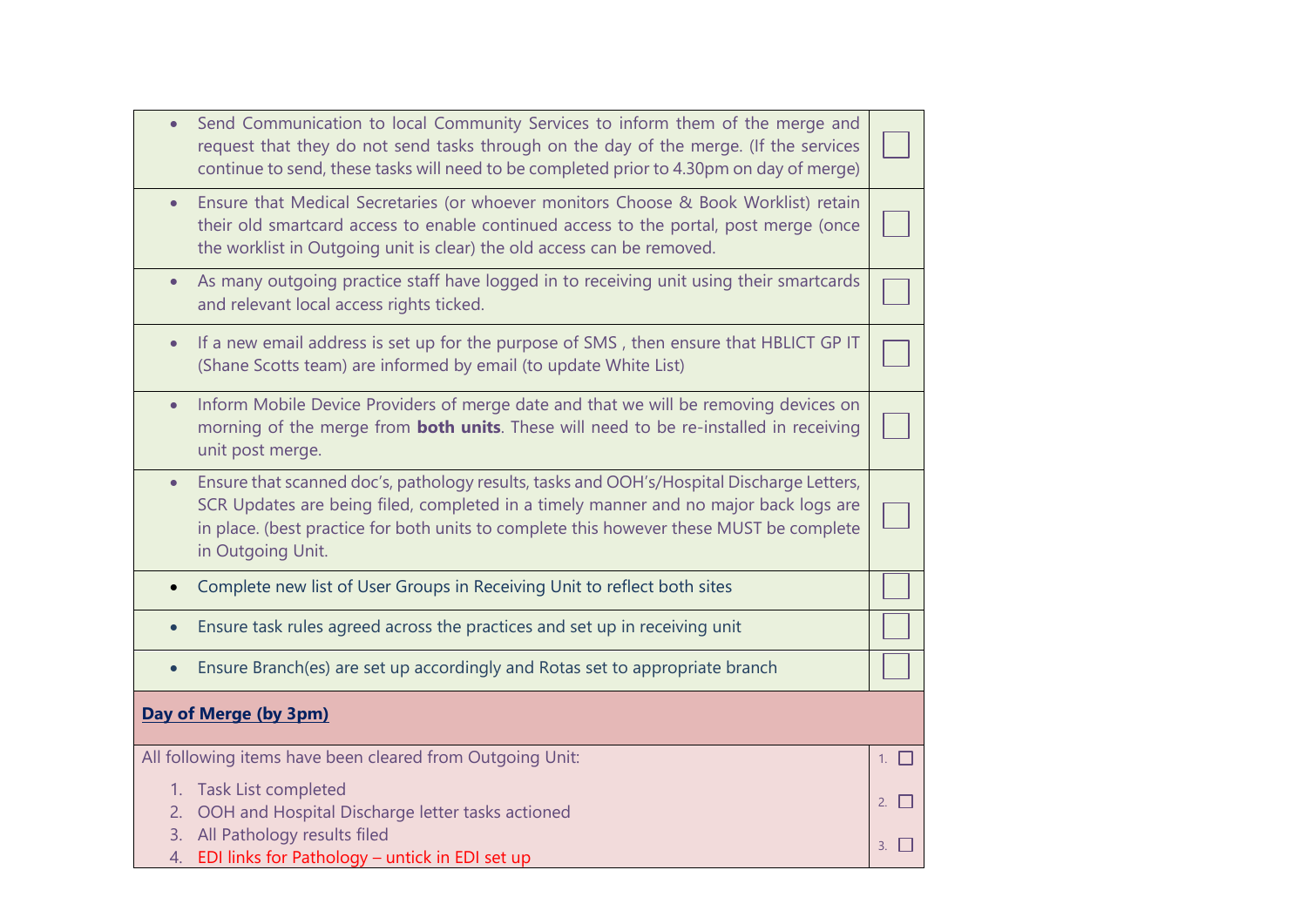| 5. All EDI Messages cleared                                                                            | 4. $\Box$            |
|--------------------------------------------------------------------------------------------------------|----------------------|
| EDI links - Delete HA for EDI Set Up<br>6.                                                             |                      |
| 7. All scanned documents filed                                                                         | $5. \mid \cdot \mid$ |
| 8. SCR Updates completed                                                                               |                      |
| 9. All prescriptions to be signed and printed. Make sure to run a Prescription search in               | $6. \Box$            |
| Outgoing unit( <i>Workflow&gt;Prescription search</i> ) - there should be no Prescriptions and         |                      |
| all should be cleared.                                                                                 | 7. $\Box$            |
| 10. NHS 111 in Org Preference - Primary Message Settings & Copy Message Settings >                     |                      |
| unticked & code deleted<br>11. Switch off On-Line Services for Receiving Unit.                         | $8. \mid$            |
| 12. Remove Outgoing Memberships to any Org groups                                                      |                      |
|                                                                                                        | $9. \mid \cdot \mid$ |
|                                                                                                        | 10.                  |
|                                                                                                        |                      |
|                                                                                                        | $11. \Box$           |
|                                                                                                        |                      |
|                                                                                                        | 12.                  |
| All members of staff (apart from 1 or 2 who are monitoring last minute tasks etc.) are to<br>$\bullet$ |                      |
| be logged out of unit                                                                                  |                      |
| Check the all Mobile integration to 3 <sup>rd</sup> Party Applications has been removed                |                      |
| Remove Mobile Devices (anything with linked patients) in Outgoing Unit AND Receiving<br>$\bullet$      |                      |
| unit - to be re-installed post merge (on the Wednesday)                                                |                      |
|                                                                                                        |                      |
| Setup > mobile working & Integration > Device Manager                                                  |                      |
| Day of Merge (by 4.00pm)                                                                               |                      |
|                                                                                                        |                      |
| All staff have logged out of both Outgoing Unit and Receiving Unit and do not log back in until        |                      |
| start of work following day.                                                                           |                      |
|                                                                                                        |                      |
| <b>MERGE SUCCESSFUL</b>                                                                                |                      |